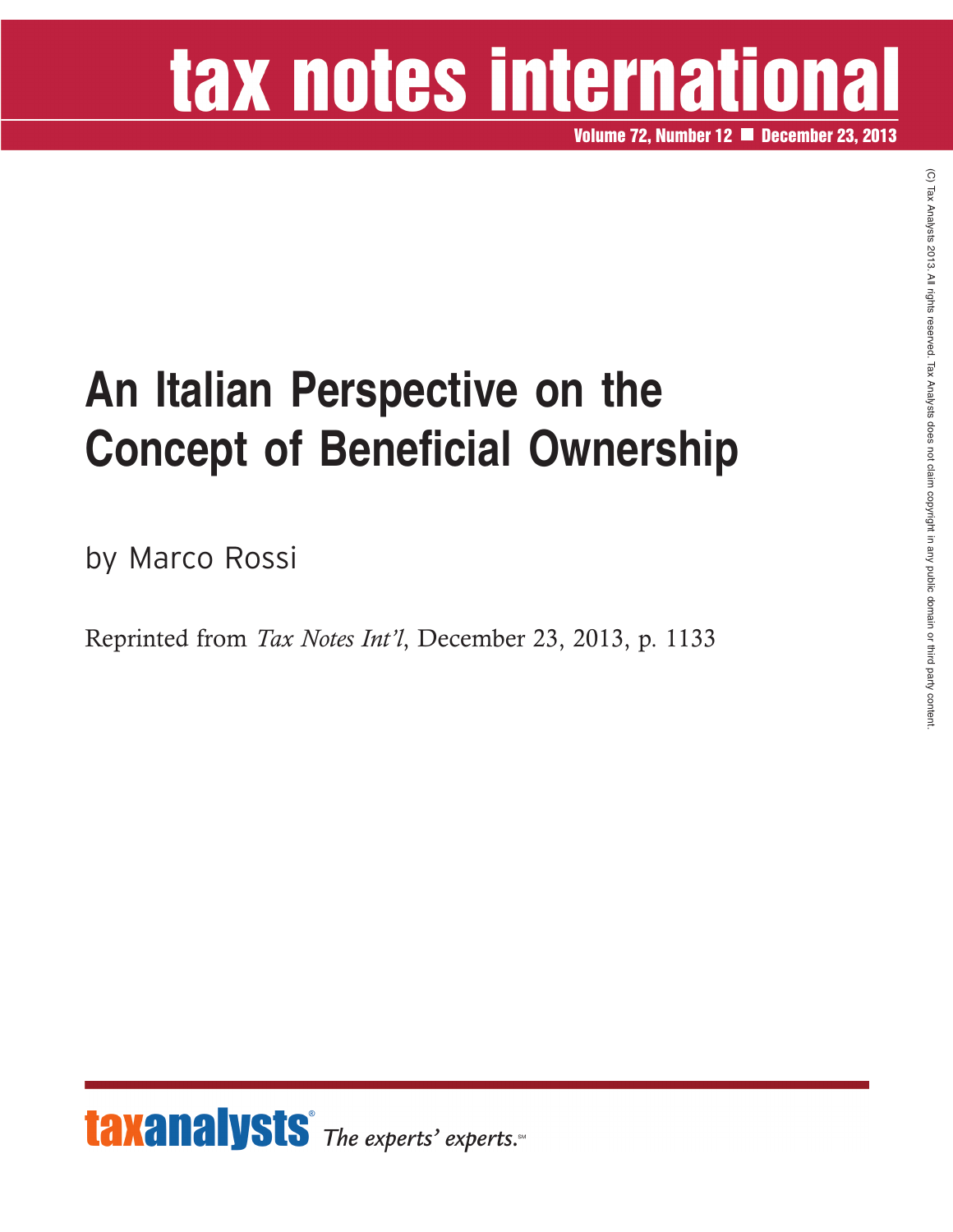## **SPECIAL REPORTS**

#### An Italian Perspective on the Concept of Beneficial Ownership

#### by Marco Rossi

Marco Rossi is the founder and principal of Marco Q. Rossi & Associati in New York. E-mail: mrossi@lawrossi.com

#### **Table of Contents**

| I.   |                                                     | 1133 |
|------|-----------------------------------------------------|------|
| П.   |                                                     | 1135 |
|      | A. Italian Tax Treaties (in Force)                  | 1135 |
|      | $B_{-}$<br>OECD Model and Commentary                | 1138 |
|      | C. Int'l Case Law and Administrative                | 1148 |
|      | D. Italian Tax Rulings and Case Law                 | 1158 |
| Ш.   | EU Interest and Royalties Directive                 | 1161 |
|      |                                                     | 1161 |
|      | Directive's Definition of Beneficial<br>$B_{\cdot}$ |      |
|      |                                                     | 1161 |
|      | C. Italy's Implementing Legislation                 | 1162 |
|      | D. Italy's Administrative Guidance                  | 1162 |
| IV.  |                                                     |      |
|      | EU Savings Income Directive                         | 1163 |
| V.   | Italian Portfolio Income Exemption                  | 1163 |
| VI.  | EU Parent-Subsidiary Directive                      | 1163 |
| VII. | Italian Domestic Antiavoidance Rules                | 1164 |
|      | A. General Antiabuse Doctrine                       | 1164 |
|      | Statutory Antiavoidance Provisions<br>B.            | 1166 |
|      | C. Statutory Anti-Conduit Rules                     | 1166 |
|      | D. Substituted Income Rule                          | 1166 |
|      | E. Cross-Border Antiavoidance Provisions            | 1166 |
|      | F. Codification of a GAAR $\ldots$ ,,,,,,,,,,       | 1166 |
|      | G. Domestic Antiavoidance Provisions,<br>Treaties   | 1167 |

#### **I. Introduction**

**U**nder Italian tax law, the concept of beneficial owner of income applies in four main areas: tax treaties, the EU interest and royalties directive, $<sup>1</sup>$  the EU</sup> savings tax directive,<sup>2</sup> and the domestic portfolio income exemption.

Tax treaties limit the power of a contracting state to tax dividends, interest, and royalties arising in that state and paid to a resident of the other contracting state by reducing or eliminating the tax that can be charged by the first state. With few exceptions, Italian tax treaties provide that relief from tax on Italiansource dividends, interest, and royalties applies only if the recipient of the income, or the person claiming the treaty benefits, in addition to being a resident of the other contracting state, is also the beneficial owner of the income concerned.

The EU directive on interest and royalties exempts interest and royalty payments between associated companies of EU member states (or between their permanent establishments located in an EU member state) from tax in the state in which the payment arises. The exemption applies if the company (or its PE) claiming the benefit is the beneficial owner of the payment.

<sup>&</sup>lt;sup>1</sup>Council Directive 2003/49/EC of June 3, 2003, which had to be implemented in all member states by January 1, 2004, and was implemented in Italy with Legislative Decree No. 143 of May 30, 2005.

<sup>&</sup>lt;sup>2</sup>Council Directive 2003/48/EC of June 3, 2003, implemented in Italy with Legislative Decree No. 84 of Apr. 18, 2005.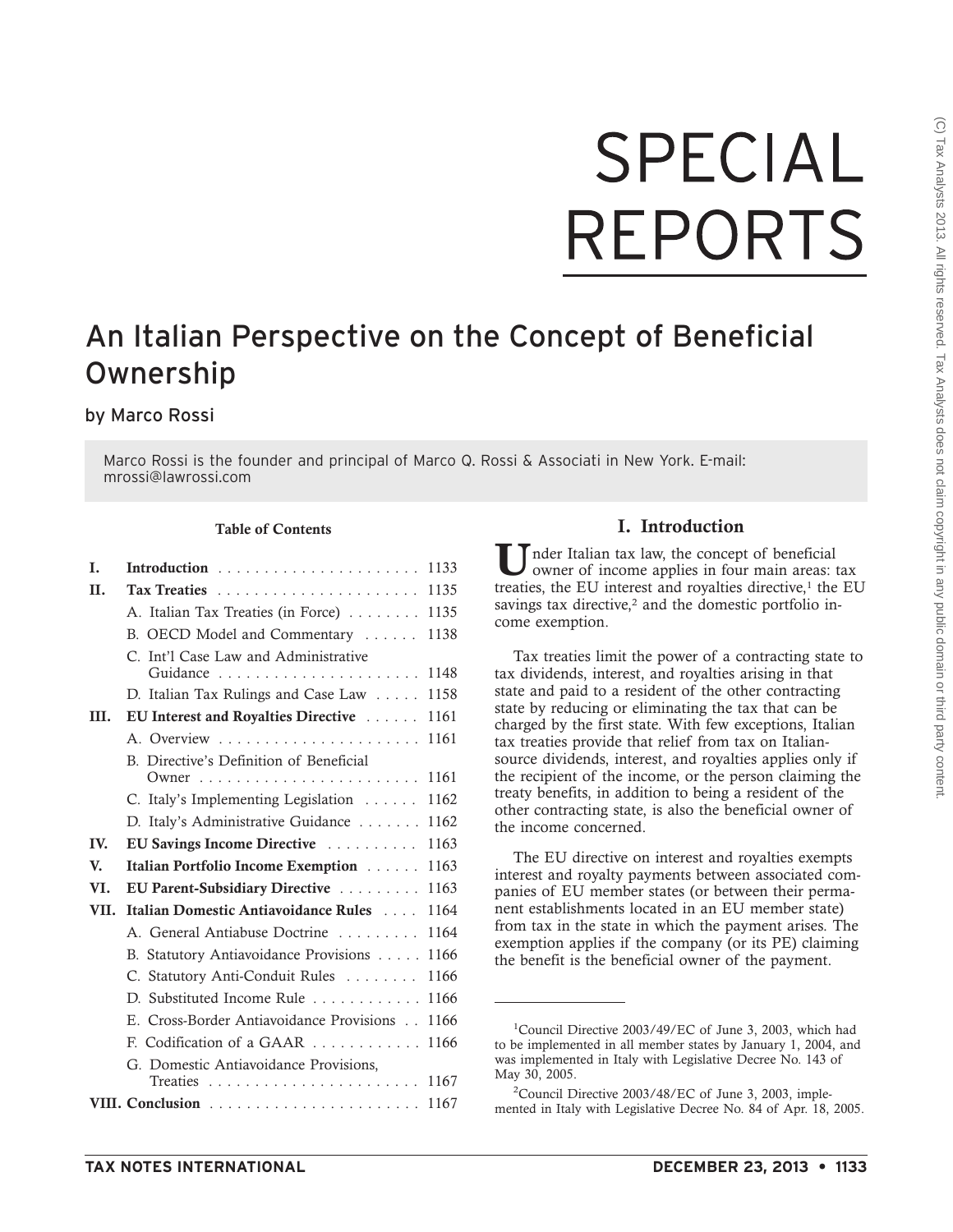#### **SPECIAL REPORTS**

The EU directive on taxation of savings income provides for a system of exchange of information between EU member states that ensures that an individual resident in a member state is taxed in his state of residence on savings income in the form of interest earned from another member state. The directive applies if the individual receiving the income, being a resident of a member state, is also the beneficial owner of the income.

Finally, domestic tax law exempts nonresident taxpayers from taxation in Italy of specific items of Italian-source portfolio income. The exemption applies to foreign persons who are residents of approved countries (those that allow exchange of information with Italy and are on a special list), if they are the beneficial owners of the income for which the exemption is claimed.

Neither the Italian tax treaties in force (with only one exception) nor the OECD model tax treaty contains a definition of beneficial owner.

In the absence of a definition in tax treaties, the term ''beneficial owner'' should be interpreted in accordance with the domestic law of the country that applies the treaty (that is, the source country), as provided for under the typical tax treaty article 3(2).

Italian tax law does not contain a definition of beneficial owner for general tax or treaty purposes. Beneficial owner is defined and used in other specific areas of Italian law, and the definition in those areas may affect the interpretation of that same term as it applies in tax treaties.

The EU interest and royalties directive provides a definition of beneficial owner, since it applies when exempting interest and royalties paid between EU associated companies. Italian implementing legislation has transposed that definition to domestic law. Italian tax authorities have provided guidance on the interpretation and application of the term for purposes of the directive in Ministerial Circular No. 47/E of 2006.

The purpose of the beneficial ownership provision in the EU interest and royalties directive is very similar to that of the beneficial ownership clause in tax treaties. In both cases, the term is used to avoid abuses of conduit or legal artificial structures to benefit from a tax exemption or reduction afforded by the law that otherwise would not apply.

Therefore, the definition of beneficial owner in the EU interest and royalties directive is likely to play an important role for the interpretation of that same term as used and applied in tax treaties.

The EU savings directive and the Italian domestic provisions on the portfolio income exemption for nonresident taxpayers have their own definitions of beneficial owner. Therefore, they also can offer guidance for the interpretation of the term as used and applied in tax treaties.

Moreover, Italian tax authorities generally rely on the commentary to the OECD model treaty and tax cases decided in other jurisdictions to define international tax concepts and treaty terms and address international tax issues.

The commentary to the OECD model as revised in 2010 provides important clarifications on the interpretation of the term ''beneficial owner'' in tax treaties.

The OECD commentary links the concept of beneficial ownership to possible abuses of tax treaties and suggests that the beneficial ownership provision should be used to deny treaty benefits (in the form of elimination or reduction of source-based withholding taxes on portfolio income such as dividends, interest, and royalties) when non-treaty-country taxpayers who would not be eligible for the treaty benefits try to achieve them through legal arrangements that are perceived as abusive or artificial.

In particular, according to the OECD commentary, the beneficial owner requirement targets conduit or back-to-back investments or financing arrangements that purport to channel portfolio income payments through intermediate entities established in treaty countries so that taxpayers can claim a reduction or elimination of source-based withholding tax on those payments, which otherwise would not be due (had the transaction been consummated directly between the original payer and the final payee of the income).

Given the risks of double taxation and nontaxation resulting from different interpretations of the concept of beneficial owner by courts and tax administrations, Working Party 1 of the OECD Committee on Fiscal Affairs recently worked on proposals designed to clarify the interpretation of that concept in the OECD model. Therefore, on October 19, 2012, the OECD released a revised discussion draft on the meaning of beneficial owner in articles 10, 11, and 12 of the OECD model.3 The revised discussion draft came on the heels of the OECD's April 29, 2011, discussion draft,4 which was widely criticized by the tax community as being confusing and overly broad in its application.

Finally, since the beneficial owner requirement is applied as an antiavoidance provision, it interacts with domestic statutory antiabuse measures or judicial doctrines designed to prevent or eliminate similar abuses outside of tax treaties. In view of this interaction, the way in which those antiabuse provisions are interpreted

<sup>&</sup>lt;sup>3</sup>OECD, "Revised Proposals concerning the Meaning of Beneficial Owner in Articles 10, 11 and 12 of the OECD Model Tax Convention Revised Public Discussion Draft'' (2012).

<sup>4</sup> OECD, ''Clarification of the Meaning of 'Beneficial Owner' in the OECD Model Tax Convention Public Discussion Draft'' (2011).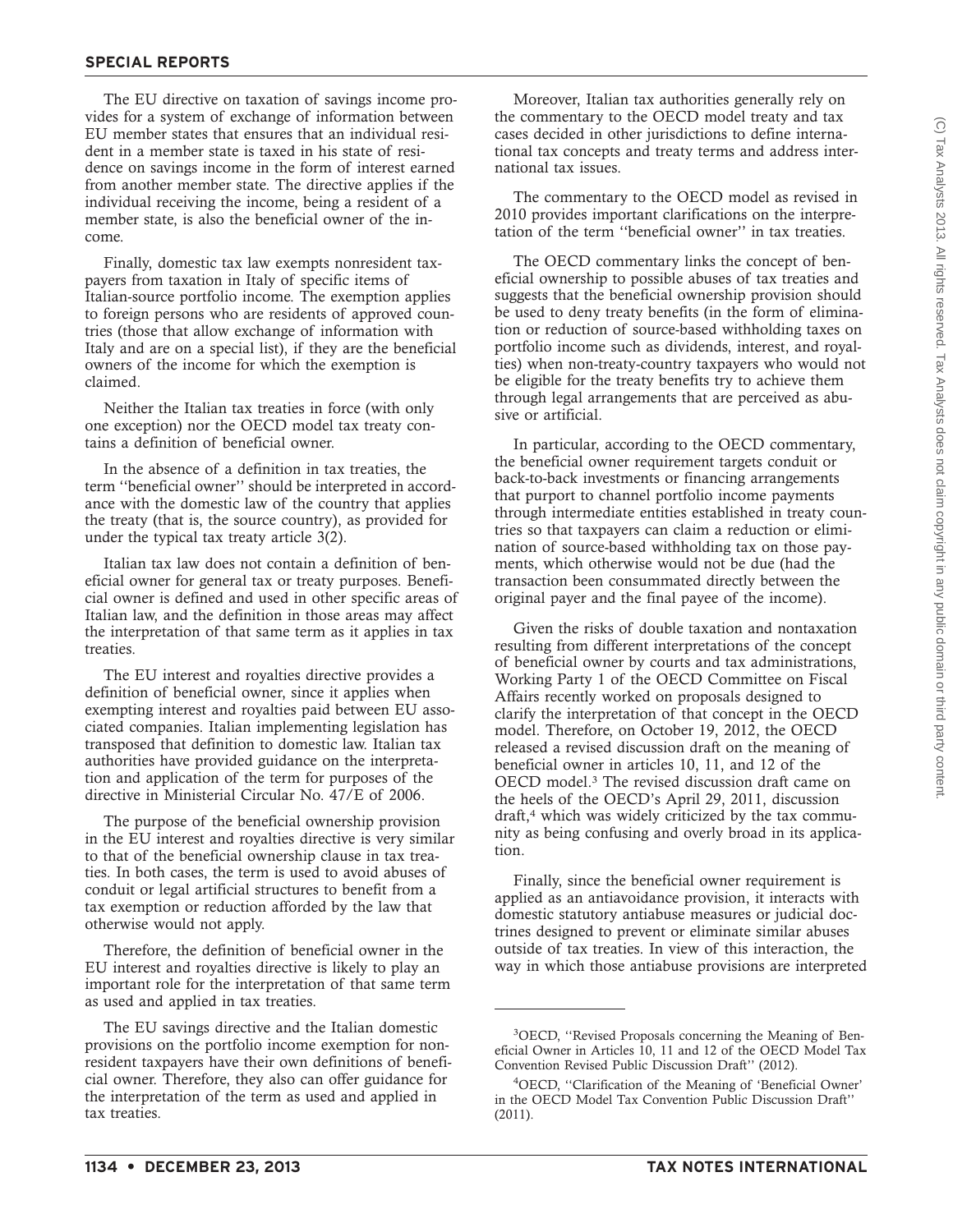is also important and likely to be referred to for determining the exact scope and meaning of the treaty's beneficial owner requirement.

Recently, the Italian tax authorities and courts have moved from a formalistic approach, which focused primarily on the legal form of a transaction to determine its tax consequences, to a substance-over-form method, according to which the tax treatment of a transaction is dictated by its real juridical and economic substance. In pursuing that new approach, the Italian courts and tax administration often referred to international tax principles and antiabuse doctrines elaborated at the EU tax law level as relevant authorities for domestic tax purposes, too.

The above approach suggests that the Italian tax administration and courts might be willing to interpret the beneficial ownership concept by making reference to its international fiscal meaning and taking into account how the concept has been interpreted and applied by courts in other jurisdictions, and using it as a broad antiavoidance measure.

Some judicial decisions — like the one issued by the U.K. Court of Appeal in the *Indofood* case<sup>5</sup> — are likely to offer further support for tax authorities and courts that want to pursue a substance-over-form analysis, and challenge, under the beneficial ownership theory, cross-border contractual arrangements designed to achieve treaty benefits.

As a result, there could be an increasing risk that arrangements that were once considered safe may be under attack, and tax benefits that previously could be taken for granted may be challenged or denied.

However, recent case law seems to move away from the above interpretation of the beneficial owner requirement in treaties, raising further uncertainty in the application of that concept worldwide. The landmark case in this regard is *Prévost Car Inc.*,6 which considered the question whether a foreign holding corporation resident in a jurisdiction other than that of its shareholders is the beneficial owner of dividends and therefore entitled to the benefits of the relevant tax treaty. This decision, soundly in favor of taxpayers, dismissed the reasoning of the court of appeal in *Indofood* and stated that the beneficial owner of the dividends was the holding company itself and not the ultimate shareholders of the company. Even with the argument of the tax authorities, the Tax Court of Canada interpreted the beneficial owner test based on the legal ownership of the income. On the question whether a domestic or international meaning should be applied, the ruling seemed relatively clear in determining what the term ''beneficial owner'' meant by reference to a domestic meaning.

This article provides an overview of the concept of beneficial ownership of income from the perspective of international and Italian tax law — as it arises in tax treaties, EU directives, and domestic legislation — and of its interaction with other domestic antiabuse provisions and judicial doctrines.

As we move along with the analysis of the relevant authorities and areas of law, the concept of beneficial ownership emerges as a broad antiabuse provision and involves two fundamental inquiries: whether the taxpayer who claims the treaty benefits has sufficient economic power to receive and dispose of the income for his own direct benefit, based on the legal terms and economic substance of the transaction; and whether he is treated as the owner of the income in his home jurisdiction for tax purposes.

There is an emerging tendency to interpret the term ''beneficial owner'' according to its international fiscal meaning based on the above-mentioned analysis, going beyond the narrower technical meaning that the term may have under national tax laws.

#### **II. Tax Treaties**

#### **A. Italian Tax Treaties (in Force)**

#### *1. In General*

Italy has 91 tax treaties in force. Most are based on the 1977 OECD model income tax treaty and require that in eliminating or reducing Italian withholding tax on dividends, interest, and royalties paid to a resident of the other contracting state, the taxpayer that is the recipient of the income and invokes the benefits of the treaty, in addition to being a resident of the other contracting state within the meaning of treaty article  $4$ that is, subject to tax in its home country based on its residence, domicile, place of management and control, or other criteria of a similar nature — must also be the beneficial owner of the income for which treaty benefits are claimed.

A literal reading of the language of the portfolio income provisions of most Italian tax treaties requires that the person invoking the treaty be both the recipient and beneficial owner of the income. That would mean that the ultimate beneficial owner of the income, who is a resident of the other contracting state but not the immediate recipient of the income, might not be eligible for treaty benefits.

This result would be in contrast with a tax treaty's fundamental purpose of preventing double taxation. To clarify this issue, the text of the OECD model was amended in 1995, and paragraph 12.2 of the current commentary to article 10 of the OECD model makes clear that treaty benefits remain available when an agent or a nominee is interposed between the beneficial owner and the payer of the income — but the beneficial owner is a resident of the contracting state. The commentary acknowledges that that has been the consistent position of all member states.

<sup>5</sup> *Indofood International Finance Ltd. v. JPMorgan Chase NA, London Branch* (2006).

<sup>6</sup> *Prévost Car Inc. v. The Queen*, 2008 TCC 231 (Apr. 22, 2008).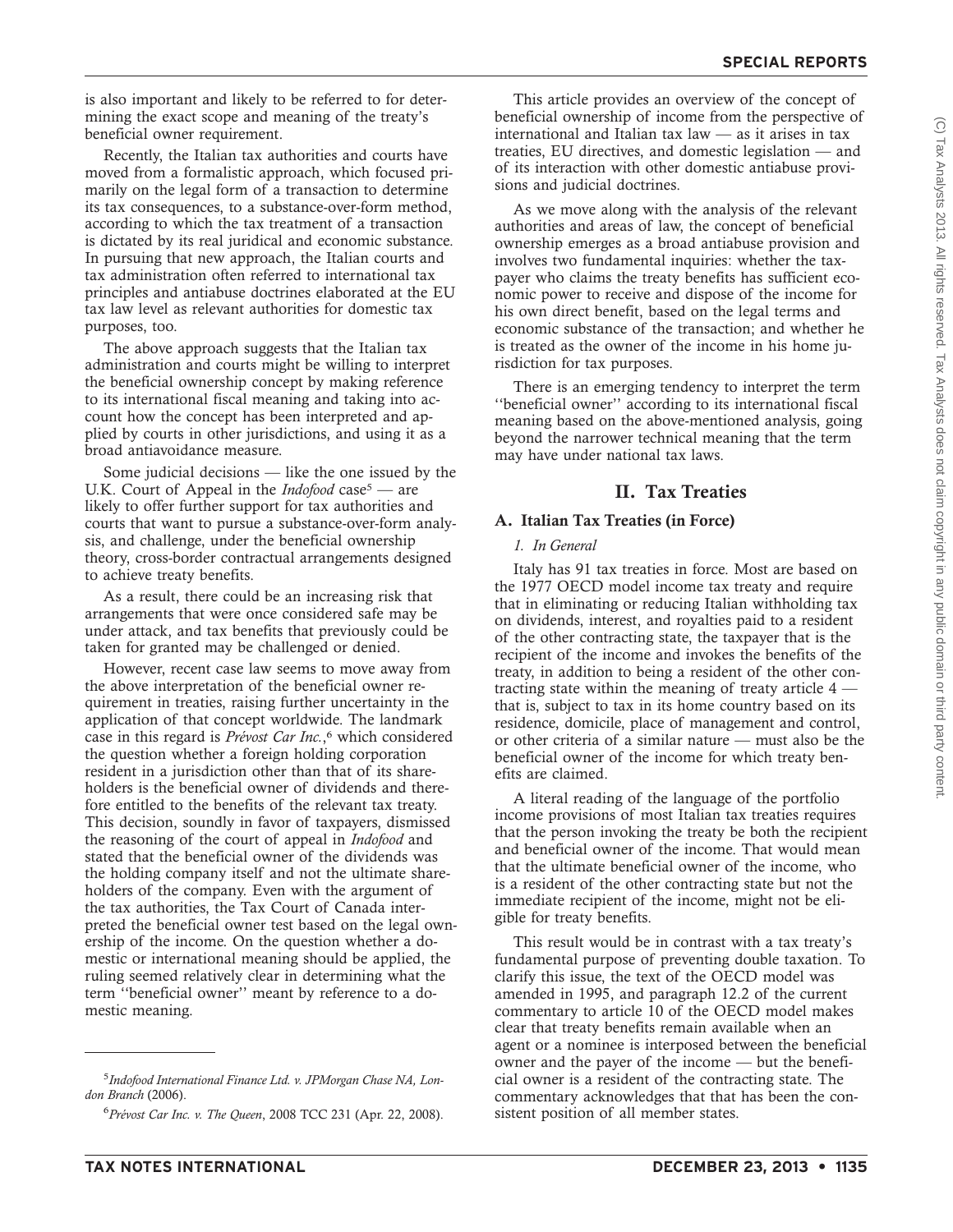Almost half of Italy's tax treaties provide in their portfolio income articles that the competent authorities of the contracting states will determine how tax treaty benefits for portfolio income will apply.

#### *2. Germany-Italy Tax Treaty*

The Germany-Italy tax treaty is Italy's only treaty that contains a definition of beneficial owner.

The definition is set forth in paragraph 9 of the protocol to the treaty:

9. With reference to Articles 10, 11 and 12:

the recipient of the dividends, interest and royalties is the beneficial owner within the meaning of Articles 10, 11 and 12 if he is *entitled to the right upon which the payments are based* and the income derived there-from is *attributable to him under the tax laws of both States*. [Emphasis added.]

The definition is based on two tests: entitlement to the right upon which payment of income is made (nontax test), and attribution of the income for tax purposes (tax test).

The beneficial owner of income is the person that is entitled to the right upon which the payment is made under general contract law and to which income is attributed for tax purposes under the tax laws of both contracting states.

Consequently, if the transaction is inconsistently characterized under the tax laws of either contracting state, the treaty benefits should not apply.

*3. Italy-Turkey Tax Treaty*

The protocol to the Italy-Turkey tax treaty<sup>7</sup> contains a special provision on the beneficial ownership requirement of articles 10, 11, and 12, but only sheds limited light on the meaning of that term.<sup>8</sup>

#### *4. Italy-Switzerland Tax Treaty*

The residence article of the Italy-Switzerland tax treaty9 contains a provision that denies the status of resident of a contracting state to a person that meets the ordinary residence tests of paragraphs 1-3 of article 4 but is only the apparent recipient of the income, while the person that actually receives the income (also

indirectly, through other individuals or legal entities) does not qualify as a resident under the treaty.10

The provision uses broad terms and is far-reaching.

It looks at the real (actual) recipient of the income, as opposed to the seeming (immediate) recipient, and targets back-to-back or conduit structures by also making reference to the case when the ultimate income beneficiary receives the income indirectly through other individuals or entities.

Most importantly, unlike the ownership requirement of the treaty's portfolio income articles, the provision has the effect of denying all treaty benefits, as a result of the taxpayer's failing to qualify as a resident of the other contracting state under that special antiabuse rule.

The portfolio income articles of the Italy-Switzerland tax treaty provide for relief from sourcecountry tax on portfolio income if the recipient of dividends, interest, or royalties has a right to their enjoyment.

The term "right to enjoyment" of income is peculiar to this treaty and has no equivalent in the OECD model or commentary.

*5. Australia-Italy Tax Treaty*

The Australia-Italy tax treaty<sup>11</sup> provides relief from source-country withholding tax on portfolio income regarding dividends, interest, or royalties to which a resident of the other contracting state is beneficially entitled.

The term ''beneficial entitlement'' to income is peculiar to the Australia-Italy treaty and has no equivalent in the OECD model or commentary.

#### *6. Italy-U.S. Tax Treaty*

The Joint Committee on Taxation explanation (JCS-30-85, July 29, 1985) on the interest article of the previous Italy-U.S. tax treaty of 198512 stated the following:

The lower rate in the proposed treaty applies only if the interest is beneficially owned by a resident

<sup>&</sup>lt;sup>7</sup>The protocol was signed July 27, 1990, was ratified June 7, 1993, and entered into force on Dec. 1, 1993.

<sup>&</sup>lt;sup>8</sup>Para. V of the Italy-Turkey treaty protocol reads as follows:

V. Articles 10, 11 and 12: It is understood that the ''beneficial owner'' clause should be interpreted in the meaning that a third country resident will not be allowed to get benefits from the Tax Agreement with regard to dividends, interest and royalties derived from Turkey or Italy, but this restriction shall in no case be applied to residents of a Contracting State.

<sup>&</sup>lt;sup>9</sup>Signed Mar. 9, 1976, ratified Dec. 23, 1978, and entered into force on Mar. 27, 1979.

<sup>10</sup>*See* article 4(5):

The following shall be deemed not to be resident in a Contracting State within the meaning of this Article: a. a person who, while fulfilling the conditions laid down in paragraphs 1 to 3 is merely the *seeming recipient* of the income in question whereas the person who *actually receives* the income — either directly or indirectly through other individuals or legal entities — is not deemed to be a resident of that State within the meaning of this Article. [Emphasis added.]

 $11$ The treaty was signed Dec. 14, 1982, was ratified via Law No. 292 of May 27, 1985, and entered into force on Nov. 5, 1985.

<sup>&</sup>lt;sup>12</sup>The treaty was signed in Rome on Nov. 16, 1985, was ratified via Law No. 763 of Dec. 11, 1985, and entered into force on Dec. 30, 1985.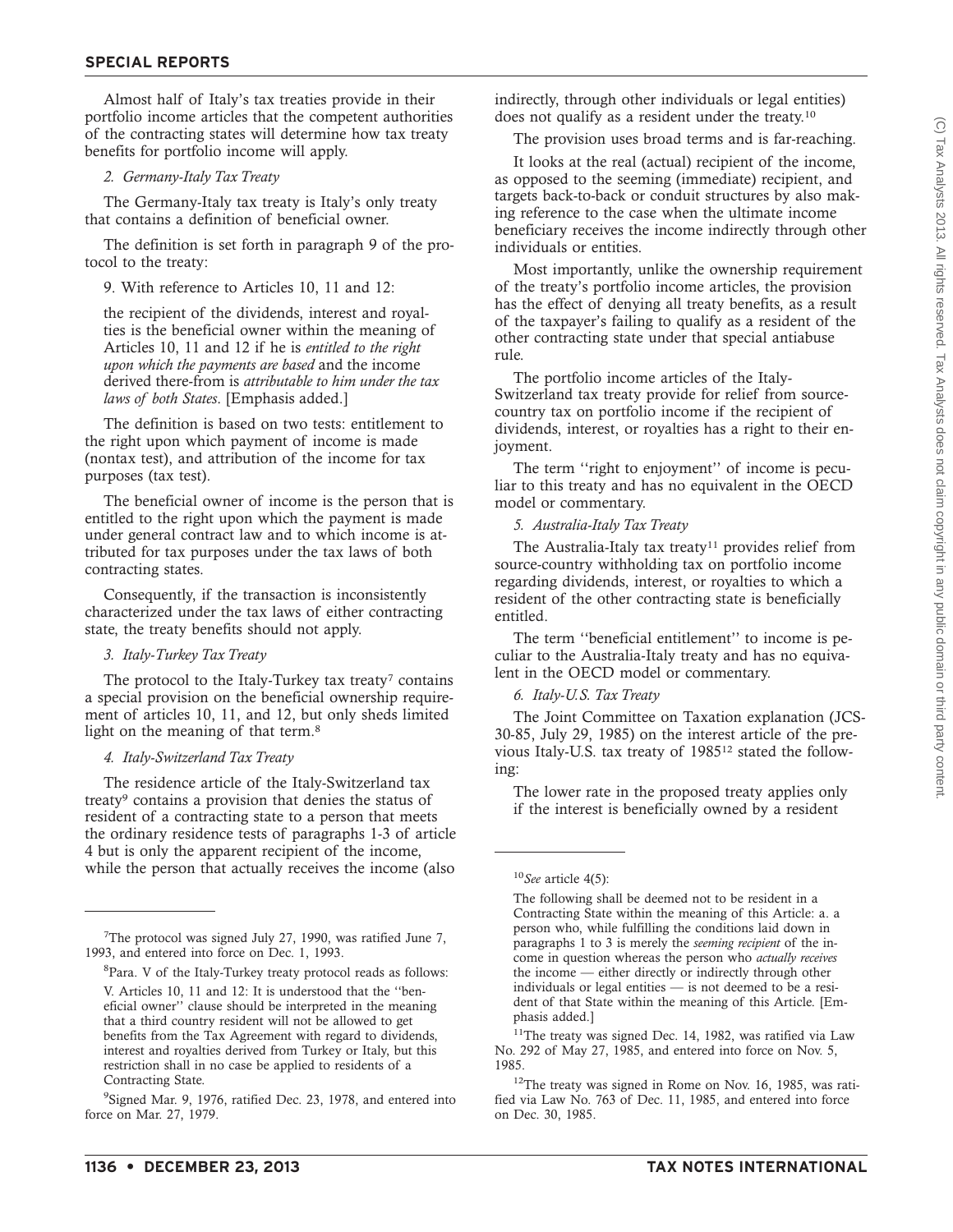of the other country. Accordingly, it does not apply if the recipient is a nominee for a nonresident.

The same comment was made regarding the royalty article of the treaty.

Identical language was in the Senate Foreign Relations Committee report (S. Exec. Rpt. 99-6, December 11, 1985).

Articles 10, 11, and 12 of the Italy-U.S. treaty currently in force<sup>13</sup> are identical to the corresponding articles of the 1985 treaty.

The U.S. Treasury Department technical explanation to the current Italy-U.S. treaty (October 27, 1999),<sup>14</sup> whose articles 10-12 are unchanged from the previous treaty, states the following in its comments on article  $10<sup>°</sup>$ 

The term ''beneficial owner'' is not defined in the Convention, and is, therefore, defined as under the internal law of the country imposing tax (i.e., the source country). The beneficial owner of the dividend for purposes of Article 10 *is the person to which the dividend income is attributable for tax purposes under the laws of the source State*. Thus, if a dividend paid by a corporation that is a resident of one of the States (as determined under Article 4 (Resident)) is received by a nominee or agent that is a resident of the other State on behalf of a person that is not a resident of that other State, the dividend is not entitled to the benefits of this Article. However, a dividend received by a nominee on behalf of a resident of that other State would be entitled to benefits. These limitations are confirmed by paragraph 12 of the OECD Commentaries to Article 10. See also, paragraph 24 of the OECD Commentaries to Article 1 (Personal Scope). [Emphasis added.]

Similar comments are made in the Treasury technical explanation regarding articles 11 (interest) and 12 (royalties).

Article 10(10), article 11(9), and article 12(8) of the current Italy-U.S. treaty contain a general antiabuse provision according to which treaty relief from sourcebased tax on portfolio income does not apply if the main purpose or one of the main purposes for the creation or assignment of the right for which income is paid is to take advantage of the treaty.

*7. Treaties Without the Beneficial Owner Requirement*

Several Italian tax treaties do not contain the beneficial owner requirement.

They include treaties with Cyprus (1974), Hungary (1977), Ireland (1971), Japan (1969 and amended in 1980), Morocco (1972), Tanzania (1973), Thailand (1977), Trinidad and Tobago (1971), Yugoslavia (1982; this applies to Bosnia and Herzegovina, Croatia, Slovenia, Serbia, and Montenegro), and Zambia (1972).

Among them, there are three EU low-tax jurisdictions: Ireland, Cyprus, and Hungary.

In those treaties, benefits are granted regarding dividends, interest, or royalties paid to a resident of the other contracting state.

#### *8. Treaties Containing Antiabuse (Main Purpose) Clauses*

Italy's tax treaties with Estonia<sup>15</sup> and Lithuania<sup>16</sup> (EU member states) contain general antiabuse (limitation on benefits) provisions, according to which a resident of the contracting state will not receive the benefit of any reduction in or exemption from taxes provided for in the treaty by the other contracting state, if the main purpose or one of the main purposes of the creation or existence of that resident or of any person connected with that resident was to obtain the benefits of the treaty that would not otherwise be available (treaty shopping).17

Those treaties also contain a savings clause, according to which the provisions of the treaty do not affect the application of domestic provisions of a contracting state concerning the limitation of expenses and deductions from transactions between enterprises of a contracting state and enterprises situated in the other contracting state, if the main purpose or one of the main purposes of the creation of those enterprises or the transactions undertaken between them was treaty shopping.18

The reference is to Italy's antiabuse provisions on the limitation of deductions set forth in Italian Income Tax Code article 110, paragraph 10. They apply to transactions entered into with enterprises located in low-tax foreign jurisdictions on the blacklist, but unrelated to the domestic enterprise and regardless of the motive of the transactions. Deductions are allowed if the foreign enterprise is engaged in a bona fide active

<sup>&</sup>lt;sup>13</sup>Convention Between the Government of the United States of America and the Government of the Italian Republic for the Avoidance of Double Taxation With Respect to Taxes on Income and the Prevention of Fraud or Fiscal Evasion, signed in Washington on Aug. 25, 1999, ratified via Law 20 of Mar. 3, 2009, and entered into force on Dec. 16, 2009.

<sup>&</sup>lt;sup>14</sup>Signed on Aug. 25, 1999.

<sup>&</sup>lt;sup>15</sup>The treaty was signed Mar. 3, 1997, was ratified via Law No. 427 of Oct. 19, 1999, and entered into force on Feb. 22, 2000.

<sup>&</sup>lt;sup>16</sup>The treaty was signed Apr. 4, 1996, was ratified via Law No. 31 of Feb. 9, 1999, and entered into force on June 6, 1999.

 $17$ Article 28(1) of the Estonia-Italy treaty; article 30(1) of the Italy-Lithuania treaty.

<sup>18</sup>Article 28(2) of the Estonia-Italy treaty; article 30(2) of the Italy-Lithuania treaty.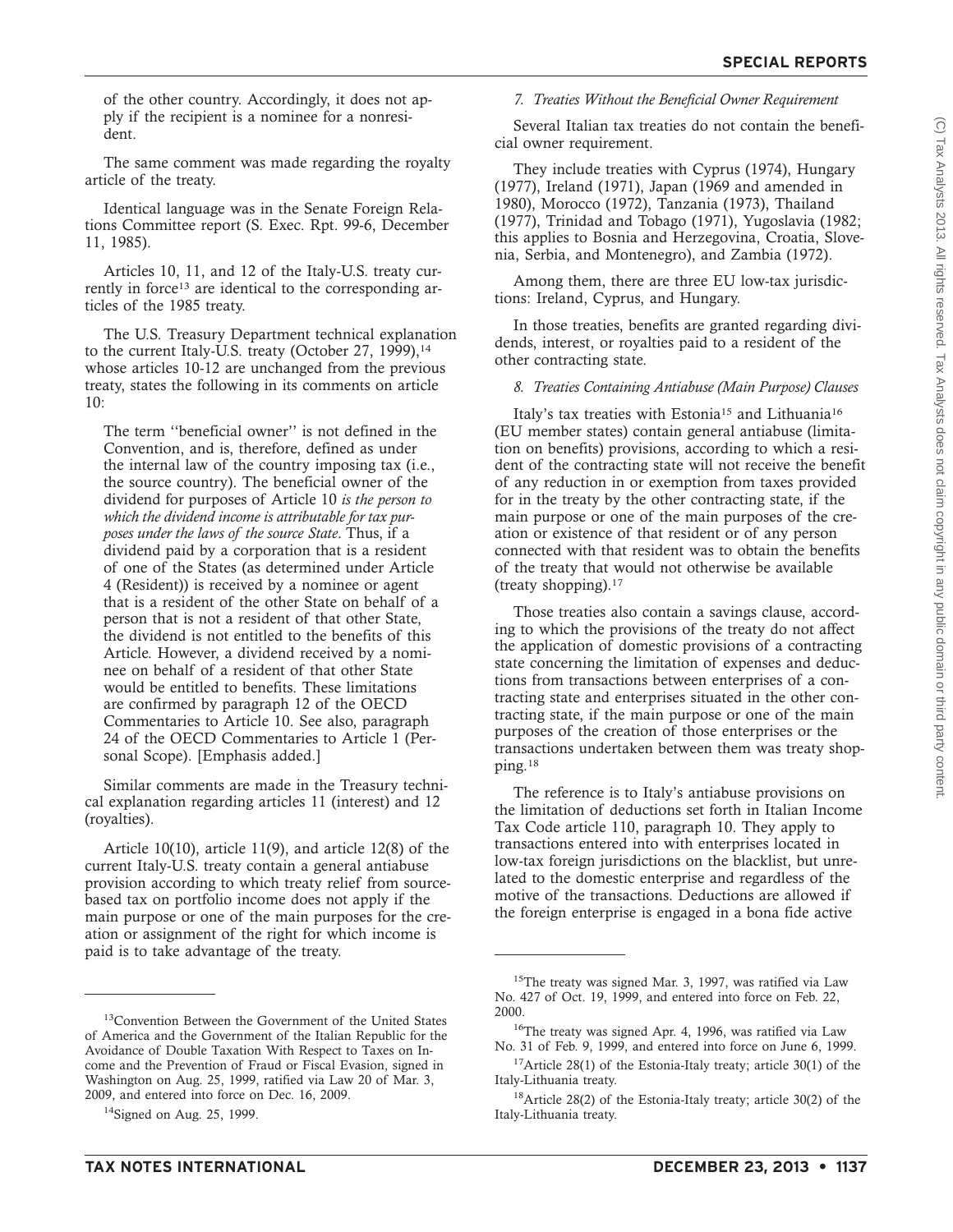trade or business in its state of residence, or the transaction is a bona fide business transaction and has been carried out.19

Because of the treaty clause, Italy can continue to apply its domestic antiabuse provisions referred to above to transactions between an Italian enterprise and a treaty partner (without incurring a treaty override or violation of the treaty's nondiscrimination provisions), if the main purpose or one of the main purposes of the creation of the treaty partner's enterprise or of entering into that transaction was treaty shopping.

The Italy-U.S. treaty contains antiabuse provisions in its portfolio income articles. They are more limited in scope than a general antiabuse clause. They deny the treaty benefits of reduced withholding tax on dividends, interest, or royalties (not all treaty benefits) if the main purpose or one of the main purposes of the transaction is treaty shopping.

#### *9. Procedural Requirements for Treaty Benefits*

Italian payers are authorized to not apply the withholding tax (for treaty exemption) or to charge directly the treaty's lower withholding tax (for treaty reduction of withholding tax).20

For those treaty benefits, Italian payers must collect the following documentation:

- a certificate provided by the tax administration of the other contracting state stating that the person that invokes the benefits of the treaty is resident in the contracting state for purposes of the treaty; and
- a statement provided by the resident of the other contracting state that claims the benefits of the treaty, certifying that it is the beneficial owner of the income under the treaty and does not have a PE in Italy to which the payment is attributable.

A false statement constitutes fraud and can be punished as a crime.

#### *10. Interpretation of 'Beneficial Owner'*

In the absence of a definition in the relevant treaty, the term ''beneficial owner'' should be interpreted under Italy's internal tax law, and in accordance with the treaty's object and purpose (typically under article 3(2) of the treaty).

Italian internal tax law does not provide a definition of beneficial owner for general tax or treaty purposes.

The Italian tax administration recently took the position that the term should be interpreted in accordance

with its international fiscal meaning and the clarifications provided in the commentary to the OECD model, also taking into account the way in which it is interpreted and applied in other jurisdictions.21

Italy's tax administration<sup>22</sup> and courts<sup>23</sup> have been consistent in maintaining the view that the OECD model and related commentary play an important role in interpreting tax treaties and addressing international tax matters.

The commentary in force at the time a treaty was entered into is likely to play a greater role in the interpretation of that treaty than later versions of the commentary.

However, later versions are also relevant, in general and especially if they are used to clarify the meaning of specific treaty provisions that have not been changed in the meantime.

At the same time, the definition of beneficial owner provided in the EU interest and royalties directive, savings income directive, implementing internal legislation, and domestic provisions on the portfolio income exemption may also play an important role as a means of interpretation of the term that is used and applies in tax treaties.

Finally, considering the general antiabuse function assigned to the beneficial ownership requirement in the treaty, it can be reasonably argued that the term should be interpreted consistently with the meaning in domestic antiavoidance rules.

Below, I discuss all the possible sources of authority for the interpretation of the term ''beneficial owner'' that are relevant under Italian law.

#### **B. OECD Model and Commentary**

*1. 1977 Commentary to OECD Model*

The beneficial ownership requirement was used for the first time in the 1977 OECD model. It did not define the term ''beneficial ownership.'' The commentary

<sup>19</sup>For an overview of Italy's antiabuse rules limiting the deduction of costs incurred in transactions with foreign enterprises organized in blacklisted jurisdictions, see Marco Rossi, ''Italy Clarifies Scope of Antiabuse Rule,'' *Tax Notes Int'l*, July 3, 2006, p. 7.

<sup>20</sup>*See* Resolution No. 95/E, issued on June 10, 1999, and Resolution No. 68, issued on May 24, 2000.

<sup>21</sup>Ruling No. 84/E of July 12, 2006, which is discussed in more detail at Section II.D.2 of this article.

<sup>22</sup>*See* Circular No. 207/E of Nov. 16, 2002 (referring to the commentary to article 3 of the OECD model for the definition of person in applying domestic controlled foreign corporation rules); and Resolution No. 145/E of Sept. 10, 1999 (referring to the commentary to article 17 of the OECD model concerning taxation of the income of artists and athletes).

<sup>23</sup>*See* Italian Supreme Court, Judgment No. 11648 of Sept. 5, 2000 (the Court referred to the commentary to article 7, para. 3, of the OECD model to decide a case concerning the allocation of costs between a head office and its PEs); Supreme Court, judgment nos. 3367 and 3369 of Mar. 7, 2002, and 7689 of May 25, 2002 (the Court referred to the commentary to article 5 of the OECD model to decide a series of cases concerning the existence in Italy of a PE of a foreign company); and Supreme Court, Judgment No. 7851 of Apr. 23, 2004 (the Court referred to the commentary to article 7(2) to decide whether VAT is due on transfers between the head office and its PE).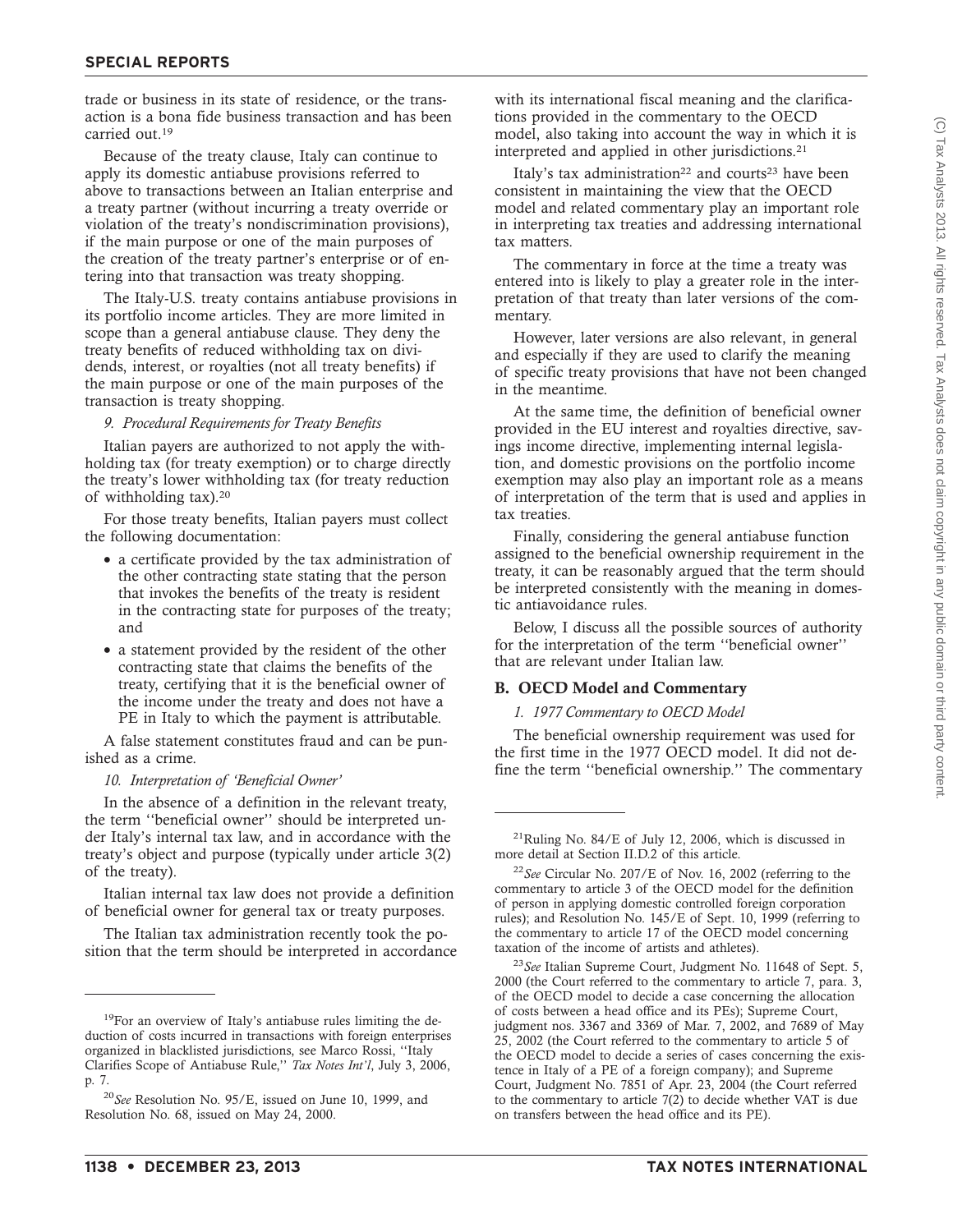to the 1977 model provided only limited guidance on the meaning of the term ''beneficial owner.''

The commentary stated that the limitation of tax in the state of source was unavailable when an intermediary, such as an agent or nominee, was interposed between the beneficiary and payer, unless the beneficial owner of the income is a resident of the other contracting state.24

Under Italian internal law, an agent, a nominee, or an intermediary is a person that acts on behalf of and for the account of another person (the principal), so that the transactions or arrangements it enters into are legally binding and juridically affect, directly and exclusively, the principal, or the legal owner of the assets and income from the transaction.

This is not the case when a person (commission agent, or *mandatario*) acts on its own behalf but for the account of another person (principal, or *mandante*) without authority to bind the principal. In that case, the legal effects of the transaction are on the agent and then transferred to the principal under a separate legal relationship.

The agent is the legal owner of the assets or the income from the transaction for general law purposes. For bankruptcy, the agent's creditors can enforce their claims on the assets or income acquired in the transaction, which is treated as the agent's personal assets and income.

Therefore, following the commentary's explanation, in Italian law, the principal as opposed to the agent would be regarded as the beneficial owner only when a person acted with authority to bind and as an agent on behalf of (that is, with legal effects on) the principal.

That is the narrow technical meaning of the term ''beneficial owner'' under Italian law, following the above approach. A person that contracts or acts on its own behalf, and acquires or holds bare legal title to the property is treated as the beneficial owner of the income from that property.

The fact that that person later transfers the asset or income acquired in the transaction under a back-toback arrangement with the principal does not matter. Treaty benefits would still be assigned to the agent because it is the legal owner of the income from the transaction.

On the other hand, the commentary to article 1 of the 1977 OECD model enlarged the picture and linked the concept of beneficial ownership to treaty abuse. It observed that taxpayers might try to obtain tax relief under treaties through artificial legal constructions, as would be the case if a person acted through a legal

entity created in a contracting state to obtain treaty benefits that would not be directly available to that person.

The commentary also pointed out that some of those situations are dealt with in the model, for example, by the introduction of the concept of beneficial owner.

That clarification suggested that the beneficial owner concept could be interpreted according to its economic or substantial meaning, and applied as a broader antiabuse provision in light of the treaty's overall object and purpose, which includes elimination of double nontaxation.

The subsequent revisions of the commentary are a confirmation of that approach.

*2. 1992 Commentary to OECD Model and Conduit Report*

The revised commentary released in 1992 made reference to the OECD reports entitled ''Double Taxation Conventions and the Use of Base Companies'' and ''Double Taxation Convention and the Use of Conduit Companies,'' issued by the OECD Committee on Fiscal Affairs on November 27, 1986.

The conduit report took a step forward in targeting the use of conduit arrangements to achieve treaty benefits and stated the following regarding the meaning of the beneficial ownership provision for the limitation on treaty benefits:

The provisions would, however, apply also to other cases where a person enters into contracts or takes over obligations under which he has a *similar function* to those of a nominee or an agent. This conduit company can normally not be regarded as the beneficial owner if, although the *formal owner* of certain assets, it has very *narrow powers*, which render it *a mere fiduciary or an administrator* acting on account of the interested parties (most likely the shareholders of the conduit company). [Emphasis added.]

That comment was finally included in the 2003 commentary to the OECD model. (See Section II.B.3 of this article.)

The conduit report suggests a more complex analysis of the beneficial owner concept based on a person's powers of enjoying and disposing of the income.

The report draws a distinction between the holder of bare legal title to the income, with limited powers of enjoyment or disposition of the income, and the actual owner of the income, enjoying full powers of realization and disposition of the income for his own benefit, and it attributes the status of beneficial owner to the latter.

That approach is at the core of a broader interpretation of the beneficial ownership requirement that emphasizes substance over form and focuses on the economic substance and business purpose of the transaction in determining the person that is eligible for treaty benefits.

<sup>24</sup>*See* para. 12 of the commentary to article 10 of the 1977 OECD model, para. 8 of the commentary to article 11, and para. 4 of the commentary to article 12.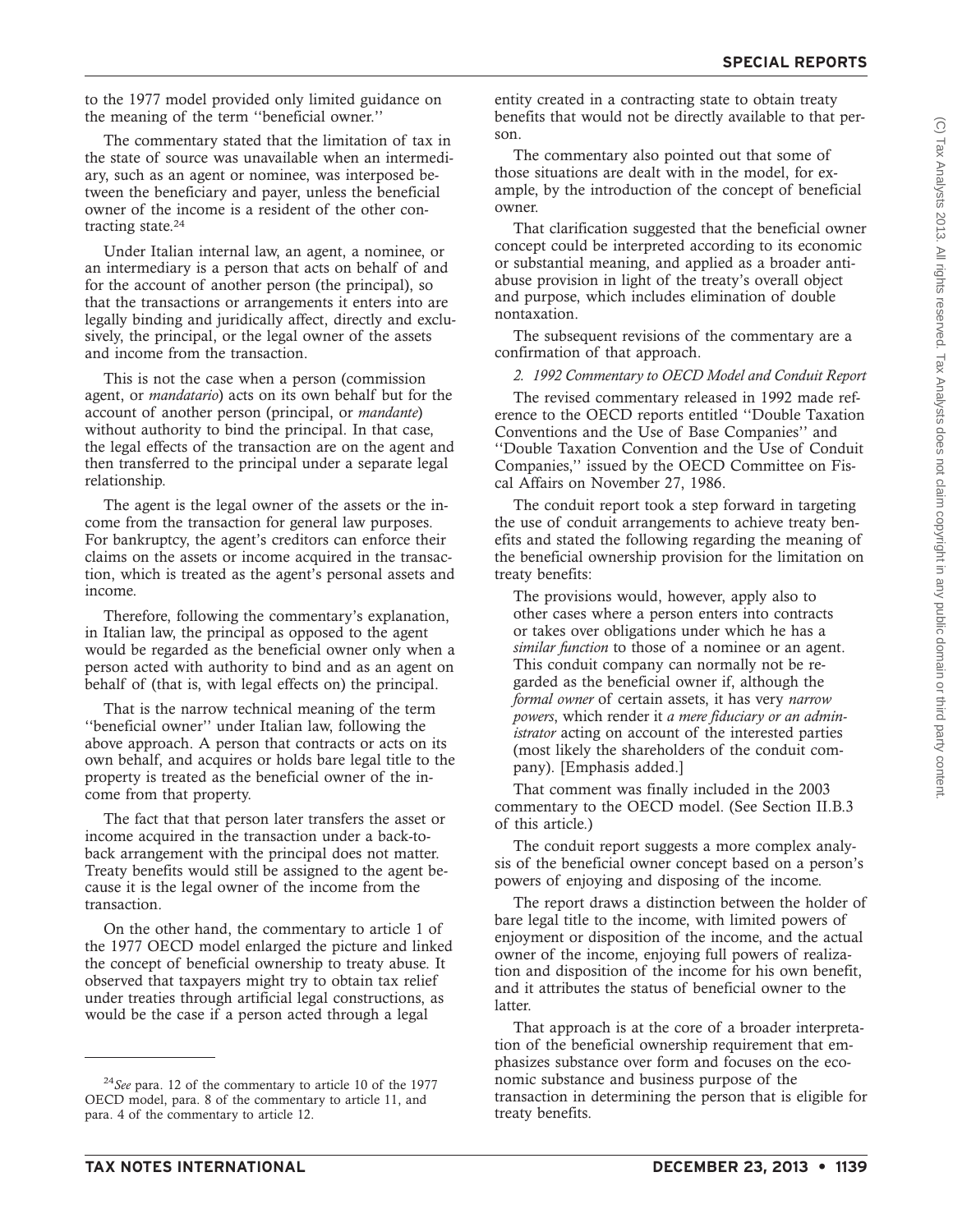*3. 2003 Commentary to OECD Model*

The revised commentary to the 2003 OECD model added further comments on the interpretation of the beneficial owner concept based on the above clarifications.

*a. General comment.* The commentary to the portfolio income provisions of the model treaty provided the following general clarification:

The requirements of beneficial ownership makes plain that the state of source is not obliged to give up taxing rights... merely because that income was *immediately received* by a resident of the other contracting state.

The term ''beneficial owner'' is *not used in a narrow technical sense*, rather, it should be understood in *its context and in light of the object and purposes* of the Convention, including *avoiding double taxation* and the *prevention of fiscal evasion and avoidance*.25 [Emphasis added.]

The above comment advances an interpretation of the term ''beneficial owner'' that focuses on the substance of the transaction and gives that term a wider meaning and scope, as it is intended to apply like a more far-reaching antiabuse clause.

*b. The agent, nominee, or intermediary case.* Regarding the agent or intermediary case, the commentary stated:

When an item of income is received by a resident of a contracting state *acting in the capacity of agent or nominee*, it would be inconsistent with the object and purpose of the treaty for the state of source to grant relief or exemption merely on account of the status of the immediate recipient of the income as a resident of the other contracting state. The *immediate recipient* of the income in this situation qualifies as a resident, but no potential double taxation arises as a consequence of that status, since the recipient *is not treated as the owner of the income for tax purposes in the State of residence*.26 [Emphasis added.]

According to that clarification, under the beneficial owner requirement, treaty benefits are denied when the immediate recipient of the income acts as an agent or a nominee, and consequently is not treated as the owner of the income and not taxed on the income under the laws of its state of residence.

The commentary focuses on the tax treatment of the recipient of the income in the recipient's state of residence. The test is whether under the rules of the

recipient's residence country, the income recipient is treated as the owner of the income for tax purposes and is subject to tax on that income.

When the recipient of the income is not treated as the owner of the income and is not subject to tax on that income under the laws of his state of residence, the recipient should not qualify as beneficial owner and, therefore, should not be eligible for the benefits of the treaty.

As a matter of Italian law, that happens when a person acts on behalf (in the name) of another person so that the legal consequences and effects of a transaction are produced directly upon the latter person, who is treated as the legal owner of the income from the transaction.

In any other case, even though a person may be obliged to pass the income on to its principal under a separate contractual arrangement, that person would be regarded as the owner of the income and would be taxable on that income, and therefore it should qualify as beneficial owner and be entitled to treaty benefits under that narrow technical meaning.

*c. The conduit case.* Regarding conduits, the commentary stated the following:

It would be equally inconsistent with the object and purpose of the Convention for the State of source to grant relief or exemption where a resident of a Contracting State, otherwise than through an agency or nominee relationship, simply *acts as a conduit* for another person who in fact receives the benefit of the income concerned. For these reasons, the report from the Committee on Fiscal Affairs entitled ''Double Taxation Conventions and the Use of Conduit Companies'' concludes that a conduit company cannot normally be regarded as the beneficial owner if, *though the formal owner*, it has, *as a practical matter, very narrow powers* which *render it*, in relation to the income concerned, a mere *fiduciary or administrator* acting *on account of* the interested parties.27 [Emphasis added.]

Contrary to the agent, intermediary, or nominee test, the conduit test is a facts and circumstances test for determining whether a person is the real owner of the income in an economic sense, receiving the income for its own benefit, as opposed to the holder of a bare legal title to the income, with no independent powers of enjoyment and disposition of it, and acting for the account of the real owner and beneficiary of the income.

The inquiry must be conducted based on all the facts and circumstances of the transaction.

The test asks whether, under the laws of the recipi-<sup>25</sup>See para. 12 of the commentary to article 10 of the 2003<br>CD model para. 0 to the commentary to article 11 and<br>CD model para. 0 to the commentary to article 11 and

OECD model, para. 9 to the commentary to article 11, and para. 4 to the commentary to article 12.

<sup>26</sup>*See* para. 12.1 (second and third sentences) of the commentary to article 10 of the 2003 OECD model, para. 10 of the commentary to article 11, and para. 4.1 of the commentary to article 12.

<sup>27</sup>*See* commentary to article 10, para. 12.1 (fourth and fifth sentences) of the 2003 OECD model.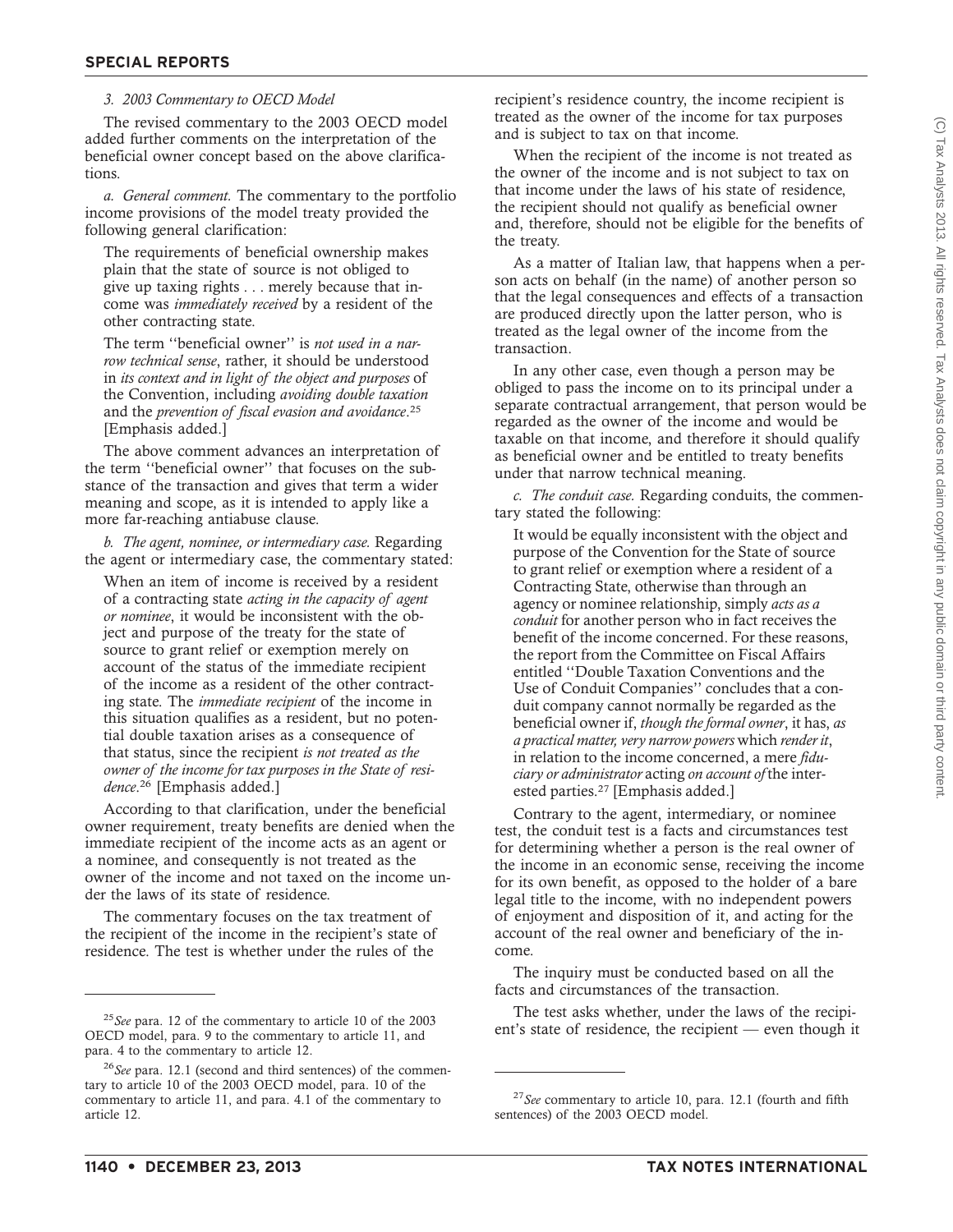may be treated as the legal owner of the income for tax purposes and taxed on that income — possesses or retains such narrow or limited powers on the income as a result of restrictions or limitations provided for by law or under the terms of its contractual relationship with the final beneficiary of the income that, in fact, it lacks an independent power to realize and dispose of the income based on its own judgment and for its own direct benefit. It also seeks to determine whether, therefore, the recipient ultimately acts in the same way as a fiduciary or administrator for the account and in the interest of another person who is the final income beneficiary regarding the income concerned.

The analysis turns on the facts of the case and terms of the contractual agreement between the immediate recipient and the final beneficiary of the income in question.

The U.K. Court of Appeal relied on the above commentary in referring to the international fiscal meaning of beneficial ownership that it applied in the *Indofood* decision.

#### *4. 2010 Commentary to OECD Model*

Changes to the commentary to address the position of collective investment vehicles (CIVs) were included in the 2010 update to the OECD model.28 There was no change to the existing commentary to articles 10, 11, and 12, beyond a reference to the particular issues affecting CIVs, which were addressed in the commentary to article 1. The wide variety of vehicles used as CIVs led to the recognition that states may need to clarify bilaterally the operation of a treaty regarding those vehicles.29

<sup>28</sup>The new commentary repeated the comments from the ''Report of the Informal Consultative Group on the Taxation of Collective Investment Vehicles and Procedures for Tax Relief for Cross-Border Investors on the Granting of Treaty Benefits With Respect to the Income of Collective Investment Vehicles,'' OECD Committee on Fiscal Affairs, Apr. 23, 2010. That report addressed the question whether a widely held CIV should properly be regarded as the beneficial owner of the income it derives, assuming that the article 3(2) test in the OECD model for interpreting terms that are not expressly defined applies, with the result that the meaning of beneficíal owner is to be decided under the law of the state applying the treaty. It was stated that the investor has the right to receive an amount equal to the value of his allocable share of the underlying assets, but that that right is not the equivalent of receiving the assets as a commercial or tax matter. Based on the fact that the investor has no right to the underlying assets, and also that income from an asset generally cannot be traced to a particular investor, the report concluded that a widely held CIV should be treated as the beneficial owner of the income received, so long as the managers of the vehicle have discretionary powers to manage the assets for the investors (and subject to the vehicle being a ''person'' and ''resident'' as required by an applicable treaty). In this regard, particular emphasis was given to the status of the assets held by the CIV.

 $^{29}$ However, it was then noted that such a mutual agreement process may lead to two wholly different outcomes: confirming the entitlement of a CIV to treaty benefits in its own right; or, **(Footnote continued in next column.)**

With particular regard to the application of the beneficial ownership requirement to CIVs, paragraph 6.14 of the new commentary to article 1 reads as follows:

Accordingly, a vehicle that meets the definition of a widely-held CIV will also be treated as the beneficial owner of the dividends and interest that it receives, so long as the managers of the CIV have discretionary powers to manage the assets generating such income (unless an individual who is a resident of the State who would have received the income in the same circumstances would not have been considered to be the beneficial owner thereof).

It was further stated that the investor in a CIV differs from one that owns the underlying assets, with the result that it would not be appropriate to treat the investor in such a CIV as the beneficial owner of the income received by the vehicle.

However, it was recognized that these principles are necessarily general and that their application to any particular CIV may not be clear. Moreover, the commentary addressed the question whether existing treaty provisions are adequate to ensure CIVs are not used in a potentially abusive manner (that is, for treaty shopping).

It is doubtful that the 2010 update to the OECD model helped more generally in clarifying the beneficial owner test, given its relevance for CIVs only and its general principal nature, along with the apparent inconsistency with the existing commentary to articles 10, 11, and 12.30

#### *5. Proposed Changes: Commentary on Articles 10, 11, 12*

*a. 2011 OECD discussion draft on the meaning of beneficial owner.* Given the risks of double taxation and nontaxation arising from the different interpretations provided by courts and tax administrations regarding the beneficial owner concept found in articles 10, 11, and 12 of the OECD model, the Committee on Fiscal Affairs, through Working Party 1 on Tax Conventions and Related Questions, has worked on proposals designed to clarify the interpretation that should be given to that concept in the context of the model. Therefore, on April 29, 2011, the OECD released a public discussion draft entitled ''Clarification of the Meaning of 'Beneficial Owner' in the OECD Model Tax Convention'' and invited all interested parties to submit their comments. The discussion draft is not designed to amend articles 10, 11, and 12 of the OECD model but instead proposes to revise the OECD commentary used to interpret those articles.

alternatively, dealing with the administrative issues of looking through the CIV to address the position of treaty-eligible underlying investors.

<sup>30</sup>*See* Richard Collier, ''Clarity, Opacity and Beneficial Ownership,'' *Brit. Tax Rev.* No. 6 (2011).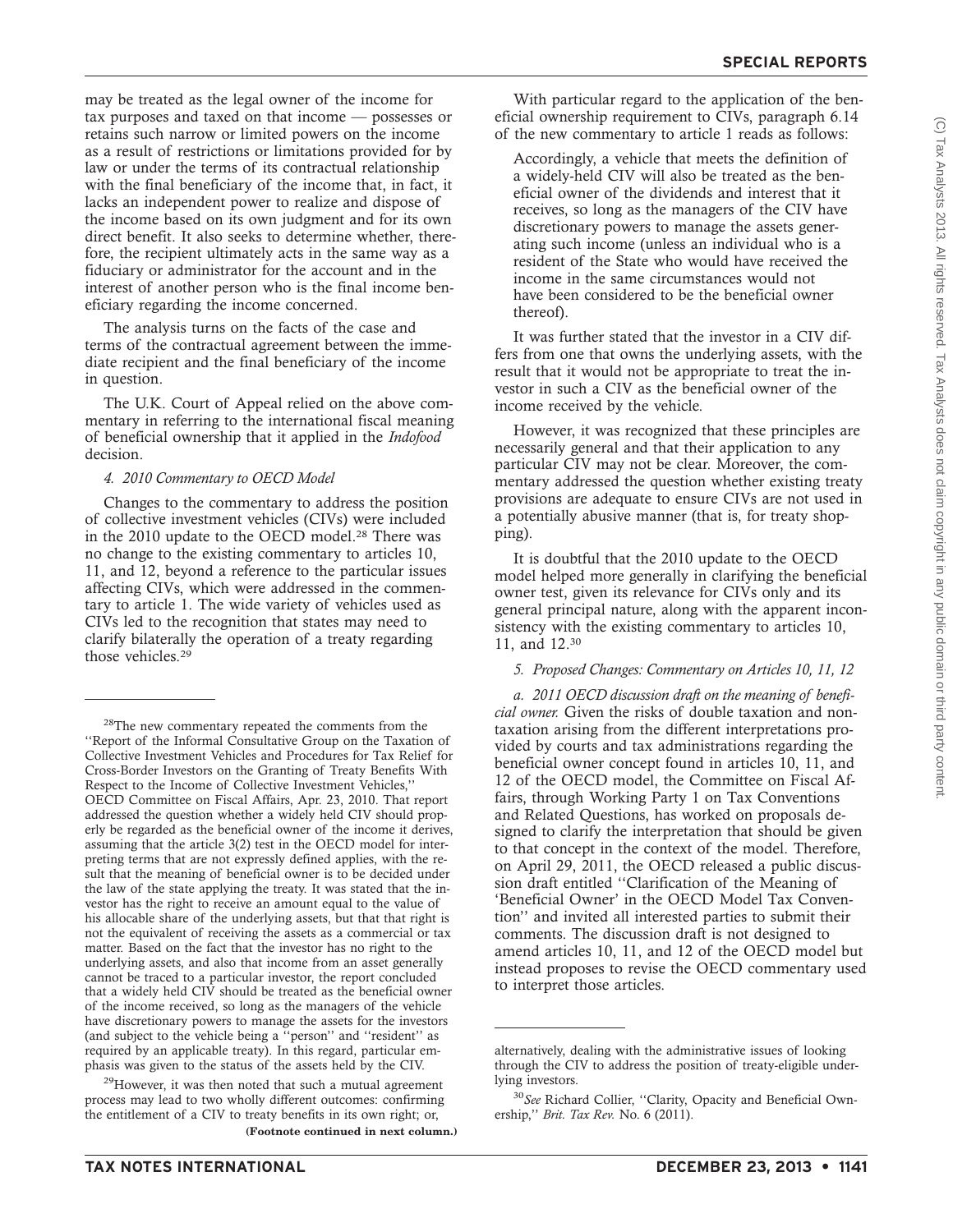Since identical changes have been proposed for articles 10 (dividends), 11 (interest), and 12 (royalties), the following analysis focused on article 10 is also intended to be applicable to the other two articles.

The most relevant changes to the existing text of the commentary are provided below, with additions in italics and deletions in strikethrough.

12. The requirement of beneficial owner was introduced in paragraph 1 of Article 10 to clarify the meaning of the words ''paid . . . to a resident'' as they are used in paragraph 1 of the Article. It makes plain that the State of source is not obliged to give up taxing rights over dividend income merely because that income was immediately received by *paid direct to* a resident of a State with which the State of source had concluded a convention. [The rest of the paragraph has been moved to new paragraph 12.1.]

*12.1 Since the term ''beneficial owner'' was added to address potential difficulties arising from the use of the words ''paid to...aresident'' in paragraph 1, it was intended to be interpreted in this context and not to refer to any technical meaning that it could have had under the domestic law of a specific country (in fact, when it was added to the paragraph, the term did not have a precise meaning in the law of many countries)*. The term ''beneficial owner'' is *therefore* not used in a narrow technical sense *(such as the meaning that it has under the trust law of many common law coun*tries<sup>1</sup>), rather, it should be understood in its context*, in particular in relation to the words ''paid . . . to a resident''*, and in light of the object and purposes of the Convention, including avoiding double taxation and the prevention of fiscal evasion and avoidance. *This does not mean, however, that the domestic law meaning of ''beneficial owner'' is automatically irrelevant for the interpretation of that term in the context of the Article: that domestic law meaning is applicable to the extent that it is consistent with the general guidance included in this Commentary.* \*\*\*\*\*

#### [Footnote to paragraph 12.1]

1 *For example, where the trustees of a discretionary trust do not distribute dividends earned during a given period, these trustees, acting in their capacity as such (or the trust, if recognized as a separate taxpayer), could constitute the beneficial owners of such income for the purposes of Article 10, notwithstanding that the relevant trust law might distinguish between legal and beneficial ownership.*

According to the discussion draft, paragraph 12 of article 10 has been split into two parts, with the second one (paragraph 12.1) containing the major change of an additional explanation of the meaning of beneficial owner.

The first interpretative question about the beneficial ownership requirement has been whether the term should be defined by reference to the domestic tax law of the source state or whether it should be given a contextual meaning under article 3(2) of the OECD model. The discussion draft makes it clear that the term ''beneficial owner'' as used in the OECD model is not intended to be interpreted based on, or to refer to, any technical meaning that it could have under the domestic law of a specific country; rather, the term should be understood in its treaty context, in particular regarding the phrase ''paid . . . to a resident'' in paragraph 1, and in light of the object and purposes of the model treaty, including avoiding double taxation and preventing fiscal evasion and avoidance.

That additional explanation clearly suggests the need for a treaty-based international approach, although the last sentence of paragraph 12.1 recognizes that domestic law may be applicable if consistent with the general guidance in the commentary, presumably in an attempt to achieve some sort of compromise. By stating that the term ''beneficial owner'' is therefore not used in a narrow technical sense, the OECD attempts to address one of the most controversial questions regarding the beneficial ownership requirement, namely its application to trusts. The discussion draft, relying on a definition of beneficial ownership that does not coincide with that adopted under common law, clarifies in a footnote that when the trustees of a discretionary trust do not distribute dividends earned during a given period, the trustees, acting in their capacity as such, can constitute the beneficial owners of that income for purposes of article 10, even though the relevant trust law might distinguish between legal and beneficial ownership.<sup>31</sup>

12.1*2* Where an item of income is received by *paid to* a resident of a Contracting State acting in the capacity of agent or nominee, it would be inconsistent with the object and purpose of the Convention for the State of source to grant relief or exemption merely on account of the status of the immediate *direct* recipient of the income as a resident of the other Contracting State. The immediate *direct* recipient of the income in this situation qualifies as a resident, but no potential double taxation arises as a consequence of that status since the recipient is not treated as the owner of the income for tax purposes in the State of residence. [The rest of the paragraph has been moved to new paragraph 12.3.]

*12.3* It would be equally inconsistent with the object and purpose of the Convention for the State of source to grant relief or exemption where a resident of a Contracting State, otherwise than

 $31\text{By}$  way of that example, the 2011 draft makes it clear that the term ''beneficial owner,'' as it is understood in the domestic law of common law countries, is not the appropriate test, since common law is based on the principle that ownership is indivisible and recognizes only legal ownership.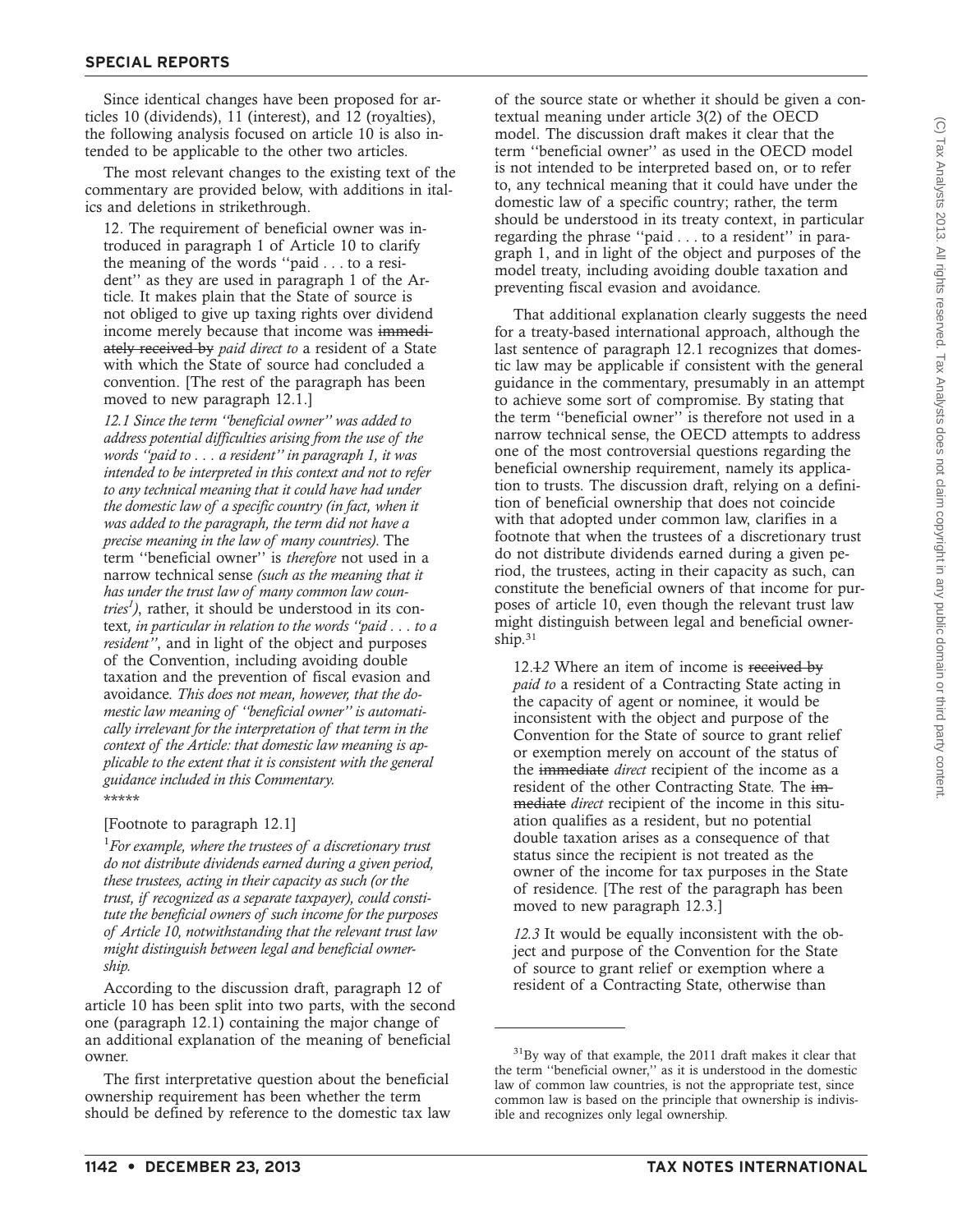through an agency or nominee relationship, simply acts as a conduit for another person who in fact receives the benefit of the income concerned. For these reasons, the report from the Committee on Fiscal Affairs entitled ''Double Taxation Conventions and the Use of Conduit Companies''1 concludes that a conduit company cannot normally be regarded as the beneficial owner if, through the formal owner, it has, as a practical matter, very narrow powers which render it, in relation to the income concerned, a mere fiduciary or administrator acting on account of the interested parties.

\*\*\*\*\*

[Footnote to paragraph 12.3]

<sup>1</sup>Reproduced at page R(6)-1 of Volume II of the *full-length* loose-leaf version of the OECD model convention.

*12.4 In these various examples (agent, nominee, conduit company acting as a fiduciary or administrator), the recipient of the dividend is not the ''beneficial owner,'' because that recipient does not have the full right to use and enjoy the dividend that it receives, and this dividend is not its own; the powers of that recipient over that dividend are indeed constrained in that the recipient is obliged (because of a contractual, fiduciary or other duty) to pass the payment received to another person. The recipient of a dividend is the ''beneficial owner'' of that dividend where he has the full right to use and enjoy the dividend unconstrained by a contractual or legal obligation to pass the payment received to another person. Such an obligation will normally derive from relevant legal documents but may also be found to exist on the basis of facts and circumstances showing that, in substance, the recipient clearly does not have the full right to use and enjoy the dividend; also, the use and enjoyment of a dividend must be distinguished from the legal ownership, as well as the use and enjoyment, of the shares on which the dividend is paid.*

New paragraph 12.4 would expand the discussion of the agent or nominee and conduit cases and would elaborate on a general and potentially wide interpretation of the meaning of beneficial owner based on a two-prong test: i) the person's full right to use and enjoy the payment as its own; and ii) the absence of an obligation to pass on the payment received to somebody else. Also, new paragraph 12.4 would adopt a substance-over-form approach when stating that that obligation could be found to exist based on facts and circumstances, showing in substance, and beyond legal or contractual documents, that the recipient does not have the full right to use and enjoy the income.

While new paragraphs 12.2 and 12.3 preserve the examples set out in paragraph 12.1 of the 2010 commentary in providing an explanation of what is not

beneficial ownership,32 new paragraph 12.4 attempts to propose a general definition of the requirement by positively explaining what beneficial ownership is.33

The discussion draft requires the beneficial owner to have the ''full right to use and enjoy the dividend, unconstrained by a contractual or legal obligation to pass the payment received to another person.'' It also states that although such an obligation is normally derived from the relevant legal documentation, it might also be found to exist based on facts and circumstances showing that in substance, the recipient clearly does not have the full right to use and enjoy the income. Finally, new paragraph 12.4 makes it clear that the use and enjoyment of a dividend is to be distinguished from both the legal ownership and the use and enjoyment of the shares upon which the dividend is paid.34

*12.5 The fact that the recipient of a dividend is considered to be the beneficial owner of that dividend does not mean, however, that the limitation of tax provided for by paragraph 2 must automatically be granted. This limitation of tax should not be granted in cases of abuse of this provision (see also paragraphs 17 and 22 below). As explained in the section on ''Improper use of the Convention'' in the Commentary on Article 1, there are many ways of addressing conduit companies and, more generally, treaty shopping situations. These include specific treaty anti-abuse provisions, general anti-abuse rules and substance-over-form or economic substance approaches. Whilst the concept of ''beneficial owner'' deals with some forms of tax avoidance (i.e. those involving the interposition of a recipient who is obliged to pass the dividend to someone else), it does not deal with other cases of treaty shopping and must not, therefore, be considered as restricting in any way the application of other approaches to addressing such cases.*

 $32$ On the one hand, new paragraph 12.2 states that when a payment is made to a resident acting as agent or nominee, that agent or nominee would not qualify as a beneficial owner. On the other hand, new paragraph 12.3 provides that a resident acting as a conduit for another party, otherwise than through an agency or nominee relationship, also cannot be regarded as the beneficial owner of the income concerned.

<sup>&</sup>lt;sup>33</sup>Before trying to explain the autonomous treaty definition of beneficial ownership, new paragraph 12.4 clarifies why agents, nominees, and conduit companies acting in a similar capacity are not beneficial owners. It states in particular that in these various examples, the recipient does not have the full right to use and enjoy the dividend that it receives, since the recipient's powers are constrained because it is obliged to pass on the payment received to another person.

<sup>34</sup>*See* Robert Danon (University of Neuchâtel), ''Clarification of the Meaning of 'Beneficial Owner' in the OECD Model Tax Convention — Comment on the April 2011 Discussion Draft,'' *Tax Treaty Monitor*, IBFD BIT 8/2011 (''the definition proposed by the discussion draft correctly makes it clear that the OECD Model only refers to the beneficial owner of an item of income. Accordingly, whether or not the recipient of the income is also the owner of the underlying asset is not decisive'').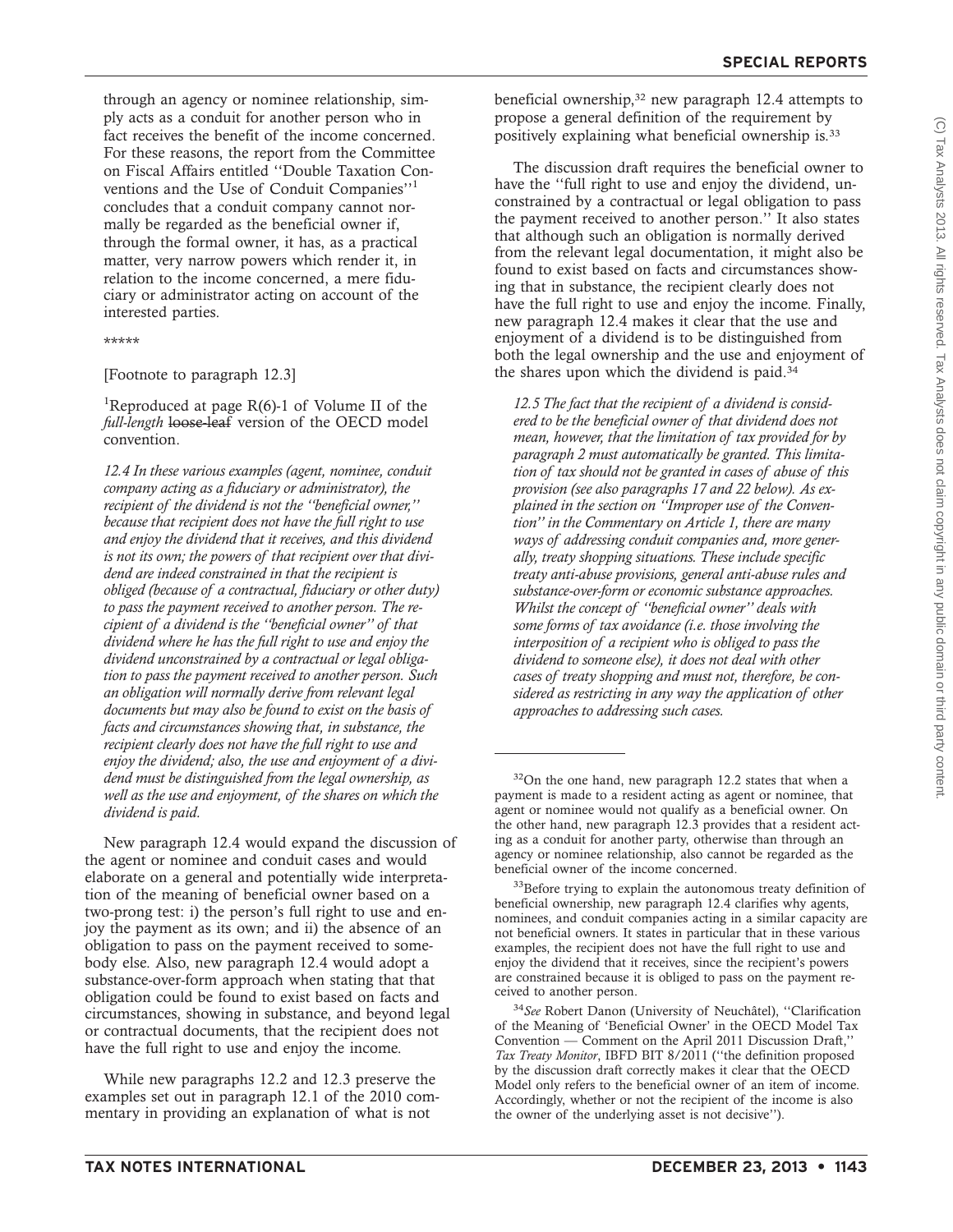#### **SPECIAL REPORTS**

*12.6 The above explanations concerning the meaning of ''beneficial owner'' make it clear that the meaning given to this term in the context of the Article must be distinguished from the different meaning that has been given to that term in the context of other instruments<sup>1</sup> that concern the determination of the persons (typically the individuals) that exercise ultimate control over entities or assets. That different meaning of ''beneficial owner'' cannot be applied in the context of the Article. Indeed, that meaning, which refers to natural persons (i.e. individuals), cannot be reconciled with the express wording of subparagraph 2a), which refers to the situation where a company is the beneficial owner of a dividend. Since, in the context of Article 10, the term beneficial owner is intended to address difficulties arising from the use of the word ''paid'' in relation to dividends, it would be inappropriate to consider a meaning developed in order to refer to the individuals who exercise ''ultimate effective control over a legal person or arrangement.''2* \*\*\*\*\*

#### [Footnotes to paragraph 12.6]

1 *See, for example, the Glossary to the Financial Action Task Force's Forty Recommendations (http://www.fatfgafi.org/glossary/0,3414,en\_32250379\_32236930\_ 35433764\_1\_1\_1\_1,00.html#34276864), which sets forth in detail the international anti-money laundering standard and which includes the following definition of beneficial owner: ''the natural person(s) who ultimately owns or controls a customer and/or the person on whose behalf a transaction is being conducted. It also incorporates those persons who exercise ultimate effective control over a legal person or arrangement.'' Similarly, the 2001 report of the OECD Steering Group on Corporate Governance, ''Behind the Corporate Veil: Using Corporate Entities for Illicit Purposes,'' http://publications.oecd. org/acrobatebook/2101131E.PDF, at page 14, defines beneficial owner as follows:*

*In this Report, ''beneficial owner'' refers to ultimate beneficial owner or interest by a natural person. In some situations, uncovering the beneficial owner may involve piercing through various intermediary entities and/or individuals until the true owner who is a natural person is found. With respect to corporations, ownership is held by shareholders or members. In partnerships, interests are held by general and limited partners. In trusts and foundations, beneficial owner refers to beneficiaries, which may also include the settlor or founder.*

2 *Glossary to the Financial Action Task Force's Forty Recommendations (http://www.fatf-gafi.org/glossary/ 0,3414,en\_32250379\_32236930\_35433764\_1\_1\_1\_1,00. html#34276864).*

Under new paragraph 12.5, being the beneficial owner of a dividend does not guarantee treaty relief or exemption when an abuse of that provision occurs. The discussion draft points out that while the concept of beneficial owner deals with some forms of tax avoidance — that is, those involving the interposition

of a recipient that is obliged to pass the dividend to someone else — it does not address other cases of treaty shopping, and therefore, must not be intended to override or prevent the application of other antiabuse provisions, whether specific or general.

The discussion draft also clarifies that the meaning of beneficial owner in the treaty must be distinguished from the meaning given to the term under different instruments concerning the determination of the persons that exercise ultimate control over entities or assets. In particular, the proposed paragraph 12.6 makes it clear that the meaning of beneficial owner under the international anti-money-laundering standard or other regulations on the illicit use of corporate entities cannot be applied to tax treaties.35 In other words, the discussion draft points out that beneficial ownership and ultimate beneficial ownership are not to be equated, so an entity to which the income is paid may well be regarded as the beneficial owner, even if other persons (typically shareholders) exercise ultimate effective control over the entity.

12.*7*2 Subject to other conditions imposed by the Article, the limitation of tax in the State of source remains available when an intermediary, such as an agent or nominee located in a Contracting State or in a third State, is interposed between the beneficiary and the payer, but the beneficial owner is a resident of the other Contracting State (the text of the Model was amended in 1995 to clarify this point, which has been the consistent position of all Member countries). States which wish to make this more explicit are free to do so during bilateral negotiations.

*b. 2012 OECD revised discussion draft on the meaning of beneficial owner.* In light of the comments received on the first discussion draft, OECD Working Party 1 made a number of changes to the proposals released in April 2011. Therefore, on October 19, 2012, the OECD released a revised discussion draft designed to further clarify the beneficial owner test. The OECD has requested comments on the proposed additions and changes to the commentary on articles 10, 11, and 12, specifying that comments should focus on drafting issues rather than matters of substance. The proposals set out in the revised discussion draft are therefore expected to be incorporated into the next update to the commentary in June 2014.

<sup>35</sup>*See* ''Beneficial Ownership and Double Tax Agreements,'' presented by Craig Elliffe (University of Auckland), at the 2012 tax conference held in Wellington, New Zealand, on October 26-27, 2012. Elliffe further clarifies that the focus in tax treaties is different, with the concept of beneficial ownership looking at who was effectively the owner of a dividend, while tests for money laundering or other illicit uses of corporate entities have as their primary focus the determination of those persons that exercise ultimate control over entities or assets.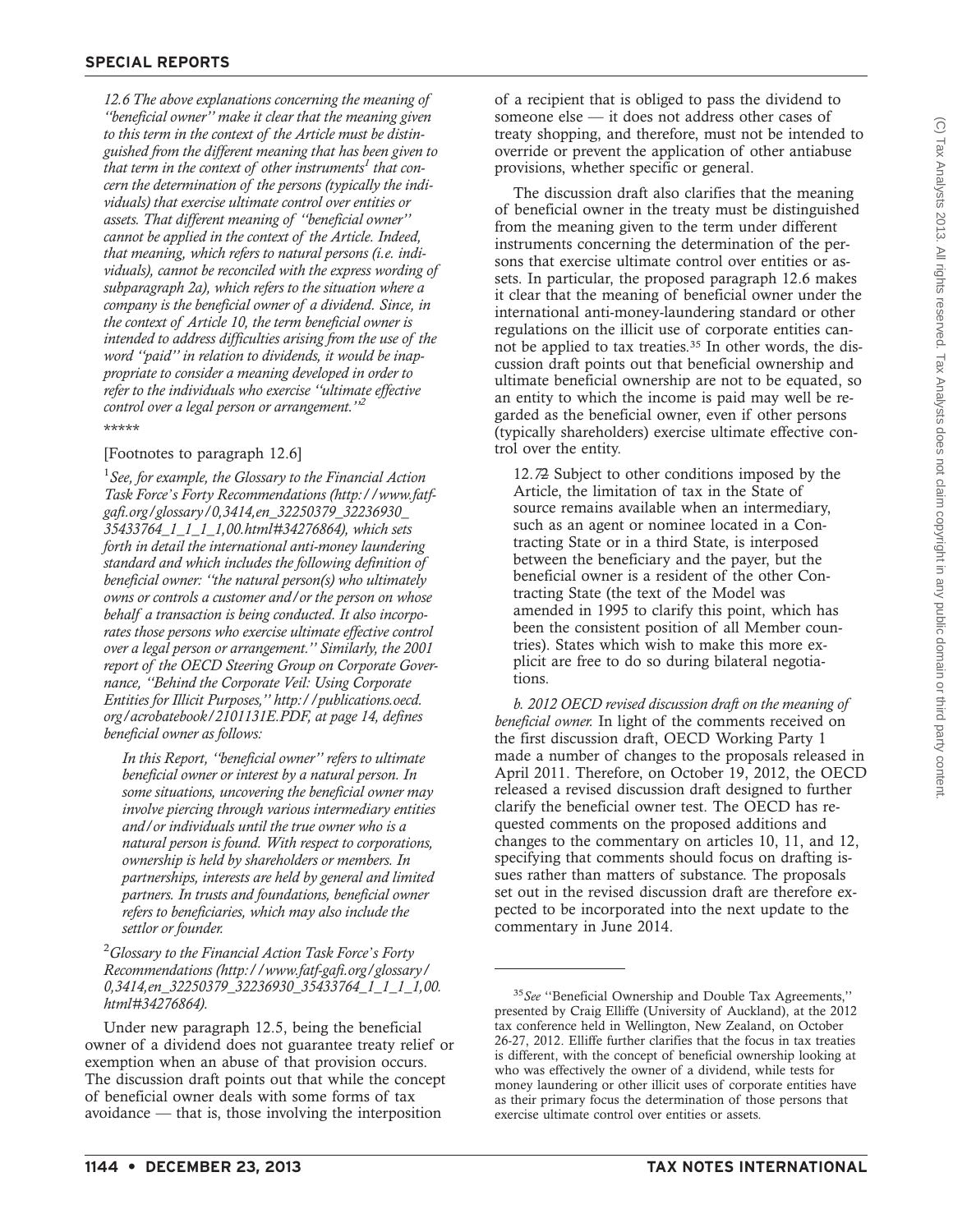The most relevant revised proposals are indicated below by underlined changes to the first discussion draft:

*12.1 Since the term ''beneficial owner'' was added to address potential difficulties arising from the use of the words ''paid to...aresident'' in paragraph 1, it was intended to be interpreted in this context and not to refer to any technical meaning that it could have had under the domestic law of a specific country (in fact, when it was added to the paragraph, the term did not have a precise meaning in the law of many countries).* The term ''beneficial owner'' is *therefore* not used in a narrow technical sense *(such as the meaning that it has under the trust law of many common law coun*tries<sup>1</sup>), rather, it should be understood in its context, *in particular in relation to the words ''paid . . . to a resident'',* and in light of the object and purposes of the Convention, including avoiding double taxation and the prevention of fiscal evasion and avoidance. This does not mean, however, that the domestic law meaning of ''beneficial owner'' is automatically irrelevant for the interpretation of that term in the context of the Article: that domestic law meaning is applicable to the extent that it is consistent with the general guidance included in this Commentary.

#### [Footnote to paragraph 12.1]

1 *For example, where the trustees of a discretionary trust do not distribute dividends earned during a given period, these trustees, acting in their capacity as such (or the trust, if recognised as a separate taxpayer), could constitute the beneficial owners of such income for the purposes of Article 10 even if they are not the beneficial owners under the relevant trust law notwithstanding that the relevant trust law might distinguish between legal and beneficial ownership.*

The last sentence of paragraph  $12.1$  — stating that having an autonomous treaty meaning does not mean that the domestic law interpretation of beneficial owner is irrelevant when interpreting that term — has now been removed, the revised discussion draft having acknowledged that this apparent contradiction created confusion and, in some cases, the perception that the commentary could be read as allowing a taxpayer to choose between the domestic law interpretation and the OECD interpretations.36

Regarding the footnote to paragraph 12.1 and, more generally, the application of the ''beneficial owner'' concept for trusts, the comments generally supported the interpretation put forward therein, although some of them expressed the view that it was difficult to reconcile the conclusion of the footnote with the concept of the ''full right to use and enjoy the income'' in proposed paragraph 12.4, since a trustee does not have full rights regarding the trust income. Given the above, the working party decided to leave the footnote unchanged except for a clarifying change made to the last part of that footnote. Regarding the difficulty of reconciling the footnote with the concept of full right to use and enjoy the income in paragraph 12.4, it also concluded that the issue should be dealt with through amendments to paragraph 12.4.

*12.4 In these various examples (agent, nominee, conduit company acting as a fiduciary or administrator), the recipient of the dividend is not the ''beneficial owner'' because that recipient's right to use and enjoy the dividend is constrained that recipient does not have the full right to use and enjoy the dividend that it receives and this dividend is not its own; the powers of that recipient over that dividend are indeed constrained in that the recipient is obliged (because of a contractual, fiduciary or other duty) to pass the payment received to another person. The recipient of a dividend is the ''beneficial owner'' of that dividend where he has the full right to use and enjoy the dividend unconstrained by a contractual or legal obligation to pass on the payment received to another person. Such an obligation will normally derive from relevant legal documents but may also be found to exist on the basis of facts and circumstances showing that, in substance, the recipient clearly does not have the full right to use and enjoy the dividend unconstrained by a contractual or legal obligation to pass on the payment received to another person. This type of obligation must be related to the payment received; it would therefore not include contractual or legal obligations unrelated to the payment received even if those obligations could effectively result in the recipient using the payment received to satisfy those obligations. Examples of such unrelated*

<sup>&</sup>lt;sup>36</sup>The working party agreed to delete that last sentence on the basis that further guidance is potentially confusing and may be unnecessary, because taxpayers (unless the context specifies otherwise) are required under article 3(2) to take the meaning of any undefined term (such as ''beneficial ownership'') as being applicable under the domestic tax laws of the contracting state. Article 3(2) reads as follows:

As regards the application of the Convention at any time by a Contracting state, any term not defined therein shall, unless the context otherwise requires, have the meaning that it has at that time under the law of that state for the **(Footnote continued in next column.)**

purposes of the taxes to which the convention applies, any meaning of the applicable tax laws of the State prevailing over meaning given to a term under other laws of that state.

It has been observed that the use of the word ''requires'' in the phrase ''the context otherwise requires'' arguably ''requires that Article 3(2) is different from the rules in the VCLT (the Vienna convention) in that, a priori, it establishes a preferred domestic interpretation.'' Michael N. Kandev, ''Tax Treaty Interpretation: Determining Domestic Meaning Under Article 3(2) of the OECD Model,'' *Can. Tax J.*, Vol. 55, No. 1, at 31, 68 (2007). If article 3(2) indicates that the contracting state should use the meaning that is found in the domestic law of the state, the revised discussion draft clarifies that this domestic law meaning will be constrained and modified by the autonomous treaty meaning — that is to say, the meaning of the term ''beneficial owner'' is ultimately to be found in the commentary.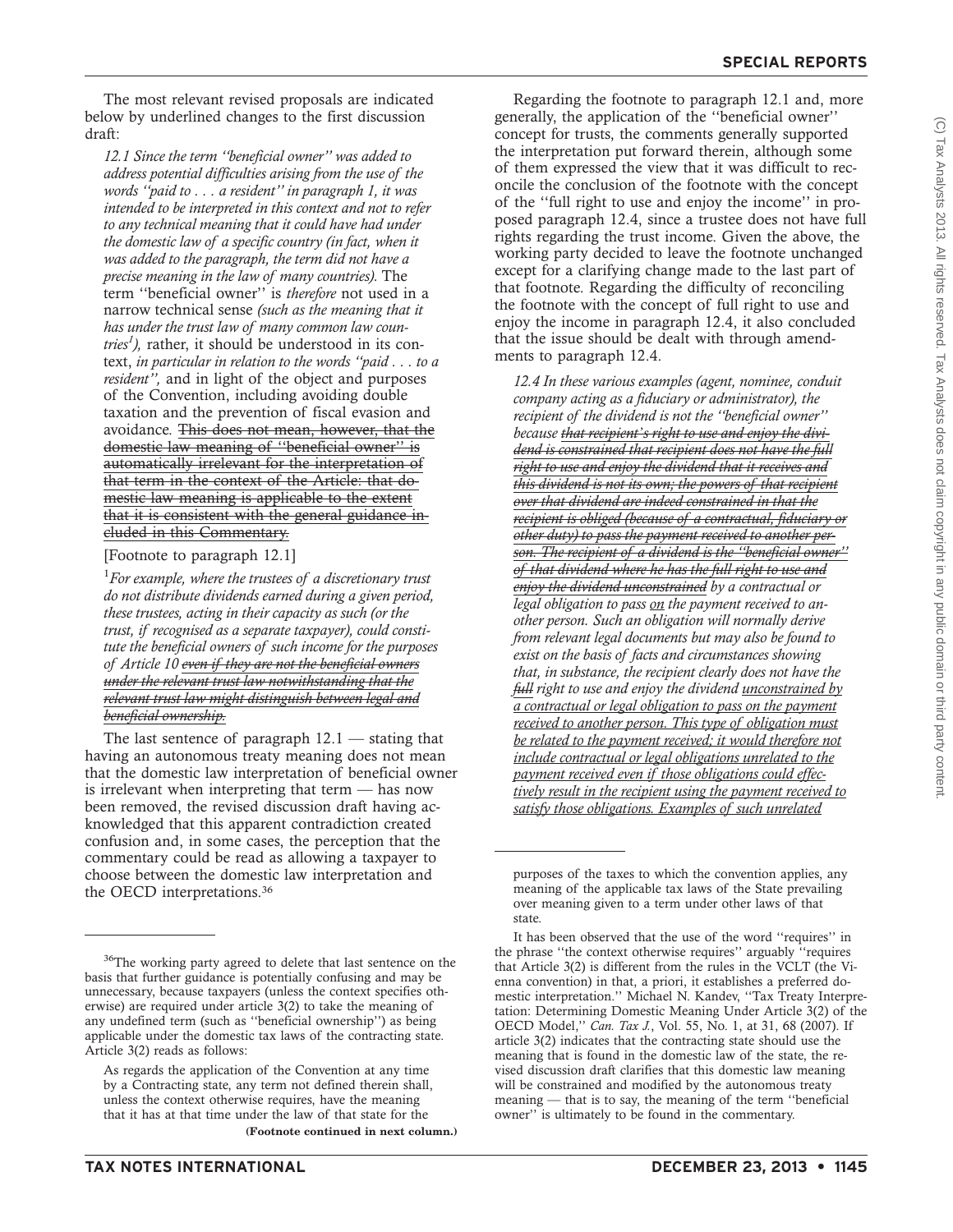*obligations are those unrelated obligations that the recipient may have as a debtor or as a party to financial transactions or typical distribution obligations of pension schemes and of collective investment vehicles entitled to treaty benefits under the principles of paragraphs 6.8 to 6.34 of the Commentary on Article 1. Where the recipient of a dividend does have the right to use and enjoy the dividend unconstrained by a contractual or legal obligation to pass on the payment received to another person, the recipient is the ''beneficial owner'' of that dividend. It should also be noted that Article 10 refers to the beneficial owner of a dividend as opposed to the owner of the shares, which may be different in some cases. ;also, the use and enjoyment of a dividend must be distinguished from the legal ownership, as well as the use and enjoyment, of the shares on which the dividend is paid.*

Most of the comments received on the discussion draft were addressed at the phrase ''full right to use and enjoy the dividend'' in the first sentence of paragraph 12.4, which was criticized as being far-reaching and adding further confusion and subjectivity to the interpretation of the concept of beneficial ownership. Some commentators suggested that the phrase could apply to a number of legitimate situations<sup>37</sup> and expressed specific concerns about the uncertainty regarding the effect of the proposed commentary on a number of typical financial transactions and on the use of holding companies, as well as CIVs.

In light of the above comments, the working party recognized that the drafting of paragraph 12.4 could give rise to significant uncertainty and that it needed to better identify the kinds of obligations that would mean that the recipient of a payment would not be considered the beneficial owner of that payment.

- the activities of banks or, more generally, any type of financial institution;
- the use of holding companies;
- entities, such as unit trusts, that are required to distribute their income;
- payments of interest or dividends under ''plain vanilla'' securities or hybrid arrangements such as convertible debentures;
- a creditor who obtains a court order that freezes the income of the debtor;
- an individual who is obliged to make alimony payments to his former spouse;
- the payment of a dividend by a subsidiary to its parent;
- trusts;
- the use of a special purpose vehicle in securitization arrangements or to ring-fence commercial risks;
- a debtor pledges shares or loan notes and the resulting income to its bank as security for a loan;
- joint venture arrangements that require distributions;
- hedging in the financial services industry; and
- various financial products (for example, repos and credit derivatives, including credit default swaps).

The phrase ''full right to use and enjoy'' income was therefore reduced to the ''right to use and enjoy'' the term ''full'' was considered to introduce needless complexity — while the OECD's statement on the beneficial owner test being failed when the recipient is ''constrained by a contractual or legal obligation to pass [on] the payment received to another person'' was retained. In this regard, the revised discussion draft clarified that such an obligation must be for the payment received, and would therefore not include contractual or legal obligations unrelated to that payment, even if those obligations could result in the recipient using the payment received to satisfy them.38 It also provided examples of these unrelated obligations, which would include those that the recipient may have as a debtor or party to financial transactions, or typical distribution obligations of pension schemes and CIVs.

Since a number of commentators remarked that the words ''unconstrained by a contractual or legal obligation'' used in the second sentence were different from the words ''constrained in that the recipient is obliged (because of a contractual, fiduciary or other duty)'' in the preceding sentence, the working party redrafted the paragraph, trying to use the same terminology as much as possible.

The comments on the first part of the last sentence of the paragraph were disregarded in the 2012 draft, which retained the OECD's statement that an obligation can be found to exist based on ''facts and circumstances'' that show, in substance, that the recipient does not have the right to use and enjoy the income.39

Finally, the distinction made in the last part of paragraph 12.4 — between the use and enjoyment of a dividend and the legal ownership, as well as the use and enjoyment of the shares on which the dividend is paid — was considered appropriate and therefore retained by the working party, with a few minor changes

38It has been observed that:

It is certainly helpful that there are the additional comments now inserted on the fact that unrelated payments do not affect the beneficial owners position of income received . . . but this simply leads to the obvious question: what does it mean for a payment to be related or unrelated? It is clear that this is the key concept.... There is, however, no word of explanation on the meaning of this term. . . . Whether payments are related might be determined by a large number of possible criteria. . . . The point, in short, is that use of the terms related/unrelated without any explanation relocates the discussion on the beneficial owner test but does not solve it.

PricewaterhouseCoopers LLP, ''OECD Releases Revised Discussion Draft on Beneficial Ownership,'' *Tax Pol. Bull.*, Oct. 22, 2012.

<sup>&</sup>lt;sup>37</sup>According to the comments submitted to the OECD, those to the previous wording. situations may include:

<sup>•</sup> the use of the income received to meet other costs, such as interest that the recipient has to pay to a creditor;

<sup>&</sup>lt;sup>39</sup>Some commentators suggested that that part of the last sentence contradicted the guidance in the preceding part of the paragraph and argued that it would have the effect of introducing an economic ownership test.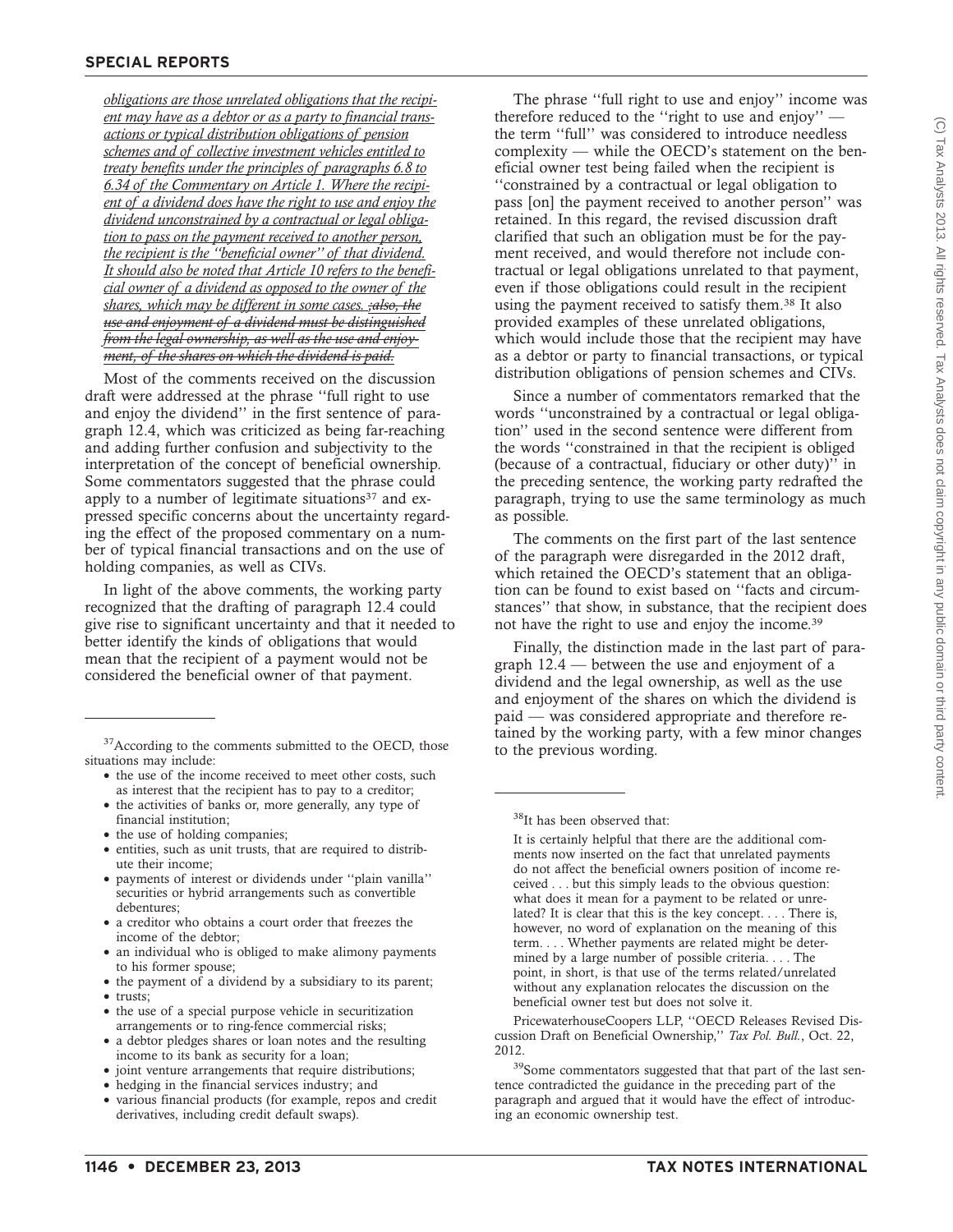*12.5 The fact that the recipient of a dividend is considered to be the beneficial owner of that dividend does not mean, however, that the limitation of tax provided for by paragraph 2 must automatically be granted. This limitation of tax should not be granted in cases of abuse of this provision (see also paragraphs 17 and 22 below). As explained in the section on ''Improper use of the Convention'' in the Commentary on Article 1, there are many ways of addressing conduit company and, more generally, treaty shopping situations. These include specific treaty anti-abuse provisions in treaties, general antiabuse rules and substance-over-form or economic substance approaches. Whilst the concept of ''beneficial owner'' deals with some forms of tax avoidance (i.e. those involving the interposition of a recipient who is obliged to pass on the dividend to someone else), it does not deal with other cases of treaty shopping and must not, therefore, be considered as restricting in any way the application of other approaches to addressing such cases.*

Some commentators suggested regarding paragraph 12.5 that the concept of beneficial owner should not be referred to as an antiavoidance rule and seemed to object to the conclusion that a beneficial owner might not be entitled to treaty benefits under other antiabuse rules. In particular, a number of comments pointed out that the inclusion of a discussion on antiavoidance mechanisms within the sections of the commentary discussing beneficial ownership might be misinterpreted by tax authorities as a requirement to apply additional antiavoidance testing as part of the determination of beneficial ownership.

The working party, however, strongly disagreed with the view that a beneficial owner should be immune from the application of other antiabuse rules because of its inconsistency with the guidance already included in paragraphs 7 to 26.1 of the commentary on article 1.

The revised discussion draft therefore did not modify paragraph 12.5, apart from two minor clarifying changes.

*12.6 The above explanations concerning the meaning of ''beneficial owner'' make it clear that the meaning given to this term in the context of the Article must be distinguished from the different meaning that has been given to that term in the context of other instruments<sup>1</sup> that concern the determination of the persons (typically the individuals) that exercise ultimate control over entities or assets. That different meaning of ''beneficial owner'' cannot be applied in the context of the Article. Indeed, that meaning, which refers to natural persons (i.e. individuals), cannot be reconciled with the express wording of subparagraph 2 a), which refers to the situation where a company is the beneficial owner of a dividend. Since, iIn the context of Article 10, the term ''beneficial owner'' is intended to address difficulties arising from the use of the words ''paid to'' in relation to dividends, rather than difficulties related to the ownership of the shares of the company paying these dividends. For that reason, it would be inappropriate, in the context of that Article, to*

*consider a meaning developed in order to refer to the individuals who exercise ''ultimate effective control over a legal person or arrangement.''*<sup>2</sup> \*\*\*\*\*

#### [Footnotes to paragraph 12.6]

*1 See, for example*, *Financial Action Task Force, International Standards on Combating Money Laundering and the Financing of Terrorism & Proliferation — The FATF Recommendations (OECD-FATF, Paris, 2012),* the Glossary to the Financial Action Task Force's Forty Recommendations (http://www.fatf-gafi. org/glossary/0,3414,en\_32250379\_32236930\_ 35433764\_1\_1\_1\_1,00.html#34276864) *which sets forth in detail the international anti-money laundering standard and which includes the following definition of beneficial owner (at page 109): ''the natural person(s) who ultimately owns or controls a customer and/or the person on whose behalf a transaction is being conducted. It also incorporates those persons who exercise ultimate effective control over a legal person or arrangement.'' Similarly, the 2001 report of the OECD Steering Group on Corporate Governance, ''Behind the Corporate Veil: Using Corporate Entities for Illicit Purposes'' (OECD, Paris, 2001), http://publications.oecd.org/ acrobatebook/2101131E.PDF, at page 14, defines beneficial ownership as follows (at page 14):*

*In this Report, ''beneficial ownership'' refers to ultimate beneficial ownership or interest by a natural person. In some situations, uncovering the beneficial owner may involve piercing through various intermediary entities and/or individuals until the true owner who is a natural person is found. With respect to corporations, ownership is held by shareholders or members. In partnerships, interests are held by general and limited partners. In trusts and foundations, beneficial ownership refers to beneficiaries, which may also include the settlor or founder.*

*2 See the Financial Action Task Force's definition quoted in the previous note.* Glossary to the Financial Action Task Force's Forty Recommendations (http://www.fatf-gafi.org/glossary/0,3414,en\_ 32250379\_32236930\_35433764\_1\_1\_1\_1,00.html #34276864).

Given the difficulty in finding a single, universal meaning of the term ''beneficial owner,'' regardless of the context in which it is used (as suggested by a number of commentators), the 2012 draft maintained the distinction reflected in paragraph 12.6. The working party, however, redrafted the last sentence in order to clarify its meaning and modified the footnotes to refer to the published versions of the reports mentioned therein.

Changes were made to the preamble of paragraph 2 of article 10:

2. However, such dividends *paid by a company which is a resident of a Contracting State* may also be taxed in *that State* the Contracting State of which the company paying the dividends is a resident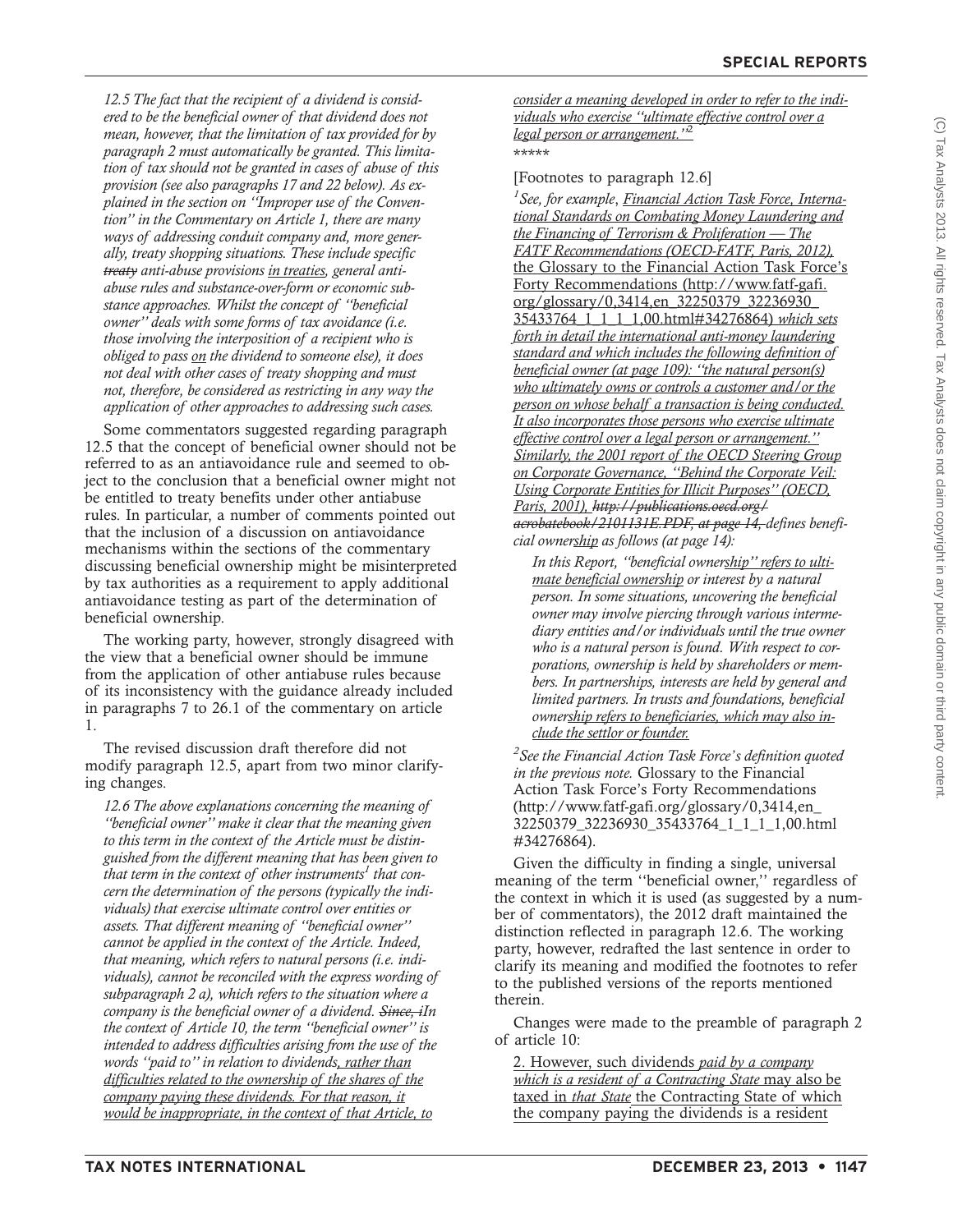and according to the laws of that State, but if the beneficial owner of the dividends is a resident of the other Contracting State, the tax so charged shall not exceed:...

A change was made to paragraph 12.2 (now 12.7) of the commentary on article 10:

12.*7*2 Subject to other conditions imposed by the Article, the limitation of tax in the State of source remains available when an intermediary, such as an agent or nominee located in a Contracting State or in a third State, is interposed between the beneficiary and the payer but the beneficial owner is a resident of the other Contracting State (the text of the Model was amended in 1995 *and in [year of next update]* to clarify this point, which has been the consistent position of all M*m*ember countries). States which wish to make this more explicit are free to do so during bilateral negotiations.

The OECD agreed to address in the revised discussion draft the issue of how treaty article 10 applies when the direct recipient and beneficial owner are in two different states. A literal interpretation of the words ''such dividends'' in the preamble of paragraph 2 of article 10 could lead to the conclusion that these dividends must be paid directly to a resident of a contracting state, which would be problematic when the direct recipient and the beneficial owner of the dividends are residents of two different states. While existing paragraph 12.2 of the commentary clearly indicates that such an interpretation should be rejected, it suggests that some states may wish to adopt clearer wording in their income tax treaties. The working party decided that in order to remove any doubt, that clearer wording should be included in the article itself. At the same time, it decided to clarify in the commentary that this issue was dealt with through two different changes to the wording of the article, since the 1995 change that is already referred to in paragraph 12.2 only addressed the issue when the direct recipient and beneficial owner of the dividends are both residents of the same state.

#### **C. Int**'**l Case Law and Administrative Guidance**

#### *1. Aiken Industries*

In *Aiken Industries Inc. v. Commissioner*, 56 T.C. 925 (1971), back-to-back loans, in the identical amount of principal and interest, were made between a U.S. corporation and a related corporation organized under the laws of Honduras, and between the Honduran corporation and its indirect parent.

No withholding tax was due on the interest paid by the U.S. corporation to the Honduran corporation under the Honduras-U.S. tax treaty, and no withholding tax was charged on the interest paid by the Honduran corporation to its indirect parent under Honduran law.

Had the interest been paid directly by the U.S. corporation (the ultimate borrower) to the indirect parent (the ultimate lender), a 30 percent withholding tax would have applied under U.S. law.

The Tax Court emphasized the identity in both terms and payments between the back-to-back loans, as well as the close relationships between the parties involved, and saw the transaction as an attempt to channel outbound interest payments through a corporation based in a treaty partner to avoid the U.S. withholding tax.

It ruled against the taxpayer and held that the withholding tax was due, as if the interest had flowed directly from the ultimate borrower (U.S.) to the ultimate lender (the non-treaty-partner resident).

The taxpayer lost because the treaty partner corporation earned no profit from the transaction, and was passing debt service payments on to the ultimate lender simultaneously with receipt of those payments from the ultimate borrower. Although the Honduras-U.S. treaty exempted interest received by a treaty partner resident (and the Honduran corporation was respected and not treated as a sham), the court interpreted the phrase ''received by'' to require dominion and control over the funds, and concluded that the intermediary had no such control and, instead, functioned as a collection agent.

#### *2. Northern Indiana Public Service*

In *Northern Indiana Public Service Co. v. Commissioner*, 105 T.C. 341, 350 (1995), *on appeal* (7th Cir. March 13 and 25, 1996), a U.S. corporation organized a finance subsidiary in Curaçao, then part of the Netherlands Antilles (to which the Netherlands-U.S. treaty applied) to issue notes in the Eurobond market. The finance subsidiary borrowed \$70 million at a 17.25 percent interest rate in the market and lent that amount to its U.S. parent at an 18.25 percent interest rate.

Like in *Aiken Industries*, no withholding tax applied on the interest payments (under the Netherlands-U.S. treaty and Netherlands Antilles domestic law).

The Tax Court found that the Dutch finance subsidiary (unlike the Honduran subsidiary in *Aiken Industries*) engaged in substantive business activity that resulted in significant earnings, and held that the finance subsidiary was not a mere conduit or agent and was relieved of withholding tax under the treaty.

The lesson from *Aiken Industries* and *Northern Indiana* was that the financial intermediary, at a minimum, must earn a profit — that is, charge more interest from the ultimate borrower than it pays to the ultimate lender — to be entitled to treaty benefits.

The international finance subsidiary industry that existed in the Netherlands Antilles before the enactment of the portfolio interest exemption in 1984 is ample testimony of that principle.

The decision of the U.K. Court of Appeal in *Indofood* has changed this assumption (at least at the international level) and caused new debate on the issue.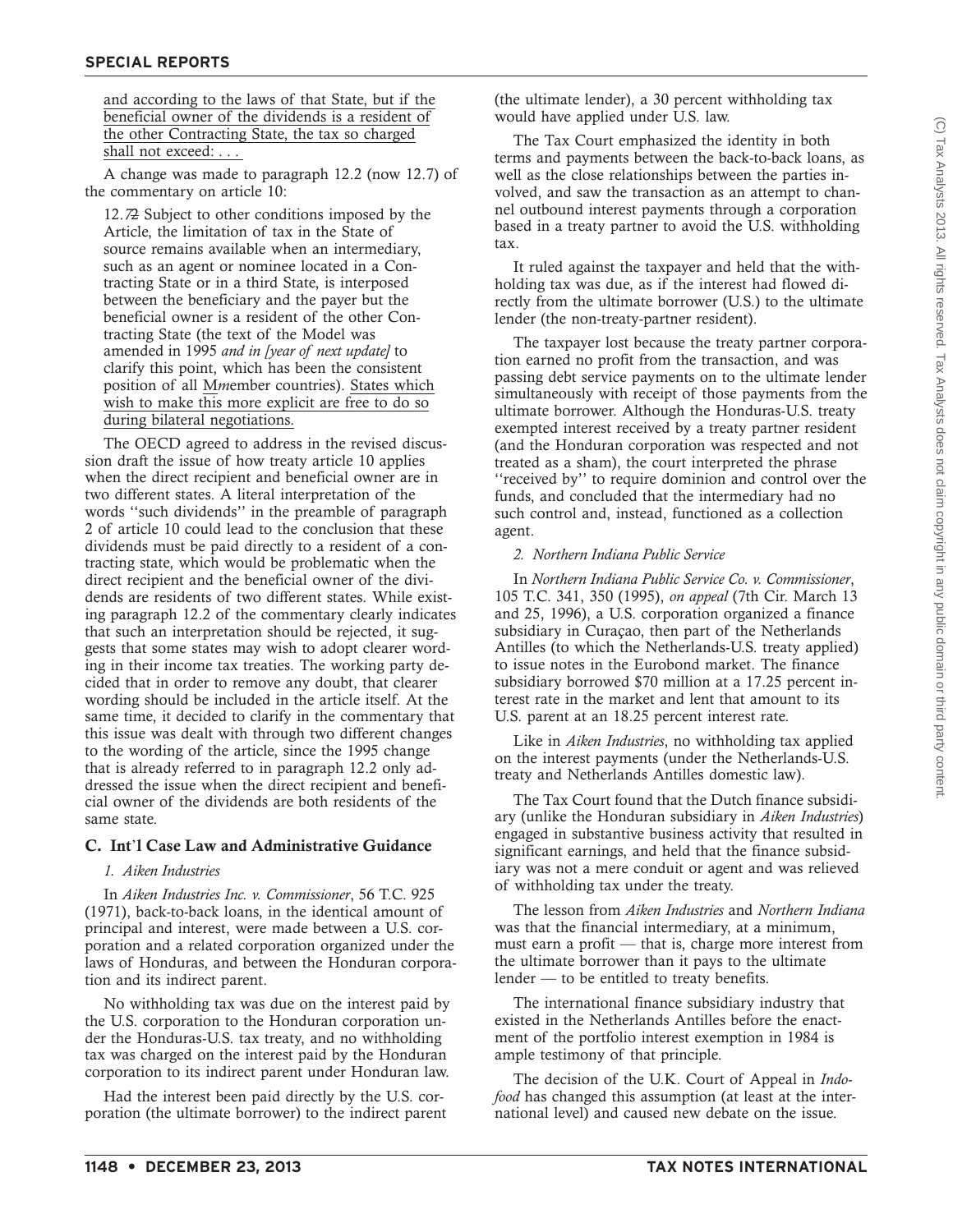#### *3. Indofood*

Indofood, an Indonesian multinational company, wished to raise funds through the issue of internationally marketed loan notes. It did so through a finance subsidiary organized in Mauritius.

Under the Indonesia-Mauritius treaty, the withholding tax charged on the interest paid by the Indonesian company to the Mauritian subsidiary was reduced to a rate of 10 percent (from the 20 percent Indonesian statutory withholding tax rate). Mauritius did not charge any withholding tax on interest paid by the Mauritian finance subsidiary to the note holders.

Under the terms of the loan note issue, if the withholding tax on the notes increased to above 10 percent and no reasonable measure could be found to avoid it, the Indonesian company, which would pay for the increase, would be entitled to redeem the notes. JPMorgan Chase & Co. represented the note holders as trustee, and the loan note issue referred any disputes to the U.K. courts.

Indonesia decided to terminate the treaty with Mauritius.

The withholding tax consequently increased to the full 20 percent Indonesian statutory rate, and the Indonesian company asked to redeem the notes.

JPMorgan rejected the request and suggested, as a reasonable measure to avoid the higher withholding tax, that the Indonesian company set up a finance intermediary in the Netherlands to perform the same functions as the Mauritian subsidiary. The loan between that subsidiary and the Indonesian parent would be transferred to the new Dutch finance subsidiary, and no withholding tax would be charged under the Indonesia-Netherlands tax treaty.

The Indonesian company rejected that solution, and the dispute was referred to the U.K. courts.

One of the questions that the U.K. Court of Appeal had to decide was whether the Dutch subsidiary would be treated as the beneficial owner of the interest payments received from the note holders and be eligible for the exemption from withholding tax under the Indonesia-Netherlands tax treaty.

The court found that the Dutch subsidiary  $-$  although it earned a spread on the loan to its parent and satisfied the substance and risk requirements for finance companies provided for under Dutch tax law had only limited powers over the interest income. It did not derive any direct benefit from the interest received from note holders (other than to fund its liability under the loan with the parent) and was even obliged to use it to pay the interest due to the parent. The two loan agreements also had very tight payment deadlines.

The court referred to the international fiscal meaning of the term ''beneficial ownership'' as it appears in the commentary to the OECD model, which requires power of disposing of income to be received for the recipient's direct benefit, as opposed to what it called a narrow technical domestic law meaning of the term. It held that under that international tax standard, the Dutch subsidiary did not qualify as the beneficial owner of the income and would be subject to full withholding tax.

#### *4. International Reactions to Indofood*

*a. ABA debate*. Speaking on March 17, 2006, at the American Bar Association Section of Taxation conference in Washington (prior coverage: *Tax Notes Int'l*, Mar. 27, 2006, p. 1047), Diane Hay, then-deputy director, business international, HM Revenue & Customs, said:

It represents a very strong ruling against treaty shopping. In a way, it is a very awkward situation for us, since now we have to look at what was previously ok . . . and see if we can say structured finance is still going to be ok using these arrangements.

Patricia Brown, then-U.S. Treasury deputy international tax counsel, said that beneficial ownership ''is being used now against taxpayers in a variety of circumstances to deny treaty benefits in cases where I do not think it is really appropriate, and certainly not anticipated by people who put it into the model.'' She found the *Indofood* decision troublesome. She said the court's statement that the definition of beneficial ownership is a matter of international law and not a matter of domestic law of the source country is disturbing.

Brian Ernewein, director of tax legislation for Canada's Department of Finance, remarked that:

It does help us when we are trying to constrain a given country when that country is trying to constrain treaty benefits on what it thinks may be an abusive situation . . . but it does not help us if another country is applying it in a situation we do not think is appropriate to constrain the application of a treaty.

*b. 2006 Indonesian ruling on beneficial ownership*. The Indonesian tax authority's Ruling Letter S-95/PJ.342/ 2006 states that the factors to be considered in conforming to beneficial ownership of income for treaty purposes include:

- whether all the income received from the source country is subject to tax in the country of residence or domicile that would be eligible for the treaty benefits;
- whether the foreign company has an active business operation;
- whether the foreign company has a full right to all the interest it received from the source country to finance its business operations; and
- whether the foreign company's shares are listed on a recognized stock exchange.

 $\widehat{\odot}$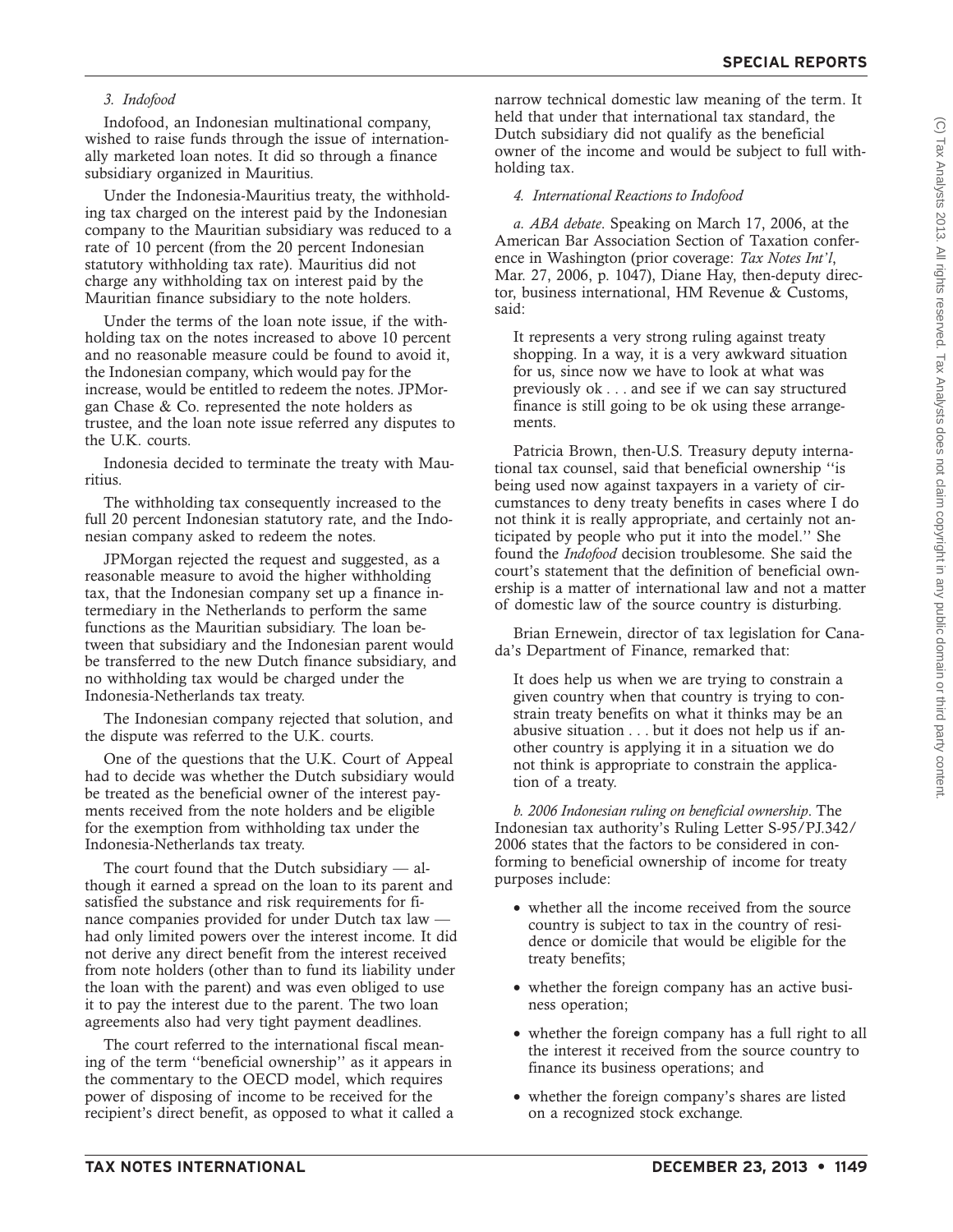There is evidence that tax authorities in other countries may review existing financing structures under the beneficial ownership requirement.<sup>40</sup>

#### *5. Prévost Car Inc. and Velcro Canada Inc.*

Recent Canadian jurisprudence on the meaning of beneficial owner provided guidance on the way in which Canadian courts have interpreted this concept in a tax treaty context. In particular, *Prévost Car Inc.*<sup>41</sup> and *Velcro Canada Inc.*,<sup>42</sup> both in favor of taxpayers, have taken a clear legal-form-based approach by dismissing the reasoning of the U.K. court in the landmark *Indofood* case.

*a. Prévost Car Inc. Prévost Car Inc.* is significant in that it is the first Canadian tax decision to consider the term ''beneficial owner'' in a treaty context. The taxpayer was a Canadian resident corporation engaged in manufacturing buses and related products. Volvo, a resident of Sweden, and Henlys, a resident of the United Kingdom, carried on business in the same industry as the taxpayer. In the early 1990s, Volvo and Henlys, as part of their strategy to expand into the North American market, decided to acquire the taxpayer through a holding company (Dutchco) incorporated in the Netherlands, partly for tax reasons, but also to have a European company resident in a neutral jurisdiction where business could be conducted in English.

On May 3, 1995, Volvo and Henlys entered into a shareholders' subscription agreement by which Volvo undertook to transfer to Dutchco all of the shares acquired in the taxpayer and then sell 49 percent of the shares of Dutchco to Henlys. The shareholders' agreement provided that no less than 80 percent of the profits of Dutchco and the taxpayer were to be distributed to the shareholders, subject to working capital requirements. The distribution for a fiscal year was to be declared and paid to the shareholders as soon as practicable, up to the end of the fiscal year. Further, the shareholders' agreement contemplated that the board of directors of Dutchco should take reasonable steps to ensure that dividends were declared by the taxpayer or that other steps should be taken to ensure that Dutchco had funds available to pay dividends. Dutchco and the taxpayer were not parties to the shareholders' agreement.

In early 1996, the taxpayer adopted a policy to pay quarterly dividends equal to 80 percent of its net aftertax profits, subject to working capital requirements. Dutchco's documents provided that its board was authorized to reserve part of its accrued profits, with due observance of the shareholders' agreement, and also to pay interim dividends. Any interim dividends would become final only when the shareholders of Dutchco declared an annual dividend in a year-end resolution. During the years concerned, Dutchco had no employees in the Netherlands and no assets other than its investment in the shares of the taxpayer. Moreover, Dutchco paid its expenses with amounts advanced to it by Volvo and Henlys. The taxpayer paid dividends to Dutchco between 1996 and 2001, and Dutchco used those funds to pay dividends to Volvo and Henlys.

Under article 10(2) of the Canada-Netherlands tax treaty,43 the rate of tax on dividends paid by a resident of Canada to a resident of the Netherlands was reduced to 5 percent, if ''the beneficial owner is a company (other than a partnership) that holds directly or indirectly at least 25 percent of the capital or at least 10 percent of the voting power of the company paying the dividends.'' This provision in the treaty was revised, effective January 15, 1999, to provide that the rate of tax would be reduced to 5 percent of the gross amount of the dividends ''if the beneficial owner is a company (other than a partnership) and owns at least 25 percent of the capital of, or that controls directly or indirectly, at least 10 percent of the voting power in the company paying the dividends.''

The minister of national revenue (MNR) argued that Dutchco was not the beneficial owner of the dividends, as required by article 10(2) of the Canada-Netherlands treaty, but rather a mere conduit or funnel in favor of Volvo and Henlys on receiving dividends from the taxpayer, within the meaning of the conduit report.44 Therefore, given that the rate of tax could not be reduced under the treaty, the MNR assessed the taxpayer for failure to withhold a sufficient amount of tax (the applicable rate of withholding was 15 percent for Volvo and 10 percent for Henlys).

<sup>40</sup>*See* Jack Bernstein and Louise R. Summerhill, ''Canada Takes Aim at Concept of Beneficial Ownership,'' *Tax Notes Int'l*, Aug. 28, 2006, p. 737.

<sup>41</sup>*Prévost Car Inc. v. The Queen*, 2008 TCC 231 (Apr. 22, 2008).

<sup>42</sup>*Velcro Canada Inc. v. The Queen*, 2012 TCC 57 (Feb. 24, 2012).

<sup>&</sup>lt;sup>43</sup>The Convention Between Canada and the Kingdom of the Netherlands for the Avoidance of Double Taxation and the Prevention of Fiscal Evasion With Respect to Taxes on Income, signed in The Hague on May 27, 1986, as amended by the protocols signed March 4, 1993, and August 25, 1997.

<sup>44&#</sup>x27;'Double Taxation Conventions and the Use of Conduit Companies,'' adopted by the OECD on November 27, 1986. In this regard, it has been observed that during the years at issue, the 1977 OECD commentary was the relevant authority for determining what the intended meaning of the term ''beneficial owner'' was. That commentary provided only that an entity acting as a nominee or agent would not be considered a beneficial owner. Since the conduit concept was introduced by the 2003 commentary, it has been suggested that:

It would have been preferable had Justice Rip avoided the ''conduit'' terminology. The simple answer should have been that there was no evidence that [Dutchco] was a nominee or agent and hence [Dutchco] was the beneficial owner of the dividends.

*See* Summerhill, Bernstein, and Barb Worndl, ''Taxpayer Prevails in Canadian Beneficial Ownership Case,'' *Tax Notes Int'l*, May 5, 2008, p. 363.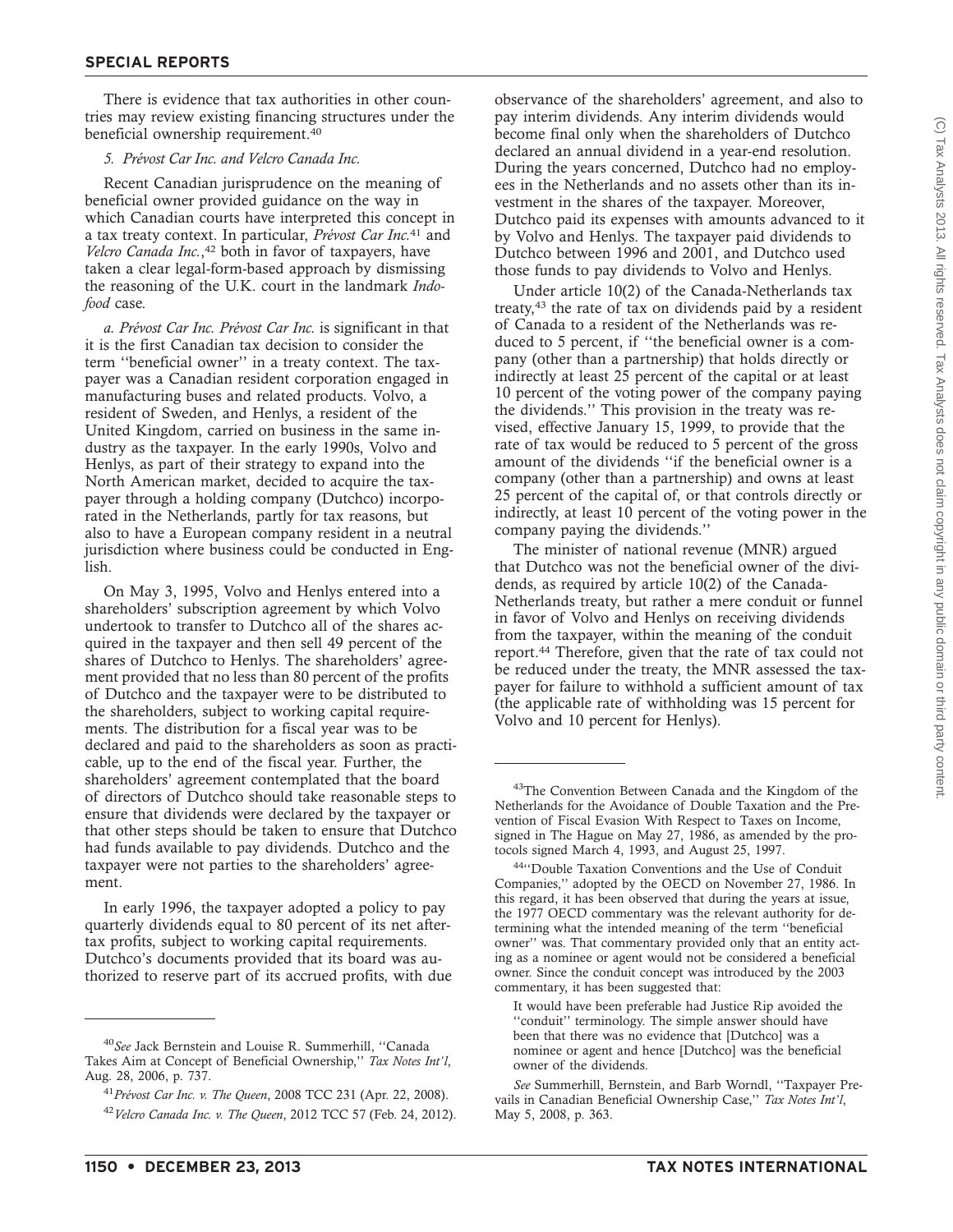In reaching its decision, and even with the argument of the Crown, the Tax Court of Canada, by reference to article  $3(2)$  of the Canada-Netherlands treaty,  $45$  adopted a domestic solution in determining the meaning of beneficial owner, as follows:

In my view, the ''beneficial owner'' of dividends is the person who receives the dividends for his or her own use and enjoyment and assumes the risk and control of the dividend he or she received. The person who is beneficial owner of the dividend is the person who enjoys and assumes all the attributes of ownership. In short, the dividend is for the owner's own benefit and this person is not accountable to anyone for how he or she deals with the dividend income. When the Supreme Court in *Jodrey* stated that the ''beneficial owner'' is one who can ''ultimately'' exercise the rights of ownership in the property, I am confident that the Court did not mean, in using the word ''ultimately,'' to strip away the corporate veil so that the shareholders of a corporation are the beneficial owners of its assets, including income earned by the corporation. The word ''ultimately'' refers to the recipient of the dividend who is the true owner of the dividend, a person who could do with the dividend what he or she desires. It is the true owner of property who is the beneficial owner of the property. Where an agency or mandate exists or the property is in the name of a nominee, one looks to find on whose behalf the agent or mandatary is acting or for whom the nominee has lent his or her name. When corporate entities are concerned, one does not pierce the corporate veil unless the corporation is a conduit for another person and has absolutely no discretion as to the use or application of funds put through it as conduit, or has agreed to act on someone else's behalf pursuant to that person's instructions, without any right to do other than what that person instructs it.46

The court stated that this was not the relationship between Dutchco and its shareholders. It found that Dutchco was not a conduit for Volvo and Henlys, since there was no evidence that the dividends paid by the

taxpayer were *ab initio* destined for Volvo and Henlys. That finding was made despite Dutchco having no physical office or employees in the Netherlands or elsewhere. The Court pointed out that Volvo and Henlys would be entitled to dividends only when the directors of Dutchco had declared interim dividends and the shareholders had approved the dividends, so that there was no predetermined or automatic flow of funds to the two companies. That the shareholders' agreement mandated the payment of dividends was not considered relevant since Dutchco was not a party to that agreement. Therefore, had the dividends not been paid, Henlys may have had a cause of action against Volvo, and Volvo a cause of action against Henlys, but neither would have had a bona fide action under the shareholders' agreement against Dutchco. Moreover, Dutchco's deed of incorporation did not obligate it to pay any dividends to its shareholders.47 The court also found that funds received by Dutchco were assets of Dutchco, and available to its creditors unless and until dividends were paid. Accordingly, the court concluded that Dutchco was the beneficial owner of the dividends paid by the taxpayer and consequently was entitled to the benefit of the reduced rate of tax under the Canada-Netherlands treaty.

The *Prévost* decision rejected the broad definition of beneficial owner used in *Indofood* and, accordingly, the Canada Revenue Agency's attempt to turn the beneficial owner requirement into an antiavoidance tool, beyond its original limited purpose, to limit treaty benefits when the recipient of the payment is an agent or a nominee. The court interpreted the term ''beneficial owner'' in a manner consistent with the common law concept of beneficial ownership, as the person that has the right to the benefits of the property. The decision makes it clear that a holding corporation is regarded as the beneficial owner of its property and, as such, is entitled to the benefits provided by a treaty, since one does not look through a corporation to its shareholders as the beneficial owners of corporate property unless the corporation has no discretion to deal with the property on its own or is acting as a mere trustee. Moreover, the court confirmed that in interpreting Canada's tax treaties, the domestic definition of beneficial owner is appropriate, presumably challenging the possibility of an international fiscal meaning, as suggested in the *Indofood* case.

 $45$ Article 3(2) of the treaty provides that any term not defined in the treaty, unless the context otherwise requires, will have the meaning that it has under the law of that state concerning the taxes to which the treaty applies. Accordingly, when Canada wishes to impose tax, a term not defined in the treaty will have the meaning it has under the Income Tax Act (Canada), assuming it is defined in that act. Section 3 of the Income Tax Conventions Interpretation Act provides that when a term in a treaty is not defined or not fully defined therein, or is to be defined by reference to the laws of Canada, that term, except to the extent the context otherwise requires, has the meaning it has under the ITA.

<sup>46</sup>*Prévost Car Inc. v. The Queen*, 2008 TCC 231 (Apr. 22, 2008), para. 100.

<sup>47</sup>*See also Prévost Car Inc. v. The Queen*, 2008 TCC 231 (Apr. 22, 2008), para. 93, which reads as follows:

The decision in *Indofood* conflicts somewhat with the opinion of the Dutch government and the Hoge Raad in the Royal Dutch case... that a recipient is not the beneficial owner of income only if it is contractually obligated to pay the largest part of the income to a third party. In *Indofood*, the Court of Appeal did not base its reasoning on contractual obligation to forward the interest, but rather whether the recipient enjoyed the ''full privilege'' of the interest or if it was simply an ''administrator of income.''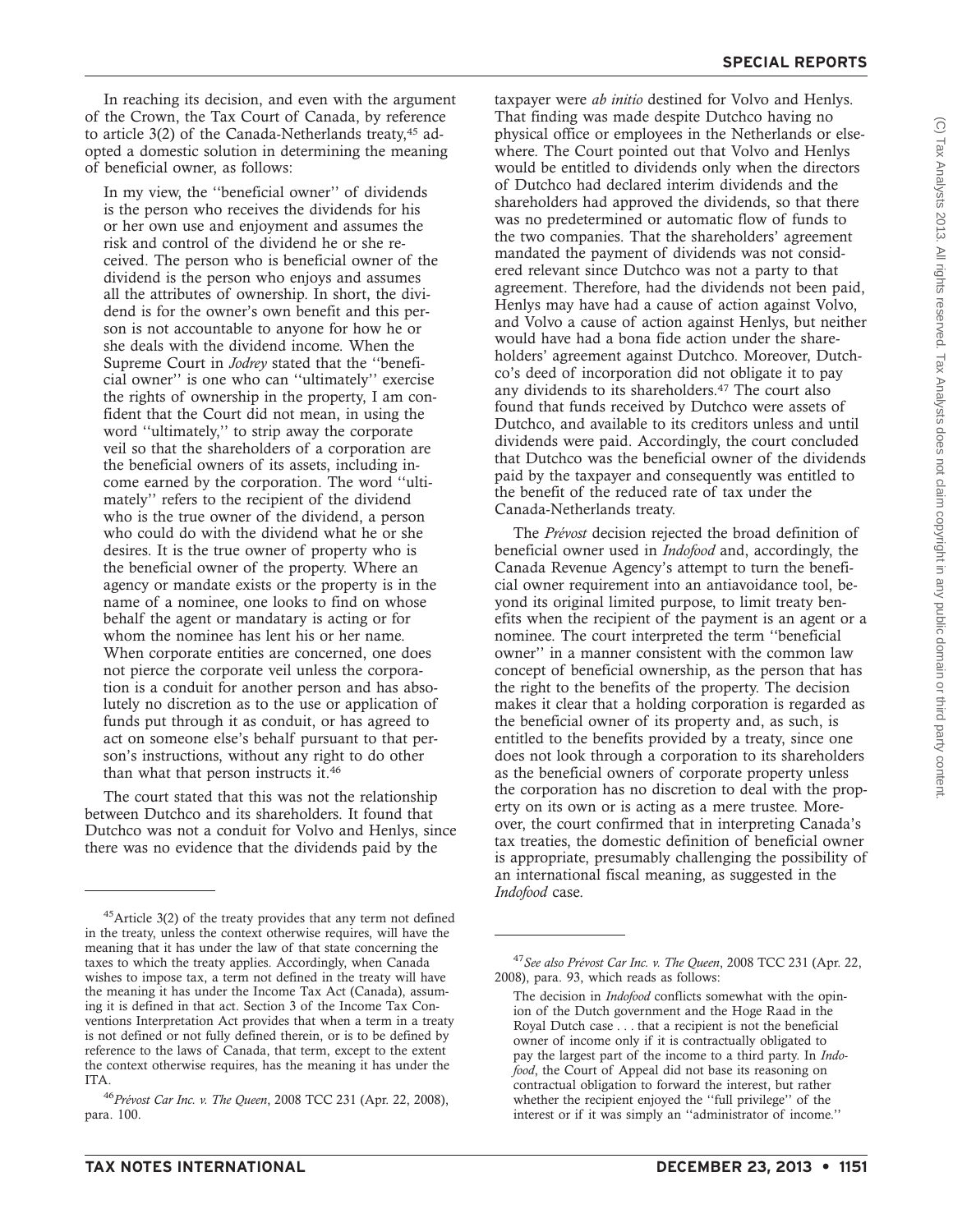In a brief judgment, Canada's Federal Court of Appeal upheld the Tax Court decision and stated:

The Judge's formulation captures the essence of the concepts of ''beneficial owner,'' ''bénéficiaire effectif,'' as it emerges from the review of the general, technical and legal meanings of the terms. Most importantly, perhaps, the formulation accords with what is stated in the OECD Commentaries and in the Conduit Companies Report.

Counsel for the Crown has invited the Court to determine that ''beneficial owner,'' ''bénéficiaire effectif,'' ''means the person who can, in fact, ultimately benefit from the dividend.'' That proposed definition does not appear anywhere in the OECD documents and the very use of the word "can" opens up a myriad of possibilities which would jeopardize the relative degree of certainty and stability that a tax treaty seeks to achieve. The Crown, it seems to me, is asking the Court to adopt a pejorative view of holding companies, which neither Canadian domestic law, the international community nor the Canadian government, through the process of objection, have adopted.48

*b. Velcro Canada Inc. Velcro Canada Inc.* is the second Canadian tax case that considers the beneficial ownership requirement in a treaty context. This decision, which is in the taxpayer's favor, is significant in that it applied the guidance regarding beneficial ownership provided by the Tax Court in *Prévost* and affirmed on appeal.

In 1987 Velcro Canada Inc. (VCI) entered into a licensing agreement with Velcro Industries BV (VIBV) for the use of Velcro brand fastener technology in Canada (the first license agreement). From 1987 to October 1995, VCI paid royalties to VIBV. During that period, VIBV was a resident of the Netherlands and VCI withheld Canadian taxes from royalty payments at applicable rates in accordance with the Canada-Netherlands tax treaty. Following the reorganization of the Velcro group in 1995, VIBV became a resident of the Netherlands Antilles. On October 27, 1995, VIBV entered into an assignment agreement with Velcro Holdings BV (VHBV), a resident of the Netherlands, and assigned its rights and obligations in connection with the first license agreement to VHBV (the first assigment agreement). As a consequence, VCI was required, starting October 27, 1995, to pay royalties to VHBV under the first license agreement but subject to the first assignment agreement. VCI continued to withhold Canadian taxes from royalty payments to VHBV at applicable rates in accordance with the Canada-Netherlands tax treaty until 1998, when the withholding tax rate was reduced from 10 percent to 0 percent

under the treaty. Canada and the Netherlands Antilles do not have a tax treaty such that if the royalty payments had been made to VIBV instead of VHBV, the Canadian withholding tax rate on those payments would have been 25 percent. VIBV and VCI entered into a new license agreement on October 1, 2003, that superseded the first license agreement (the second license agreement). On the same day, the second license agreement was assigned by VIBV to VHBV (the second assignment agreement). There was no change in the flow of royalty payments by VCI to VHBV for the use of VIBV's intellectual property under the second assignment agreement. The terms and conditions of the second license and second assignment agreements were similar to those of the first license and first assigment agreements. Those license agreements allowed VCI to use VIBV's intellectual property in the manufacturing and selling of fastening products in exchange for royalty payments, while VIBV maintained ownership of the intellectual property. VCI was granted the right to manufacture, sell, and distribute the licensed products, and to use the related licensed trademark. Under the assignment agreements, VHBV was given the right to grant licenses to VCI for VIBV's intellectual property in exchange for royalty payments to VIBV, and by operation of the agreements, VHBV became the licensor of this intellectual property to VCI. The amount of royalty payments made by VHBV to VIBV under the assignment agreements was equal to 90 percent of the royalties received from VCI under any licensing agreement and was payable within 30 days of receiving royalty payments from VCI.

The principal question before the Tax Court was whether the beneficial owner of the royalties paid by VCI was VIBV (a resident of the Netherlands Antilles at the relevant time) or VHBV (a resident of the Netherlands at the relevant time). The consequence of a determination that VIBV was the beneficial owner of VCI's royalty payments under the assignment agreements is that VCI would have been liable for Canadian withholding tax at the rate of 25 percent, rather than 10 percent, until the rate was reduced to 0 percent.

The CRA argued that the direct recipient of the royalties (VHBV) was merely an agent or a conduit regarding the flow of the royalty income, and did not exercise the incidences of ownership. Thus, the CRA found that VHBV was not the beneficial owner of the royalties, and therefore, the reduced withholding tax rate provided by the relevant treaty was not available.

The Tax Court turned to the *Prévost* definition of the beneficial owner of income as the person that receives the income for its own use and enjoyment and assumes the risk and control of the income it received. The court outlined four elements in considering the attribution of beneficial ownership: (a) possession, (b) use, (c) risk, and (d) control. In applying such a test, it upheld the statement in *Prévost* that a court is not likely to pierce the corporate veil unless the corporation has

 $\widehat{\odot}$ 

<sup>48</sup>*The Queen v. Prévost Car Inc.*, 2009 FCA 57 (Feb. 26, 2009), paras. 14-15.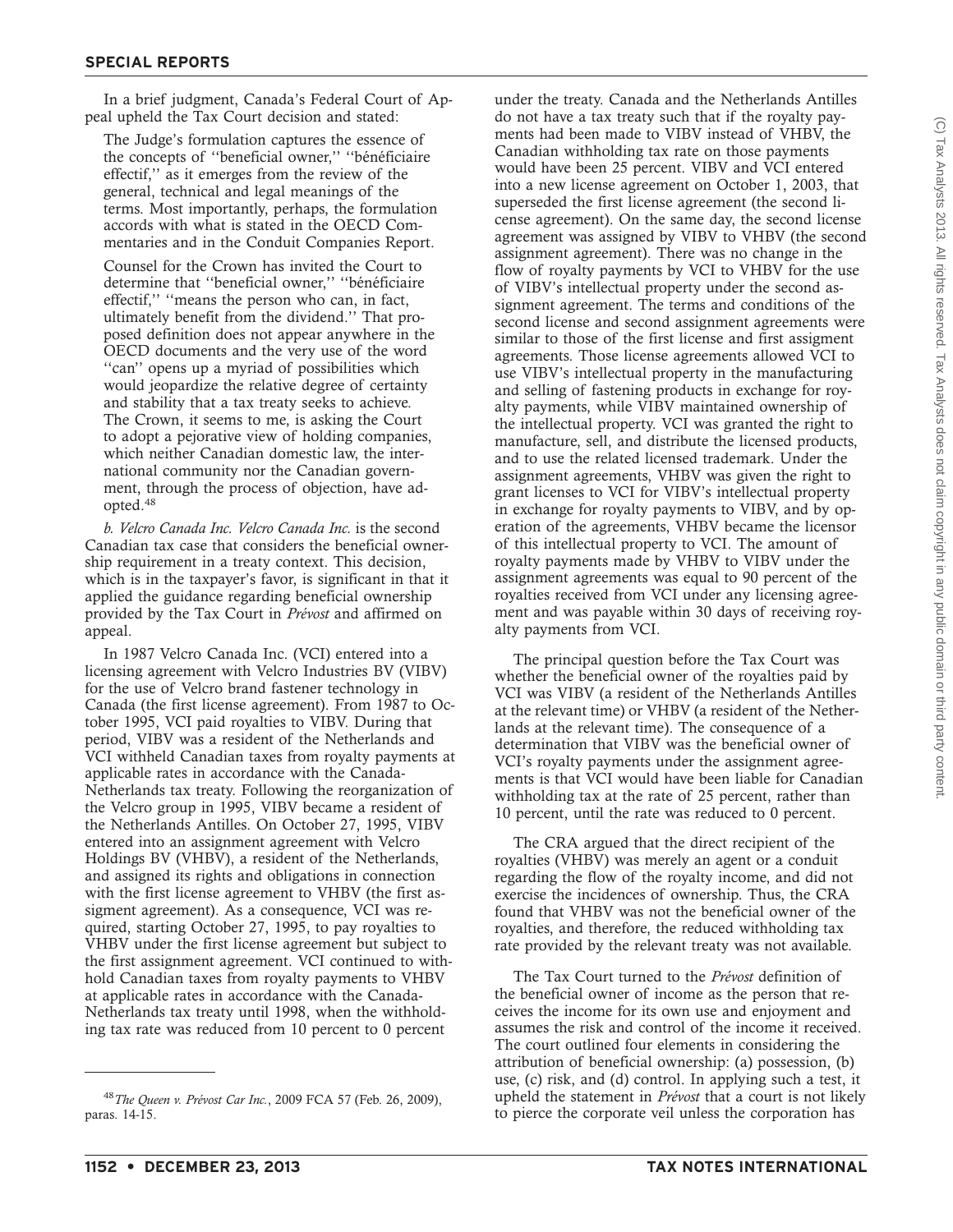absolutely no discretion regarding the use and application of the funds. Associate Chief Justice Eugene P. Rossiter concluded that the taxpayer demonstrated it was the beneficial owner of the royalties based on each of the four above-mentioned elements, relying in particular on the following main factors:

- VHBV (not VIBV) had the legal right to receive the royalties from VCI;
- the funds paid as royalties by VCI were deposited in an account owned by VHBV, of which it had exclusive possession and control;
- those funds were commingled with other monies in VHBV's accounts, not held in a separate account;
- VHBV converted the funds from Canadian to U.S. dollars to pay VIBV (exposing itself to currency fluctuation risk);
- the money earned interest belonging to VHBV;
- VHBV did not have to seek instructions in dealing with the funds; and
- the amount of the royalty payments received from VCI differed from the amount paid by VHBV to VIBV.

That the royalty payments were commingled with other money in VHBV's accounts gave it discretion in the use of the funds, which therefore could be used by VHBV in any way it saw fit, according to the court. Rossiter pointed out that the royalties were treated as assets listed on VHBV's financial statements, making them available to creditors, with no priority given to VIBV as a creditor. Moreover, although VHBV was obligated to pay 90 percent of the royalties to VIBV, the funds actually paid were not necessarily the same as those received, meaning there was no automatic flow of specific funds because of the discretion of VHBV regarding the use of those funds (the other 10 percent were subject to the discretionary use, enjoyment, and control of VHBV).

The court further considered whether VHBV acted as an agent, nominee, or conduit regarding the royalties from VCI. Applying guidance found in the relevant OECD commentary, Rossiter concluded that VHBV was not acting as an agent for VIBV because it did not have the capacity to affect the legal position of VIBV. Moreover, VHBV could not be considered a nominee since it acted on its own account at all times, subject to the assignment agreements. Lastly, the court found no evidence that VHBV acted as a conduit of VIBV, since the limited discretion that VHBV exercised regarding the funds could suffice for beneficial owner status.

Accordingly, the court found that VHBV was the beneficial owner of the royalty payments made by VCI and was therefore entitled to the reduced withholding tax rate applicable to royalty payments under the Canada-Netherlands tax treaty.

That decision, by providing further clarification of the circumstances under which taxpayers can arrange for payments to be made to a company in a treaty jurisdiction without the loss of treaty relief for Canadian-source payments, seems to highlight the limitations of attempting to use the beneficial ownership concept as a broad antiavoidance rule to address perceived treaty-shopping cases.

#### *6. ISS and Cyprus/Bermuda*

In December 2011 two separate cases on beneficial ownership were decided by two different appeals bodies in Denmark. In both cases, the decision was in favor of the taxpayer, exempting Danish companies from a requirement to withhold taxes on dividends totaling approximately \$1 billion.

The first case was decided December 20, 2011, by the Eastern High Court and concerned dividends paid from the Danish service conglomerate ISS to its Luxembourg holding company. While the Danish Ministry of Taxation decided not to appeal the decision of the high court, the second December 2011 decision, which was decided by the National Tax Tribunal on December 16, 2011, concerning dividends paid to a Cyprus holding company, has been appealed and is pending trial.

As a general rule, a Danish company is required to withhold taxes on the distribution of dividends and payment of intragroup interest, unless the recipient qualifies for an exemption under an EU directive or an income tax treaty. The Danish tax authorities maintain that this exemption is granted only if the recipient is the beneficial owner of the dividends.

*a. ISS.* The case concerned the issue of withholding tax liability on a dividend payment made in connection with the 2005 purchase by a group of investors (Goldman Sachs and EQT) of the Danish ISS Group through a Luxembourg holding company owned by limited liability partnerships based in Delaware, Guernsey, Germany, and Bermuda.

In the case, Danish company (HoldCo S A/S), through an acquisition structure commonly used by private equity funds in leveraged buyout transactions, paid dividends to its foreign parent (HoldCo H1 Sarl), and later, the parent lent a larger part of the dividends back to the Danish company. Concurrently, HoldCo S A/S effected a capital increase in one of its Danish subsidiaries by contributing the funds borrowed from HoldCo H1 Sarl. D2 then used those funds to acquire a third Danish company. At the end of the accounting year, the loan from HoldCo H1 Sarl to HoldCo S A/S was converted into stock of the latter.

The tax authorities claimed that the Danish company was liable for withholding tax on dividends distributed to its parent company in Luxembourg, since the recipient of that income did not qualify as the beneficial owner because it was, in the opinion of the tax authorities, a conduit entity.

The National Tax Tribunal did not agree and granted the company an exemption from the duty to withhold dividend taxes. Following the tax authorities'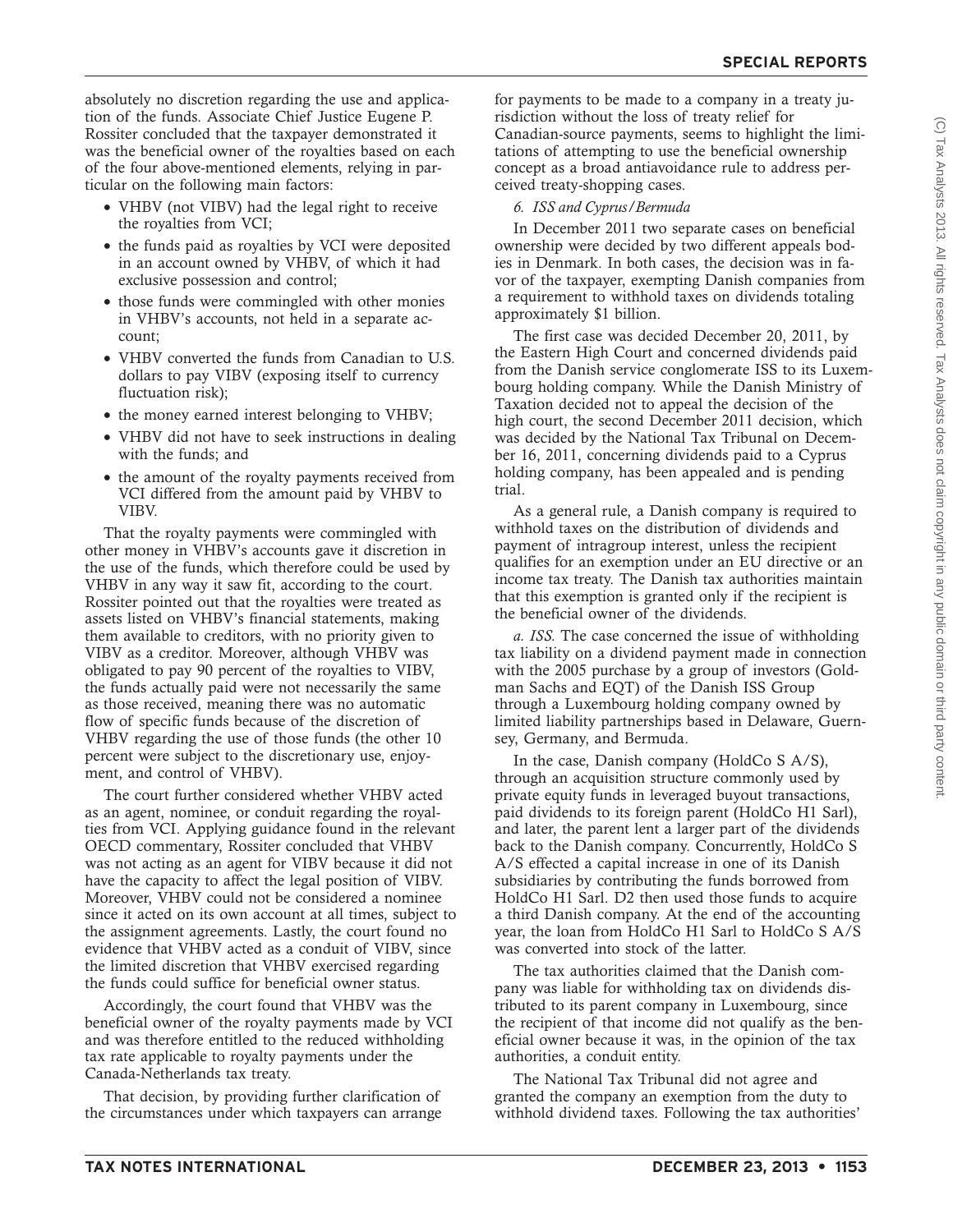appeal, on December 20, 2011, the high court found that the Danish definition of beneficial ownership must be interpreted in accordance with the international understanding of the concept and, specifically, with the definition provided by the commentary to the OECD model of 1977, as amended in 2003.49 Further, the high court stated that if the intermediary holding company is not to be regarded as the beneficial owner, funds received must actually have been transferred further up in the structure, to recipients not qualifying for an exemption from withholding tax themselves. In the case, since the foreign parent company then returned the funds to the Danish company, partly as a loan and partly as a capital contribution, there was no doubt that the funds were meant to remain in the Danish company and were not to be redirected up in the corporate structure. In other words, since no funds were in fact passed on by the Luxembourg holding company, the company should be considered the beneficial owner of the dividends in question.

*b. Cyprus/Bermuda.* The case concerned a Danish subsidiary company (Denmark ApS) held by a U.S. group via holding companies in Cyprus and Bermuda. Denmark ApS was part of a large multinational group whose ultimate parent company was the listed USA Inc.

Until September 2005, the company was owned by Bermuda Ltd. Following intragroup restructurings in September 2005, Bermuda Ltd. established Cyprus Ltd. by inserting Cyprus between the Danish company and Bermuda Ltd.

In September 2005 and 2006 Denmark ApS distributed dividends to Cyprus Ltd. According to the Danish company, those funds were used to pay back the debt of Cyprus Ltd. to the parent company, Bermuda Ltd., from the purchase of the shares in Denmark ApS. Cyprus Ltd. was a traditional holding company with no functions other than that of owning shares. Cyprus Ltd. did not have any physical premises or staff.

The Danish tax authorities asserted that a withholding tax should be imposed on the Danish company, as the Cypriot holding company was not the beneficial owner of the above-mentioned dividends.

On December 16, 2011, the National Tax Tribunal ruled that based on the Cyprus-Denmark income tax treaty, Cyprus Ltd. should not be considered the beneficial owner of the dividends. The Tax Tribunal paid specific attention to the fact that the transactions were carried out between related parties and that the distribution was used to repay the debt to the Bermuda parent company and, further on to the ultimate U.S. parent company, in addition to the lack of physical premises, staff, and operating expenses in Cyprus.

However, the tribunal stated that under the EU parent-subsidiary directive (90/435/EEC), the Cyprus holding company was entitled to an exemption from the withholding requirement regardless of whether the company qualified as the beneficial owner. Under article 1(2) of the EU directive, the member states are not prevented from applying domestic legislation or treaties that are necessary to avoid fraud and abuse. The tribunal stated that although Denmark has not introduced specific provisions with this goal, the basis to disqualify legal transactions formally can be found under general principles of law, including case law. However, according to the tribunal, since the Danish Supreme Court has not allowed a reclassification of an existing company because the company was established to save tax, the Cyprus company, which was legally established and operating, should be considered the rightful recipient of the dividends distributed by the Danish company. Further, the fact that the only activity of the company was to hold shares in the Danish subsidiary should not lead to a different conclusion.

#### *7. Société Bank of Scotland*

The *Société Bank of Scotland* case involved the analysis of the beneficial owner requirement in light of the France-U.K. tax treaty of 1968. In 1992 Bank of Scotland (U.K. bank) entered into an agreement with a U.S. company (U.S. parent), whereby it acquired, for three years, usufruct over nonvoting preferred shares with a fixed dividend issued by the French fully owned subsidiary of the U.S. parent.

According to the agreement, the price paid by Bank of Scotland was to be recovered by the French company in the form of dividends over three years. In addition to a predetermined amount of dividends, Bank of Scotland would also receive a specific amount, calculated after the French withholding tax was applied and the French avoir fiscal was refunded to Bank of Scotland. The U.S. parent also undertook to pay the dividend amounts if the French subsidiary failed to do so, as well as additional compensation if the bank did not receive the refund of the avoir fiscal; buy back the shares if the income of the subsidiary did not reach a required threshold; and provide the French subsidiary with all financial support so that the latter could distribute the agreed dividends.

<sup>&</sup>lt;sup>49</sup>The court found that the 2003 changes to the OECD commentary should be viewed as clarifications and, as such, should be taken into consideration in the interpretation of the notion of beneficial ownership used in older tax treaties. That said, the court stated that companies in which the management is authorized by corporate law to control the company, including dividends from underlying companies, cannot be disqualified as beneficial owner of the dividends. According to the court, that should also apply when one or more holding companies are interposed in a tax treaty state, but the ultimate owners of the holding companies are residents of a non-treaty state. In order to disregard such a holding company as the beneficial owner, the owner's control over the company must be above and beyond the planning and management at a group level that is normal in international groups. However, the court did not consider it relevant to apply the above-mentioned test in the case at hand, since any limitation of the exemption from withholding tax requires that the payment be made to recipients in a non-tax-treaty state.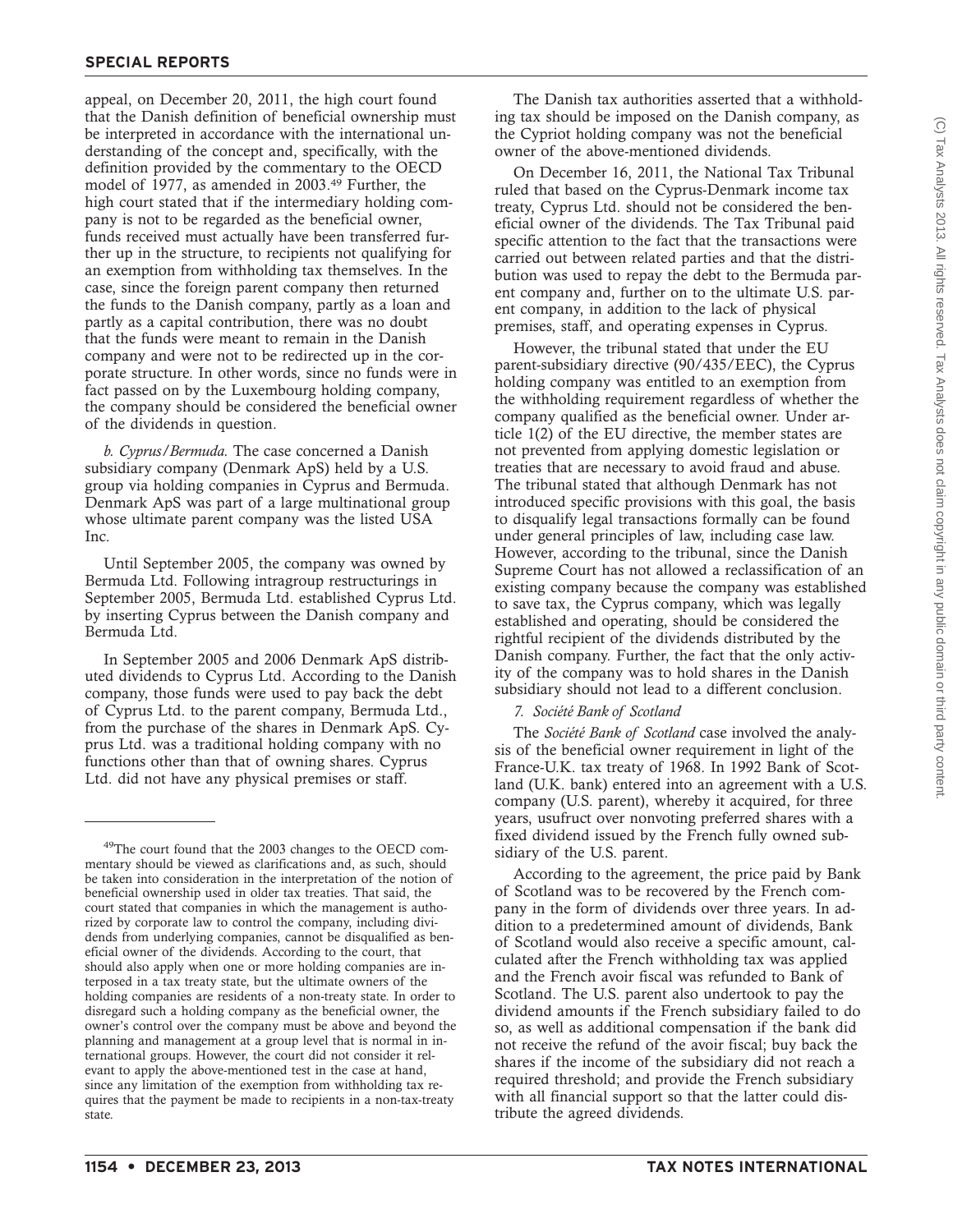On payment of dividends from the French company, tax was withheld at the domestic withholding tax rate of 25 percent. Since under article 9(6) of the France-U.K. tax treaty, the rate of withholding tax on crossborder dividends was 15 percent, Bank of Scotland requested that the French tax authorities issue a refund of the portion paid in excess of that treaty rate and also asked for a tax credit under article 9(7) of the treaty.

The French tax administration (FTA) rejected the application on the grounds that the U.S. parent, rather than Bank of Scotland, was the beneficial owner of the dividend payments. The argument was that the case concerned a three-year loan agreement between Bank of Scotland and the U.S. parent, in which the U.K. bank, as payment, was granted access to obtaining an avoir fiscal.50

The Paris Administrative Court of Appeal first ruled in favor of the taxpayer, stating that the transaction did not constitute an abuse of law because of the legal uncertainty of future distributions by the French subsidiary. Further, the court refused to qualify the transaction as a loan and declared that the France-U.K. tax treaty was applicable to dividends, because Bank of Scotland was a valid legal owner of temporary usufruct over the shares and therefore was directly entitled to the income.

Following the FTA's appeal, the French Supreme Administrative Court reversed the above decision, denying the France-U.K. tax treaty benefits to Bank of Scotland on the basis that the latter was not the beneficial owner of the dividends. The court held that the substance of the structure was a loan granted by Bank of Scotland to the U.S. parent, because the U.K. bank bore no equity risk regarding the French subsidiary. The court found that under the given agreement, Bank of Scotland had ''too many guarantees, which reduced, in an unusual way, the risk a shareholder is supposed to bear.'' Thus, it concluded that the U.S. parent had merely delegated to its French subsidiary the reimbursement of the loan initially granted to Bank of Scotland. In reaching this conclusion, the court pointed out that the agreement in question was aimed solely at benefiting from the France-U.K. tax treaty, which provided the reduced tax rate and possibility of the avoir fiscal unavailable under the France-U.S. tax treaty of 1994.

Following the precedent provided by *Indofood*, the French Supreme Administrative Court clearly adopted an economic approach in determining the eligibility for treaty protection. Unlike the *Indofood* case, however, in which attention was also given to the legal structure of the transaction, the reasoning of the French court was focused on the economic substance of the usufruct agreement<sup>51</sup> and did not address the question of whether the notion of beneficial owner should be applied under an autonomous understanding or based on domestic law.52

#### *8. The Korean Cases*

*a. Lone Star Fund III (Bermuda) LP v. Director of Yeok-Sam Department of Revenue (2012 14 ITLR 953)*. The plaintiffs, the U.S. limited partnership and Bermuda limited partnership, had invested in Korean real estate (that is, the Star Tower building) through an intermediate holding company (Star Holdings) in Belgium in order to obtain benefits under the Belgium-Korea tax treaty, which gives the country of residence taxing rights over capital gains from the sale of real property holding company shares. Later, when shares in Star Tower Co., Ltd. were sold, the Korean tax authorities viewed Star Holdings as a conduit organized for treaty shopping purposes and imposed individual income tax on the plaintiffs regarding capital gains from the sale. The Supreme Court, with a decision issued in January

The French administration has only on rare occasions taken a position on the impact of this concept. In an instruction of the 10 December 1972, 14 Be-2211, no 6, relating to the application of the Franco-Swiss treaty, it is stated that by apparent recipient is meant any person who does not have the real enjoyment of the income which it receives for the account of another person, whatever is the nature of the fiduciary relations existing between the first recipient of the income and the person who has the ultimate enjoyment, whatever may be the mode of transfer, direct or indirect, utilized for transmitting the income.

However, it has been pointed out that this reference could be no more than a form of autonomous international meaning, since it is suggested by the recognition that there is some common meaning among different countries:

The doctrinal analyses are united on the fact that the direct recipient of income is not entitled to obtain the advantages granted by international tax treaties if he is not the ultimate recipient of this income and he has only received it in the status of intermediary for another person to whom the income is destined to be transferred in one form and/or another.

<sup>50</sup>*See* Bruno Gibert and Yacine Ouamrane, ''Beneficial Ownership — A French Perspective," *Eur. Tax'n* (Jan. 2008), p. 6. The price paid for the dividend coupons corresponded to the amount of the net dividends guaranteed to Bank of Scotland, before withholding tax, and the total amount of dividends to be paid, plus the refund of the avoir fiscal, was greater than the amount initially paid by the bank to acquire the usufruct of the shares.

<sup>51</sup>*See* Lee A. Sheppard, ''*Indofood* and *Bank of Scotland*: Who Is the Beneficial Owner?'' *Tax Notes Int'l*, Feb. 5, 2007, p. 406; and Xénia Legendre and Hicham Kabbaj, ''Substance Over Form in France and the *Bank of Scotland* Decision,'' *Tax Notes Int'l*, Apr. 9, 2007, p. 171. Both authors underlined that this ruling constitutes evidence that the substance-over-form doctrine has finally come to France.

 $52$ It has been observed that although it is not completely clear, it appears as though the French courts were concerned with ascertaining a domestic interpretation, in which, for example, reference is made to previous French administrative decisions:

*See* Craig Elliffe, ''The Interpretation and Meaning of 'Beneficial Owner' in New Zealand,'' *Brit. Tax Rev.*, No. 3 (2009).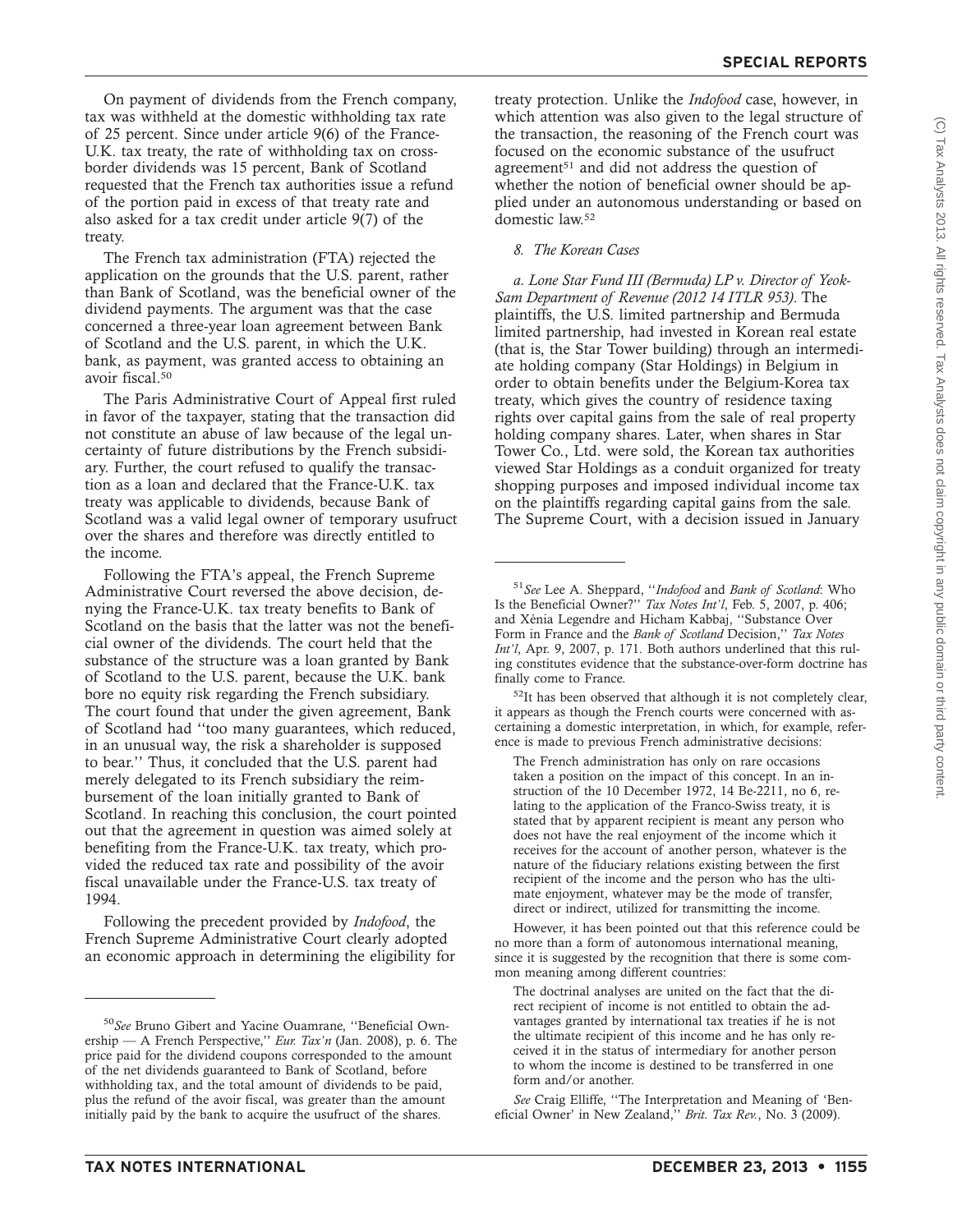2012, held that the substance-over-form doctrine is derived from the principle of equal taxation under the constitution. As a fundamental tax principle generally applicable under domestic tax law, it can be applied in interpreting terms of the Belgium-Korea tax treaty, to the extent the interpretation thereof is not contrary to the literal meaning of the treaty language. Finding that Star Holdings did not engage in any ordinary business activities in Belgium and was inserted solely for tax avoidance purposes in connection with the concerned investment activities in Korea, the Supreme Court concluded that Star Holdings was not the seller, in substance, under the Belgium-Korea tax treaty, since it only acted as a nominal party to the transactions in Korea, solely for the benefit of the original investors that should thus be treated as the real parties to the concerned transactions in Korea. The Supreme Court indicated that under the substance-over-form principle, the original investors that in substance owned the capital gains at issue should be subject to tax; thus, Star Holdings was not eligible for the benefits under the Belgium-Korea tax treaty. Meanwhile, regarding the tax authority's imposition of individual income tax on the plaintiffs, the limited partnerships (that is, not treating them as foreign corporations under the Corporate Income Tax Act), the Supreme Court held that a limited partnership under U.S. law is a for-profit organization that operates funds with its own investment purposes and holds separate assets distinguished from its owners', and thus should be treated as an entity separate from its owners with its own rights and duties. Therefore, it was held that a limited partnership should be taxed as a foreign corporation under the Corporate Income Tax Act, and the Supreme Court agreed with the lower court's finding that the imposition of individual income tax on the limited partnership was unlawful.

*b. LaSalle Asia Recovery International LLP and Another v. Director of Jongo District Tax Office (Supreme Court Decision 2010 Doo 1948, April 26, 2012).* On April 26, 2012, the Supreme Court rendered a decision in the case of *La-Salle Asia Recovery International LLP* involving two U.K. investment funds (collectively to be referred to as La-Salle). The investment exit took place in the form of the sale of shares in the Korean intermediate holding company (Northgate ABS SPC), and a capital gains tax exemption was claimed regarding gain from such share sale based on the Belgium-Korea tax treaty. The Korean holding company, by reason of its asset composition, may have constituted a real property holding company under Korean domestic tax law; however, the Belgium-Korea tax treaty does not contain specific provisions allowing Korea to tax shares in real property holding companies. LaSalle invested in the Korean commercial office building in 2002 through intermediate holding companies in Luxembourg, Belgium, and finally, Korea. The Belgium companies in the structure sold the shares in the Korean holding company, Northgate ABS SPC, in 2004 to a U.K. purchaser and derived capital gains. The Belgian companies claimed the

exemption for capital gains from the disposition of shares provided in the Belgium-Korea tax treaty, and the purchaser, in line with that position, did not withhold any tax on the share transfer. The National Tax Service (NTS) found LaSalle to be the beneficial owner and denied the exemption provided by the Belgium-Korea tax treaty. The NTS also imposed a penalty on the purchaser for failure to withhold taxes. The taxpayer appealed the assessment to the tax tribunal, the administrative court, and the high court in turn, but at each level the case was decided for the NTS. The taxpayer appealed to the Supreme Court, which upheld the NTS's view on the main issues below:

- *Whether the domestic law principle of substance over form will be applicable in determining whether tax treaty benefits apply.* The Supreme Court held that the principle is applicable in the interpretation of the tax treaty unless there is a provision specifically precluding its application.
- *Whether the enforcement decree under the Corporate Income Tax Act, providing for a seemingly broader definition than the Corporate Income Tax Act as to what constitutes a real property holding company, is valid.* The Supreme Court held the decree's definition of a real property holding company, which only specified the asset composition test, provides a broader definition than that specified in the decree under the Personal Income Tax Act, to be valid.
- *Whether the ground to waive the penalty for failure to withhold is valid*. The Supreme Court found that there was no ground to waive the penalty for failure to withhold taxes imposed on the purchaser. This case is meaningful in that the Supreme Court decision in *Lone Star* (January 27, 2012) confirmed the lower court's decision in general, but did not specifically address the application of the substance-over-form principle (provided in domestic tax laws) in the interpretation of a tax treaty. Regarding the issue of beneficial ownership in a fund structure generally, a new withholding procedure for claiming reduced withholding taxes under treaties took effect on July 1, 2012.

*c. WiniaMando (Supreme Court 2010 Doo 25466, October 25, 2012).* A Cayman Island fund organized in the form of a Cayman limited partnership (Cayman LP) established a Korean company (WiniaMando) underneath a series of holding companies, including Belgium NV. WiniaMando acquired and operated a business division from another Korean company. Belgium NV received dividend income from WiniaMando and also obtained capital gains income from the sale of shares in Winia-Mando.

The taxpayer argued that Belgium NV should be respected as the substantive owner of the income, and therefore, the Belgium-Korea tax treaty should apply. It also argued that even if Belgium NV was only a conduit company, the ultimate investors in Cayman LP, rather than Cayman LP itself, should be considered the substantive owners of the income. The tax authority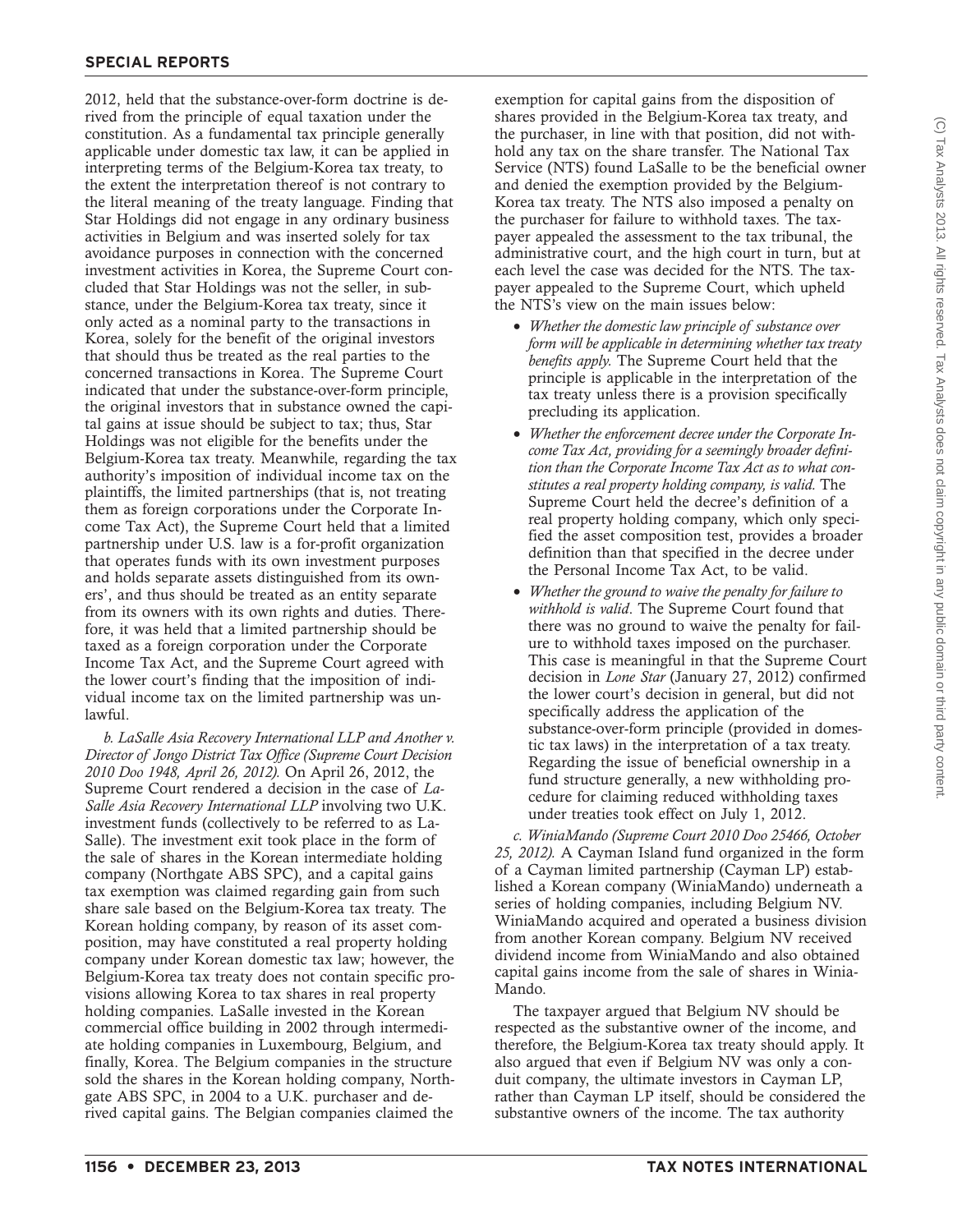took the position that since Belgium NV was only established as a conduit company to avoid tax, corporate income tax should be determined in reference to Cayman LP as the substantive owner of the dividends and capital gains income. The court held that since Cayman LP has an independent existence enabling it to act as a principal, with rights and obligations separate from that of its partners, it is a foreign corporation for Korean tax purposes. Belgium NV was party to the transaction only in form; therefore, the substantive owner of the income was Cayman LP. Further, the court rejected the plaintiff's argument that the ultimate investors in Cayman LP, rather than Cayman LP itself, should be taxed as the substantive owners.

*d. Japan-Korea case (2012 du 24573, May 24, 2013).* Korea's Supreme Court recently issued a decision in which it concluded that the term ''beneficial ownership'' as it relates to dividend income under the Japan-Korea tax treaty includes both direct and indirect ownership. The case involved a Korean company (Korea Co) wholly owned by a Labuan company (Labuan Co) that was, in turn, wholly owned by a Japanese company (Japan Co). On the grounds that Labuan Co, the direct shareholder of Korea Co, lacked substance, Korea Co regarded Japan Co as the beneficial owner of the dividends paid by Korea Co and, therefore, applied the tax treaty. Under the Japan-Korea tax treaty, the lower dividend withholding tax rate of 5 percent applies when the beneficial owner of dividends holds 25 percent or more of the voting shares of the dividendpaying company during the six-month period immediately before the end of the accounting period in which the distribution of the dividends takes place; the rate in all other cases is 15 percent. In the case, Korea Co (the withholding agent) withheld tax at the 5 percent rate on the dividends it distributed. The Korean tax authorities, however, assessed taxes in the amount of the difference between tax at the 15 percent rate and tax at the 5 percent rate, based on the interpretation that the ownership of shares under the treaty means only direct ownership. Therefore, Japan Co, which was an indirect shareholder of Korea Co, did not qualify for the lower 5 percent withholding tax rate. The Tax Tribunal agreed with the conclusion of the tax authorities, but in subsequent appeals, the administrative court and high court overturned the tribunal's decision and ruled that ownership of shares under the Japan-Korea tax treaty includes more than just direct ownership. The Supreme Court affirmed the decision of the high court. The high court had concluded that the purpose of the ownership clause is to minimize the potential for double taxation and promote cross-border investment. Since the potential for double taxation is more acute in the case of a company that holds 25 percent or more of the voting shares, such a company is provided with a lower withholding tax rate. The high court also added that because the treaty requires only that the beneficial owner ''own'' the shares and does not re-

quire the recipient to directly own the shares, the meaning of ownership should not be limited to direct ownership.

#### *9. China's Circular 601 and Subsequent Announcement 30*

In October 2009 China's State Administration of Taxation (SAT) issued Guoshuihan [2009] No. 601 (Circular 601) to clarify whether an entity can be regarded as the beneficial owner of an item of income according to China's income tax treaties.

In addition to the usual condition that the nonresident recipient of specific Chinese-source passive income must be a tax resident of the treaty partner state, Circular 601 requires that the nonresident recipient be the beneficial owner of that income in order to be entitled to treaty benefits under the relevant treaty with China. According to article 1 of the circular, a beneficial owner is defined as an entity or individual with ownership and control over income, or over the rights or assets that generate that income. The circular emphasizes that a beneficial owner must generally engage in substantive business activities, such as manufacturing, trading, or management activities.

Circular 601 further states that a conduit company cannot be regarded as a beneficial owner, referring to a company that is established with the goal of avoiding or reducing tax, or to transfer or accumulate profits. The circular clarifies that those companies are only registered in the country where they are located to satisfy legal organizational requirements and do not engage in any substantive operational activities. That provision seems to assume that conduit companies can never exist other than for tax avoidance purposes, with the result that they will therefore fail the beneficial owner test.

The circular makes it clear that the term ''beneficial owner'' should be analyzed and determined on a caseby-case basis, taking into account several facts and circumstances, and in accordance with the substance-overform principle.

Moreover, Circular 601 sets out a series of adverse factors to be considered by the P.R.C. tax authorities in assessing whether the nonresident recipient is the beneficial owner. In particular, it mentions seven factors:

- the applicant is obliged to distribute most of its income (for example, more than 60 percent) within 12 months from the date of receipt;
- the applicant has no or minimal business activities other than the ownership of the assets or rights that generate the income;
- if the applicant is a corporation or other entity, its assets, scale of operations, and number of employees are not commensurate with its income;
- the applicant has no or minimal control or decision-making rights and does not bear any risks;
- the income of the applicant is nontaxable;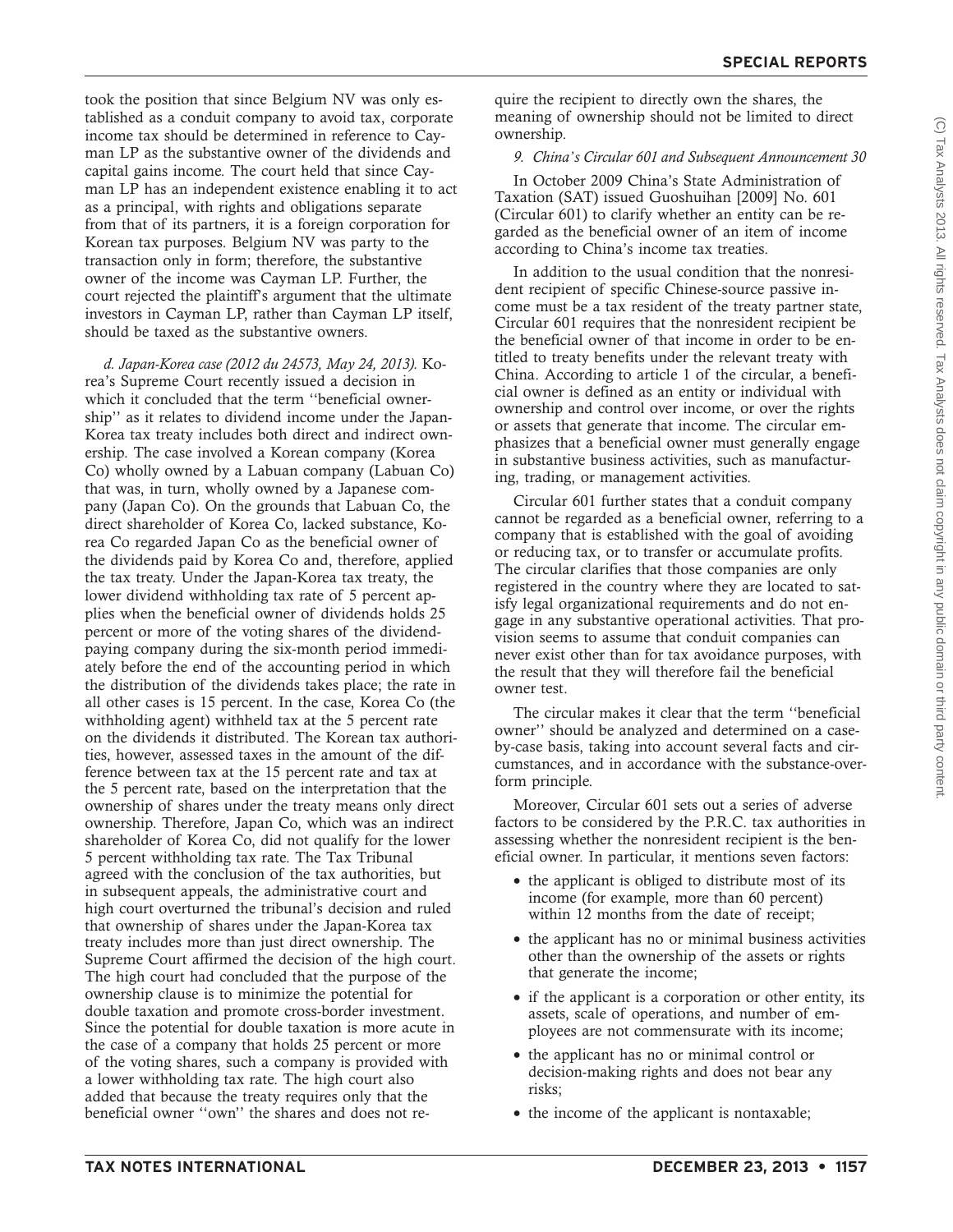#### **SPECIAL REPORTS**

- for interest income, there is a loan or deposit contract between the applicant and a third party, the terms of which (that is, the amount, interest rate, and signing dates) are similar or close to those of the loan contract under which the interest income is received; and
- for royalty income, there is a license or transfer agreement between the applicant and a third party, the terms of which are similar to those under which the royalty income is received.

When claiming treaty benefits, a taxpayer is required to give the tax authorities documentation evidencing its beneficial ownership of the relevant income and that it does not fall within the scope of any of the above factors.

The SAT has delegated the assessment of the beneficial owner requirement to the local-level tax bureaus, although complex cases can be referred to the international tax department of the SAT.

Since uncertainties have arisen in practice regarding the manner in which the adverse factors are to be applied in the tax authority review,53 on June 29, 2012, the SAT released an announcement (No. 30) providing further clarification on China's interpretation of the concept of beneficial owner.

One of the most important features of the announcement is the introduction of a safe harbor provision for the benefit of listed companies and their subsidiaries. This provision prescribes that the beneficial owner status of a company resident in a treaty country that derives dividend income from China can be confirmed without further verification, if the company is listed on a stock exchange in that treaty country, or is 100 percent controlled by a company that is listed on a stock exchange and is tax resident in the same treaty country. However, if the subsidiary is indirectly held by the listed parent through an intermediate holding company that is not a tax resident of the treaty partner state, this safe harbor will not be available.

Further, the announcement stresses the importance of considering the totality of factors in determining whether beneficial ownership exists, making particular reference to all relevant legal and financial documents, including articles of association, financial statements,

board minutes and resolutions, functional analyses, legal contracts, asset ownership certificates, and invoice registers.

Finally, in addition to some explanations of administrative procedures, the announcement clarifies that when an agent or designated payee receives income in an agency or a nominee capacity for another party, it should not affect the identification of the true beneficial owner.

#### **D. Italian Tax Rulings and Case Law**

#### *1. Resolution No. 107/E*

On April 21, 2008, the Italian tax administration issued Resolution No. 167/E, addressing the tax treatment of payments made to a fiscally transparent Luxembourg fund for the final benefit of its investor, a Dutch pension fund exempt from tax in the Netherlands.

Under the facts of the ruling, the Luxembourg fund is fiscally transparent and not subject to tax in Luxembourg, and therefore, it does not qualify as a resident of that state for the purpose of the Italy-Luxembourg tax treaty. The Dutch pension fund is a separate entity under Dutch law, potentially subject to tax but actually exempt from it under a special tax regime applicable to pension funds. According to the Luxembourg fund's documents, the income of the fund is automatically transferred to the Dutch pension fund at least once a year without the need of any resolution by the fund's directors or management body.

The Italian tax administration ruled that the Dutch pension fund qualifies as both a resident and a beneficial owner of the income received through the Luxemburg funds, and therefore, was entitled to the benefits of the Italy-Netherlands tax treaty.

#### *2. Resolution No. 86*

The Italian tax administration on July 12, 2006, issued a ruling (Resolution No. 86) concerning the notion of beneficial ownership under the Italy-U.S. treaty in a back-to-back royalty arrangement in which a U.S. corporation acted as a licensing intermediary between non-U.S. patent owners and Italian licensees.

The administration found that the U.S. corporation acted merely as agent of the patent owner in licensing the patents to customers and collecting the royalties therefrom, without any control or power of disposition over the income, and therefore held that the Italy-U.S. treaty did not apply.

The facts of the ruling fully support this conclusion and can be summarized as follows.

The owners of various patents (26 companies organized in foreign countries) necessary to gain access to an international technology standard used primarily for the compression of video data, entered into an agreement among licensors, according to which they would license to customers all of their patents required for the use of the technology standard.

<sup>53</sup>In particular, it has been unclear whether the status and substance of group companies can be taken into account in supporting an assertion of beneficial ownership by the treaty benefits claimant. Further, when the registered owner of equity interests in a P.R.C. company is merely an agent acting on behalf of the true beneficial owner, it is unclear whether the true beneficial owner could make the treaty relief claim itself. Finally, administrative difficulties have arisen because of variance in the treaty claims approval approaches adopted by local tax authorities and the need in some cases to obtain approval from multiple tax authorities in China.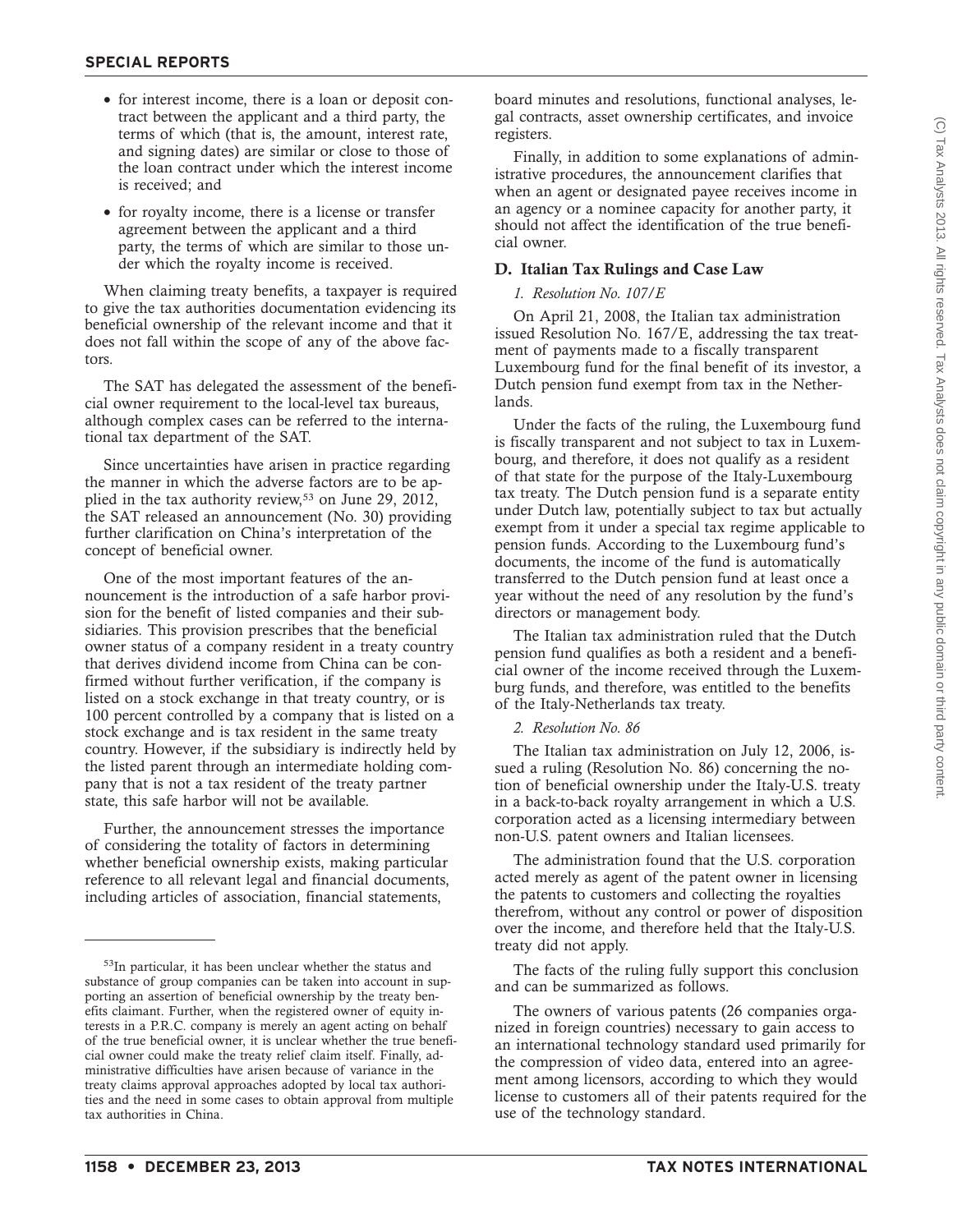To facilitate the license of the patents to customers, the patent owners entered into an agreement with a U.S. corporation (license from licensor to licensing administrator), under which each owner granted to the U.S. corporation:

- a worldwide license for the use of the patents for the access to the technology standard and sale of the products obtained through the use of that technology standard; and
- the right to sublicense those patents to third parties.

For the use of the patents and sale of products to customers, the U.S. corporation would pay a royalty to the patent owners (determined according to different percentages, depending on the type and quantity of products sold and number of owners of the patents).

The sublicense of the patents to third-party licensees should be made based on standard contractual terms predetermined by the patent owners. The U.S. corporation, as administrator of the sublicensing contracts, collects the royalties from the third-party sublicensees and passes them on to the patent owners, in exchange for a fee — determined as a percentage of the royalties — for its administrative services.

The U.S. corporation acted only as an intermediary for the sublicense of the patents to third-party licensees (case b). It was not subject to tax in the U.S. on the royalties it collected on behalf of the patent owners that were taxable on the patent owners directly.

The tax administration referred to article 12 of the Italy-U.S. treaty and the 1977 version of the commentary to article 12 of the OECD model — setting out the international fiscal meaning of the term ''beneficial owner'' — as an authority for its conclusion that the U.S. corporation, having acted as an intermediary or agent for the patent owners, was not entitled to the benefits of the Italy-U.S. treaty.

It stated that the patent owners were the beneficial owners of the royalties, and therefore, any tax treaties between Italy and the patent owners' country of residence would apply.

*3. Resolution No. 104*

In Resolution No. 104 of May 6, 1996, Italian tax authorities, in dealing with requests of refund of Italian withholding tax charged on dividends paid to banks and other financial intermediaries acting on behalf of nonresident investors, stated that the beneficial owners of the dividends, under tax treaties with the U.K., the Netherlands, and France, are those that are treated as the owners of the dividends and are taxed on the dividends in their state of residence.

#### *4. Resolution No. 431*

In Resolution No. 431 of May 7, 1987, the tax administration ruled that the Italy-U.S. tax treaty applies to Italian-source dividends paid to a U.K. bank that owns stock on behalf of U.S. pension funds, because the U.K. bank is an intermediary or agent of the pension funds for the purpose of collection of the dividends on the stock, and the pension funds are the beneficial owners of the dividends under article 10(2) of the Italy-U.S. tax treaty.

#### *5. Turin Regional Tax Commission, Ruling 28/12/2012*

On May 4, 2012, the Regional Tax Commission of Turin (an appellate tax court) issued an important decision concerning the burden of proof and evidence required to establish beneficial ownership of income and obtain access to treaty benefits.

In the case, the Italian Tax Commission was asked to decide whether the recipient of a royalty paid by an Italian company to a German company under an intellectual property sublicense agreement was the beneficial owner of the royalty entitled to the benefits of the Germany-Italy tax treaty, providing for a reduced 5 percent withholding tax rate.

The Italian company (sublicensee) entered into a sublicensing agreement with a German company (sublicensor) for the use of various intellectual property including patents, trade secrets, copyrights, know-how, and confidential information on a U.S. parent company (licensor). Under the sublicense agreement, the Italian company paid royalties to the German company and withheld taxes from royalty payments at the reduced 5 percent withholding rate, as provided for in the Germany-Italy tax treaty.

Before entering into the sublicense agreement, the Italian company (licensee) had entered into a license agreement, for the same purposes and under the same conditions, directly with the U.S. parent company (licensor), under which it had paid royalties to the U.S. company subject to a withholding tax of 10 percent under the Italy-U.S. tax treaty.

The Italian tax authorities argued that the German company was a mere conduit and that the U.S. company, rather than the German company, was the beneficial owner of the royalties, thereby denying the benefit of the lower withholding tax rate provided by the Germany-Italy treaty (as opposed to the 10 percent Italy-U.S. treaty withholding rate).

The Italian Tax Commission, even with the argument of the tax authorities, relied on the certificate, issued by the German tax authorities and produced by the taxpayer, stating that the German company was a tax resident of Germany subject to tax there, had accounted for the royalties as revenue in its financial accounting, and had filed its tax returns in German, reporting the royalties as taxable income, and therefore could be regarded as the beneficial owner of the royalties paid by the Italian company.

As a result, the Italian Tax Commission upheld the ruling issued by the tax court in the first instance proceedings (78/09/2010, dated June 14, 2010) and rejected the tax authorities' assessment of additional withholding tax on the Italian payer of the income.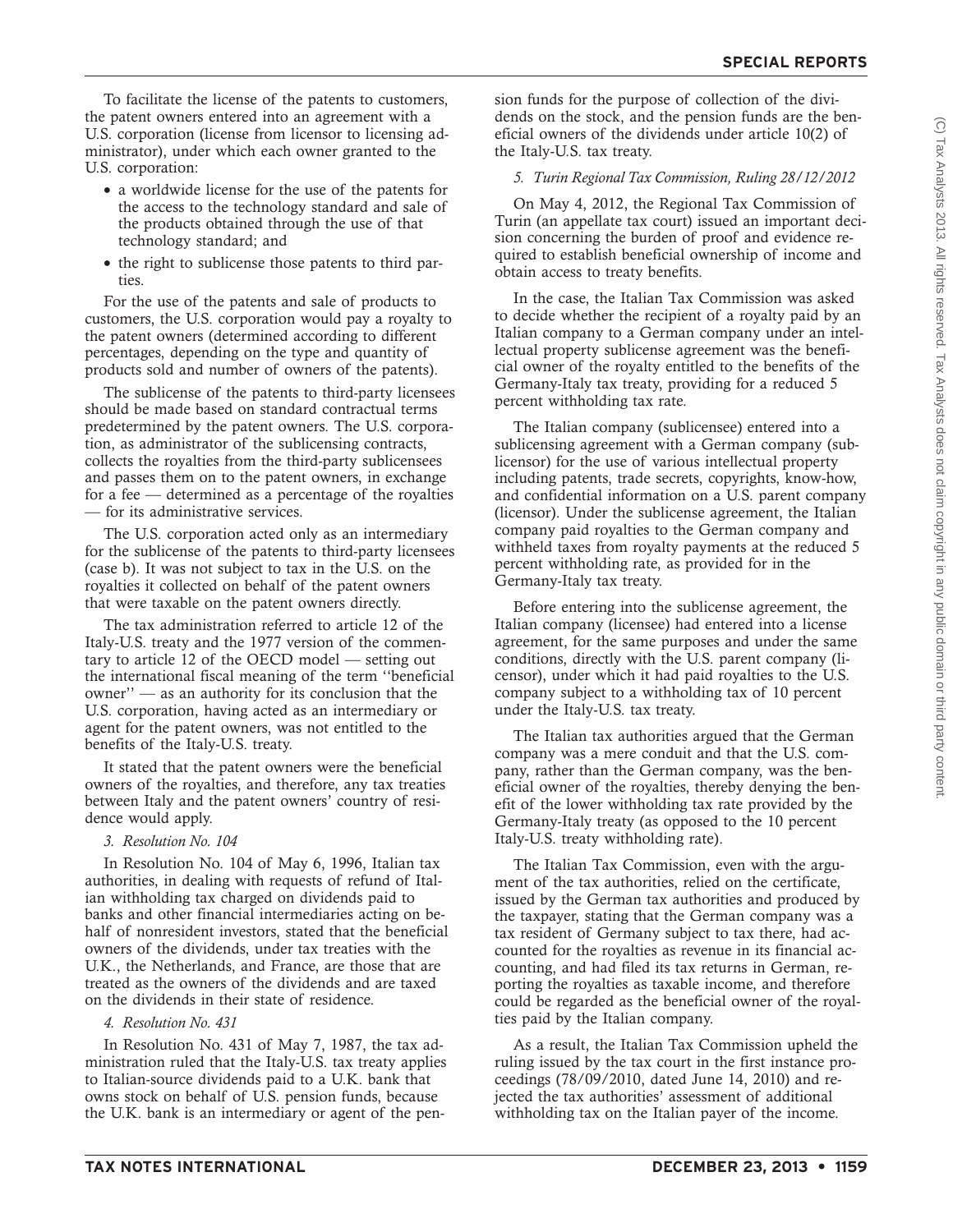This ruling is important because the Italian Tax Commission reiterated the principle that a certificate issued by the tax authorities of a contracting state certifies that the recipient of the income invoking the benefits of the treaty is a tax resident of the treaty country and the beneficial owner of the income is sufficient, and finally, evidence that the beneficial ownership requirement is met and treaty benefits apply. According to the ruling, the beneficial ownership requirement is satisfied when the payment for which treaty benefits are sought is accounted for and reported as income by the recipient in its own country of residency.

It has been observed that this ruling represents a further acknowledgement of the general principle of sincere cooperation, as provided by article 5 of the EC Treaty (now article 10 of the EC Treaty). In this regard, the European Court of Justice pointed out that a certificate issued by the institution designated by the competent authority of one member state binds the competent institutions of a member state other than that under whose authority it was drawn up until it is withdrawn by the institution that issued it. The ECJ further stated that it is clear from article 5 of the EC Treaty that these obligations would not be fulfilled if the institutions of a member state were to consider that they were not bound by the certificate. Consequently, the certificate establishes a presumption that is binding on the competent institution of the member state concerned, since the opposite result would make it difficult to know which system is applicable and would therefore impair legal certainty.54

#### *6. Turin Regional Tax Commission, Ruling 15/06/12*

On March 12, 2012, the Turin Regional Tax Commission issued another important decision for the taxpayer, stating that the burden of proving that the recipient is not the beneficial owner of income falls on the tax authorities.

By overruling the lower court,<sup>55</sup> the court of appeal held that the tax authorities cannot require further proof of beneficial ownership when the claimant has demonstrated that the recipient meets the requirements under Italy's domestic provisions implementing the EU interest and royalties directive, which provides an exemption from Italian withholding tax for qualifying royalties paid to an associated EU company.

In the case, the claimant was an Italian company that licensed a trademark owned by its parent, a Luxembourg company (Luxco) that is a wholly owned subsidiary of a Bermuda resident company. In 2004 the Italian company applied the reduced withholding tax rate of 10 percent on royalty payments to Luxco under article 12 of the Italy-Luxembourg tax treaty, rather than Italy's domestic withholding tax rate of 30 percent.

The Italian tax authorities claimed that Luxco was not the beneficial owner of the income, but rather a mere conduit collecting the income for the benefit of its ultimate Bermuda parent and, therefore, did not qualify for the benefit of the reduced rate under the treaty. As a result, in the opinion of the tax authorities, Italy's withholding tax rate of 30 percent should apply on royalties paid by the Italian company to its parent in Luxembourg.

The taxpayer argued that Luxco was the beneficial owner of the royalty payments based on the following factors:

- Luxco was the owner of the trademark, and the trademark was accounted for on its annual balance sheet;
- the income generated by the license agreement was properly accounted for in Luxco's profit and loss accounts;
- the trademark was properly registered in Luxembourg; and
- the permission to use the trademark was granted by a proper licensing agreement between the Italian company and its parent.

The lower tax court issued a decision for the tax authorities on October 19, 2010, noting that the taxpayer's argument only proved that Luxco was the formal owner of the trademark and formally received the royalty payments, not that it was actually the beneficial owner of the payments. In rejecting the taxpayer's position, the tax court argued that a beneficial owner must have a direct economic interest in the income and bear the entrepreneurial risks of its activities. According to the tax court, that test was not met because Luxco had acquired the trademark free of charge, had no costs associated with the trademark, and maintained a very limited operational structure (with no tangible assets and very limited personnel).

The court of appeal overruled the lower court, holding that the tax authorities must show that the recipient is a mere conduit and produce evidence to that effect — that is, the burden of proving that the recipient is not the beneficial owner of income falls on the tax authorities. The court of appeal found that the tax authorities had supported their position exclusively

<sup>54</sup>*See* Alessandro Furlan and Benedetto Colucci, ''Il principio di 'sufficienza probatoria' a servizio del beneficiario effettivo,'' *Fiscalità e commercio internazionale*, No. 12/2012, p. 29. In particular, they make reference to the ECJ's Feb. 10, 2000, judgment in *Fitzwilliam Executive Search Ltd. v. Bestuur van het Landelijk instituut sociale verzekeringen* (C-202/97), in [2000] ECR I-00883. The ECJ specified that it is incumbent on the competent institution of the member state that issued the certificate to reconsider the grounds for its issue and, if necessary, withdraw the certificate if the competent institution of the other member state expresses doubts as to the correctness of the facts on which the certificate is based and, consequently, of the information therein.

<sup>55</sup>The Turin Provincial Tax Commission (Ruling No. 124 of Oct. 19, 2010) ruled for the tax authorities, stating that the claimant's arguments only proved that the Luxembourg company was the formal owner of the trademark and formally received the royalty payments, but not that it was the beneficial owner.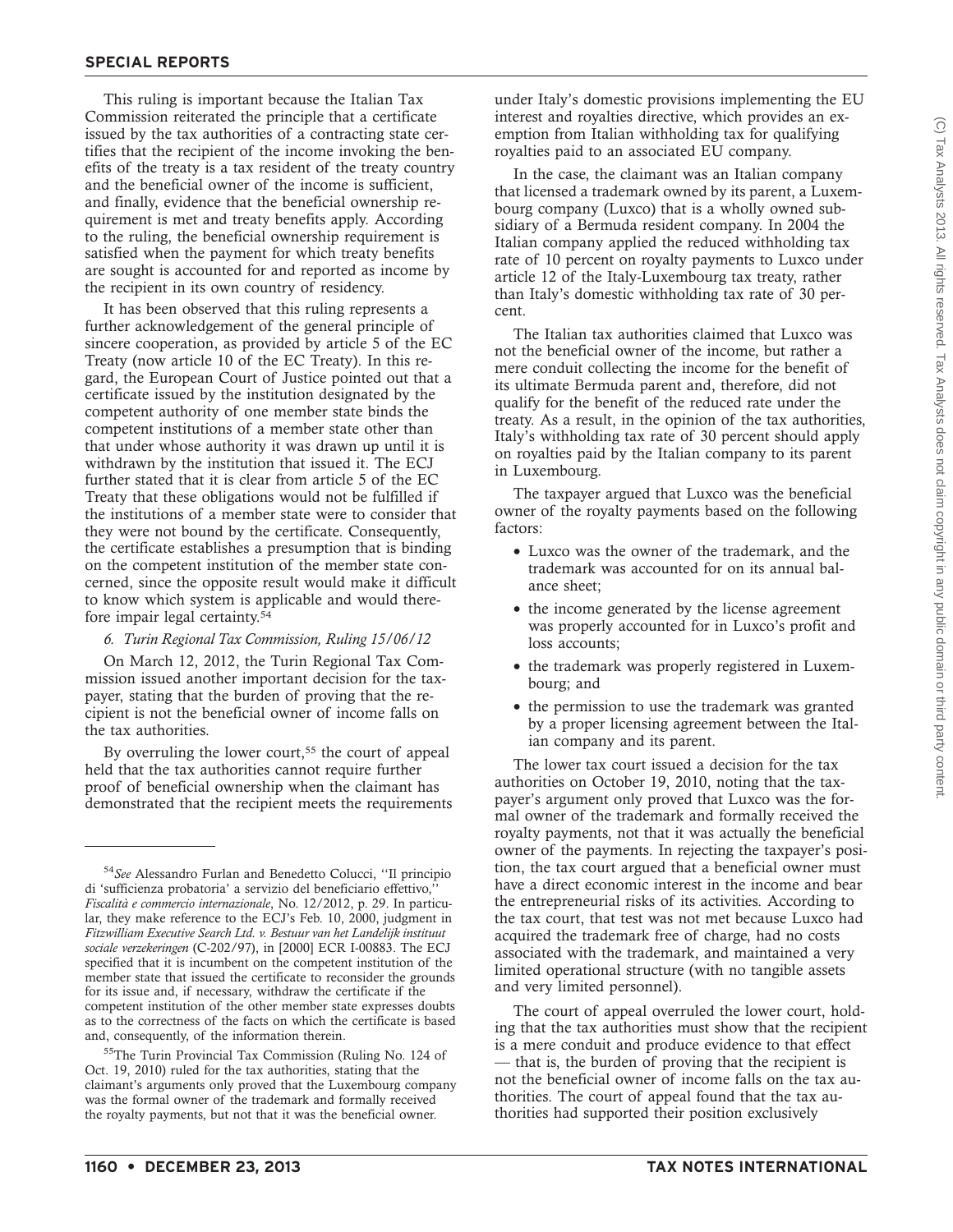through arguments focusing on the composition of Luxco's shareholder — that is, the Bermuda company — that there was neither evidence nor a reasonable presumption that Luxco was a pure conduit company, and that the evidence provided by the taxpayer had not been properly considered.

The court of appeal concluded that the claimant had provided sufficient evidence that Luxco would meet the requirements of the interest and royalties directive. The evidence showed that Luxco was subject to corporate income tax in Luxembourg, owned more than 25 percent of the Italian company's capital, and held the right to vote in that company's ordinary shareholders' meeting. Moreover, the court noted that the taxpayer had provided evidence that Luxco:

- incurred significant costs in purchasing the trademarks, such that it reported a loss for the relevant tax periods;
- paid a significant amount of VAT;
- was subject to the local statutory rules for corporations and prepared its financial statements in accordance with those rules;
- incurred salary costs and other operating expenses;
- owned a significant number of assets in addition to the trademark in question;
- incurred borrowing expenses for the acquisition of the trademark and paid taxes; and
- recorded significant revenue connected to its assets, including payments from third parties in addition to the royalties paid by the claimant for the trademark.

Consequently, the court of appeal concluded that the claimant had demonstrated that the recipient fulfilled all the requirements provided under Italian provisions implementing the interest and royalties directive, and as a result, it was also entitled to the benefits of the applicable tax treaty.

#### **III. EU Interest and Royalties Directive**

#### **A. Overview**

EU Directive 2003/49/EC of June 3, 2003 (entering into force from January 1, 2004) exempts interest and royalty payments between EU associated companies (or their PEs located in an EU member state) from any tax to be levied (either through withholding or assessment) in the state of source of the payment.

To qualify for the exemption, EU associated companies must meet the following requirements:

- they are organized according to one of the legal types listed in the annex to the directive;
- they are resident in an EU member state according to the tax law of that state, and are not to be considered resident outside the EU for tax pur-

poses under any tax treaties between that state and a third (non-EU) state;

- they are subject to corporate income tax in their state of residence; and
- they are connected through a minimum of 25 percent stock ownership in a parent-subsidiary or brother-sister relationship.

The stock ownership requirement is met if the payer owns directly at least 25 percent of the stock of the payee; the payee owns directly at least 25 percent of the stock of the payer; or a common EU parent (meeting the residency and legal form requirements set out above) owns directly at least 25 percent of the stock of both the payer and payee.

Member states can choose in their implementing legislation whether to measure stock ownership by vote or value (Italy chose vote).

A PE is defined as a fixed place of business situated in a member state through which the business of a company of another member state is wholly or partly carried on.

To be eligible for the exemption, the corporate payee (or its PE) must be the beneficial owner of the interest or royalty payment.

For interest or royalties paid between controlled companies, the exemption applies only to the extent that the amount is at arm's length. Any excess is subject to full withholding tax.

The directive also contains a general antiabuse provision according to which the member states are not prevented from applying their domestic provisions for the prevention of fraud or abuse, and can withdraw the benefits of the directive or refuse to apply them for transactions, the principal purpose or one of the principal purposes of which is tax evasion, avoidance, or abuse.

#### **B. Directive**'**s Definition of Beneficial Owner**

The directive provides two different definitions of the term ''beneficial owner,'' depending on whether the payee is a company or its PE.

The directive's definition of beneficial owner for corporate recipients is the following:

A company of a Member State shall be treated as the beneficial owner of interest or royalties only if it receives those payments *for its own benefit and not as an intermediary, such as an agent, trustee or authorized signatory,* for some other person. [Emphasis added.]

That test refers to the agent or intermediary situation and focuses on whether the corporate recipient acts on its own behalf, acquiring the legal title to the right or asset and the related income, or as an agent for another person who is the legal owner of the income concerned.

In this respect, it resembles the explanation provided in the commentary to the 1977 OECD model and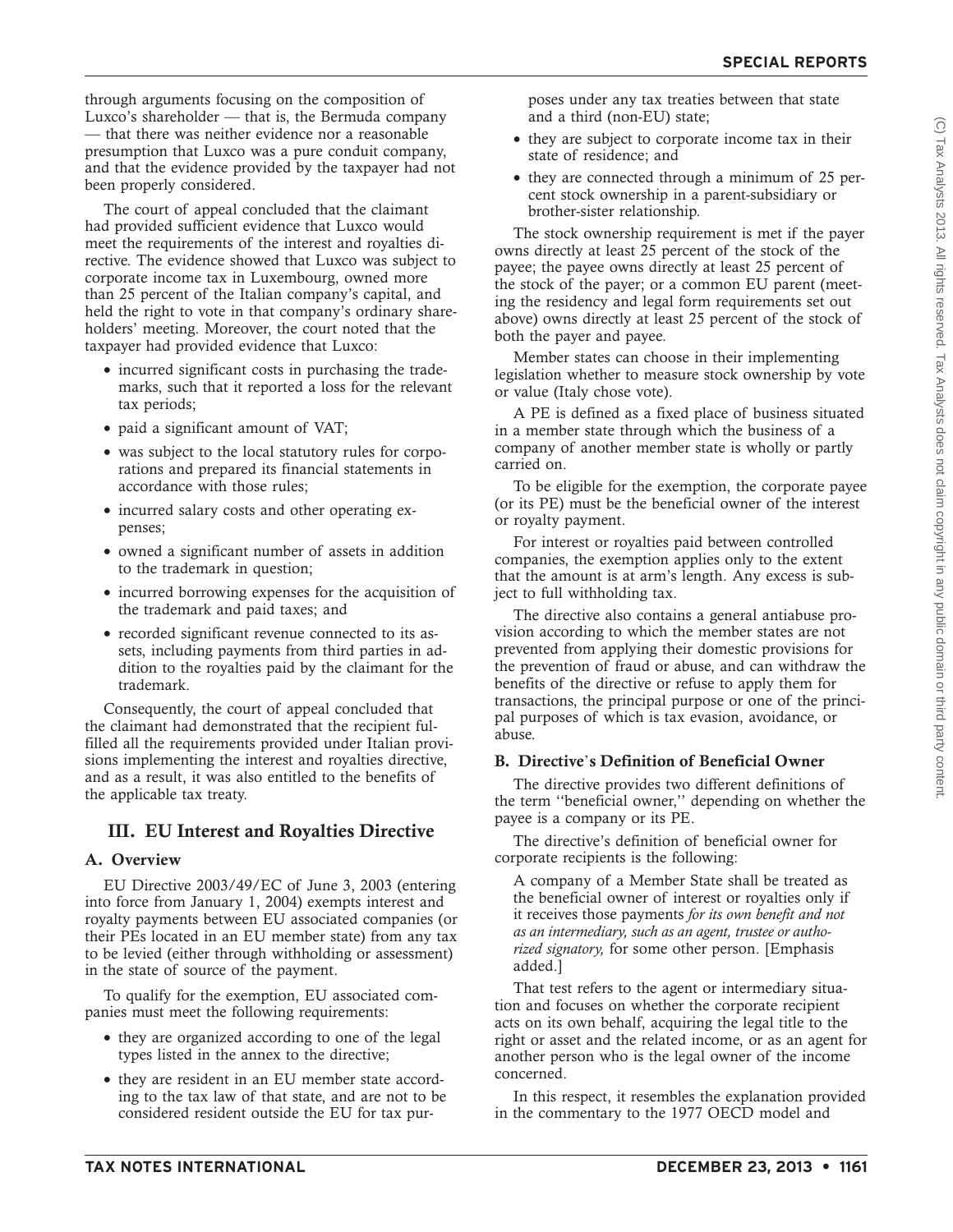would accord beneficial ownership status to the recipient unless it acts in a strict agent/principal relationship on behalf of another person.

However, the phrase "its own benefit" might implicate a more substance-over-form analysis directed at investigating whether the company, in addition to being the legal owner of the income also has sufficient powers of enjoyment or disposition over the income, and has an economic return from the income, so that it can be considered the actual economic owner of the income.

The directive's definition of beneficial owner for PEs is the following:

A permanent establishment shall be treated as the beneficial owner of interest or royalties:

If the debt-claim, right or use of information in respect of which interest or royalties payments arise is *effectively connected* with that permanent establishment, and

If the interest or royalty payments represent *income in respect of which that permanent establishment* is subject in the Member State in which it is situated to one of the taxes mentioned in Article 3(a)(iii). [Emphasis added.]

In this case, that test has two prongs: The PE must be the legal owner of the right or asset that generates the income, and the income must be attributed to the PE for tax purposes under the law of the state in which the PE is located.

Effective connection requires use of the right or the asset in the PE's trade or business (that the right or asset is reflected on the PE's books may not be sufficient in this respect).

That test more closely resembles the substance-overform approach taken in the OECD conduit report and the explanations provided in the 2003 OECD commentary.

#### **C. Italy**'**s Implementing Legislation**

Italy implemented the directive by way of Legislative Decree No. 143 of May 30, 2005 (with retroactive effect to interest or royalties accrued from January 1, 2004).

In implementing the directive, Italy provided that the company or PE receiving the interest or royalties must be subject to tax on those payments (in the company's state of residence or in the state where the PE is located).

Consequently, the exemption applies if the income payment is attributed to the recipient, for tax purposes, under the tax law of the state in which the recipient is a resident or is located.

The directive provides the specific subject-to-tax requirement only for interest or royalty payments made to PEs. By also imposing the subject-to-tax requirement for payments made to companies, Italian domestic legislation strengthened the beneficial ownership requirement as it applies to companies.

Italy has implemented the general antiabuse clause of the directive by amending its domestic antiavoidance rules, which now apply also to interest and royalties paid to companies that are directly or indirectly controlled by persons that are not residents in the EU.

Under the revised antiavoidance rules, the exemption would be denied and full tax would be withheld, if a transaction lacks economic substance and is part of a scheme whose purpose is to benefit from the exemption that would not otherwise be due.

#### **D. Italy**'**s Administrative Guidance**

#### *1. Circular 47/E*

Italy's tax administration has provided guidance on the interpretation and application of the interest and royalties exemption by way of Ministerial Circular No. 47/E of November 2, 2005.

The circular states that the specific subject-to-tax requirement also prescribed for the interest and royalty payments made to companies is in compliance with the directive, which (in preamble 3) clarifies that ''it is necessary to [ensure] that interest and royalties are subject to tax once in a Member State.''

Circular 47/E also provides important clarifications on the interpretation and meaning of the term ''beneficial owner.'' It states that to be considered the beneficial owner of a payment, a company must receive the payment as the ultimate beneficiary, not as an intermediary, such as an agent, fiduciary, or collector of the payment for another person.

More importantly, it clarifies that in practical terms, in order for a company to be considered the final beneficiary of the interest or royalties, it is necessary that the company receiving the interest or royalties derive a direct personal economic benefit from the income from the transaction, considering that the function of the requirement is to prevent the use of an intermediary solely for the purpose of benefiting from the exemption.

The circular states that considering the antiabuse purpose of the beneficial ownership clause, a company will be treated as beneficial owner of the income if it has the power of realization and disposition of the income concerned.

The personal economic benefit and power of disposition standards clearly recall the very narrow powers and benefit standards of the OECD conduit report and 2003 commentary.

Regarding interest and royalties received by PEs, the circular confirms that beneficial owner status requires that the right or property generating the income be effectively connected to the PE — that is, be held and used by the PE in the conduct of its trade or business — and that income received regarding that right or property be included in the PE's income subject to tax in the state where the PE is located.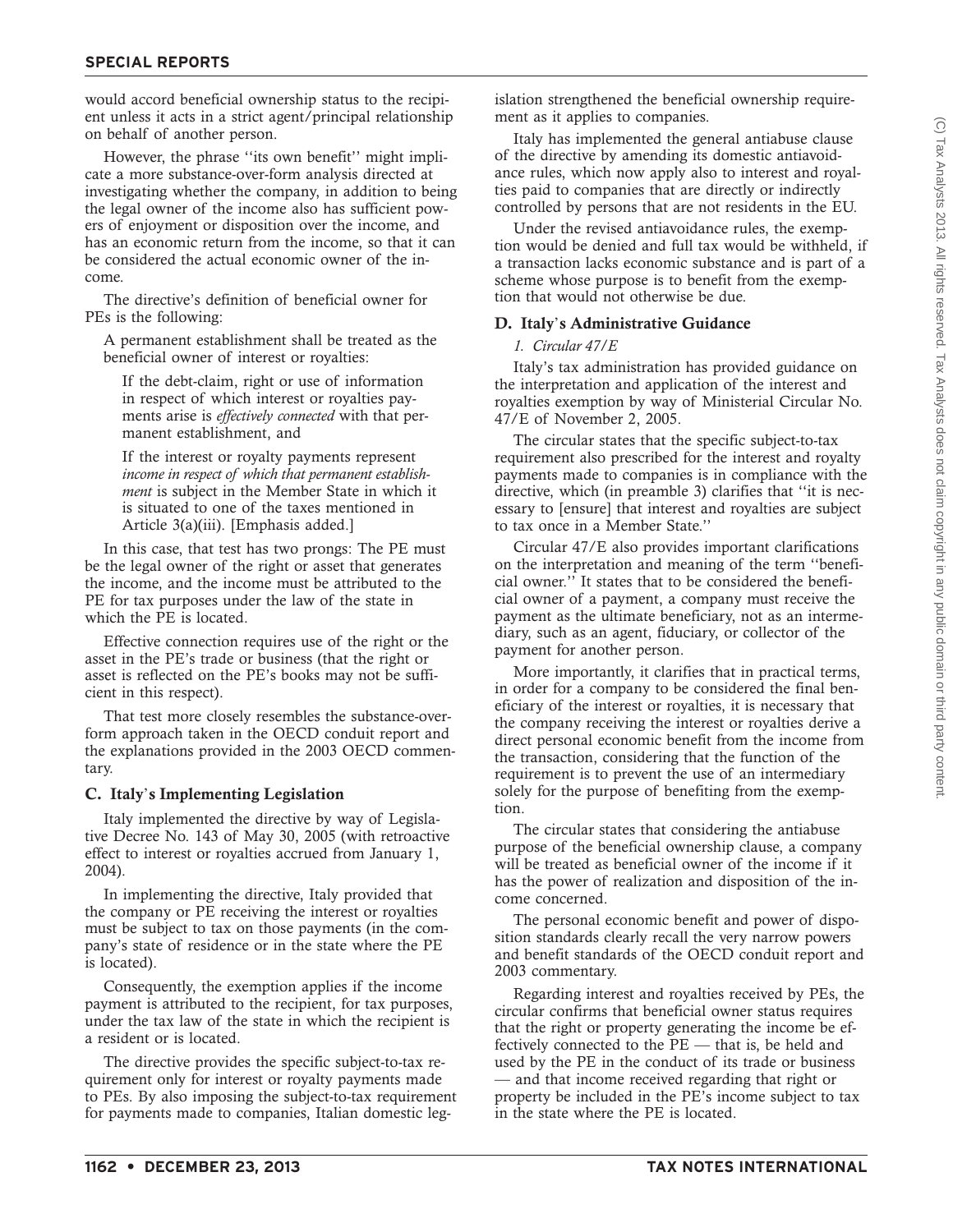If the income is not attributed to the PE and is subject to tax under the laws of the state where the PE is located, there would be no risk of double taxation, and therefore, Italy as the source state would be free to charge its full withholding tax on that income.

*2. Circular No. 41/E*

The tax administration in Circular 41/E of August 5, 2011, further clarified that the recipient of the interest or royalty payments qualifies as beneficial owner to eliminate the withholding tax under the directive, if it enjoys a direct economic benefit from the transaction as a result of having the legal right to and power of disposition of the payments.

#### **IV. EU Savings Income Directive**

EU Directive 2003/48/EC of June 2, 2003 (to be implemented by member states by January 1, 2004), provides for an automatic exchange of information system to ensure that savings income in the form of interest earned by a resident of a member state from sources in another member state is taxed in the recipient's state of residence. Italy implemented the directive by way of Legislative Decree No. 84 of April 18, 2005.

Under that system, a paying agent (bank or financial institution) established in a EU member state that secures an interest payment for an individual who is resident in another EU member state must provide to the tax authority of the state from which that payment originates specific information on the recipient, which is passed on to the tax authority of the recipient's state of residence where the tax is ultimately expected to be levied.

States that are exempted from the exchange of information charge a backup withholding tax, whose proceeds are shared 25/75 with the recipient's residence state, which, in turn, grants a credit for the full amount of the withholding tax.

The directive applies if the beneficial owner of the interest payment is resident in an EU member state.

Beneficial owner is defined in the directive and Italian implementing legislation as any individual receiving the payment for his own benefit and as final beneficiary of the income.

Circular 55/E of December 30, 2005, which provides guidance on the application of the legislation implementing the directive, confirms that the beneficial owner is a person who receives the payment for his own benefit.

#### **V. Italian Portfolio Income Exemption**

Italian law exempts nonresidents from the gross basis 12.5 percent tax on interest paid on bonds issued by Italian banks, publicly listed companies, central and local governments and state agencies, securitization special purpose vehicles, and joint stock companies organized as a result of privatization of state-controlled conglomerates.

The exemption applies also to income derived from collective investment funds, gains from the sale of portfolio stock in Italian companies, income from derivative transactions, income from securities lending and sale and repurchase agreements carried out in Italy, and other types of Italian-source portfolio income.

The exemption is granted to investors resident in foreign countries that maintain an exchange of information system with Italy and are included in a special list (the so-called white list), if the nonresident person that claims the exemption is the beneficial owner of the income.

Ministerial Circular No. 306/E of December 23, 1996, states that the beneficial owner of the income is the person to whom the income is attributed for tax purposes under foreign law and refers to the OECD commentary in support of the proposition that the requirement is not satisfied when an intermediary, such as an agent or nominee, is interposed between the debtor and the final beneficiary of the income.

The exemption is granted also to foreign regulated investment companies such as pension and mutual funds, and to unregulated investment companies like private equity or hedge funds and trusts that are treated as partnerships (that is, fiscally transparent entities) in their country of organization.

To qualify for the exemption, foreign funds, even if transparent under foreign law, are treated as residents in their country of organization and as the beneficial owners of the income.

Therefore, the white list and beneficial owner requirements are tested at the level of the fund, rather than at the level of the fund's individual investors.

The exemption is denied to closely held funds organized solely for managing investments of a limited number of investors, even if their statutory purpose is managing investments, and to trusts and partnerships that have been formed to enable their investors, who would not otherwise qualify for the exemption, to benefit from it.

To benefit from the exemption, the nonresident investor must provide the debtor or payer with a certificate of tax residency issued by the tax administration of his country of residence, and an automatic certification statement attesting that he is the beneficial owner of the income and satisfies all other requirements for the exemption, also providing all of his personal information and contact details.

#### **VI. EU Parent-Subsidiary Directive**

The EU parent-subsidiary directive — which exempts from withholding tax the dividends paid by an EU subsidiary company to its EU parent — does not contain a beneficial ownership requirement.

Italy included in its domestic implementing legislation an antiabuse provision according to which the exemption does not apply to EU parent companies that

 $\widehat{\odot}$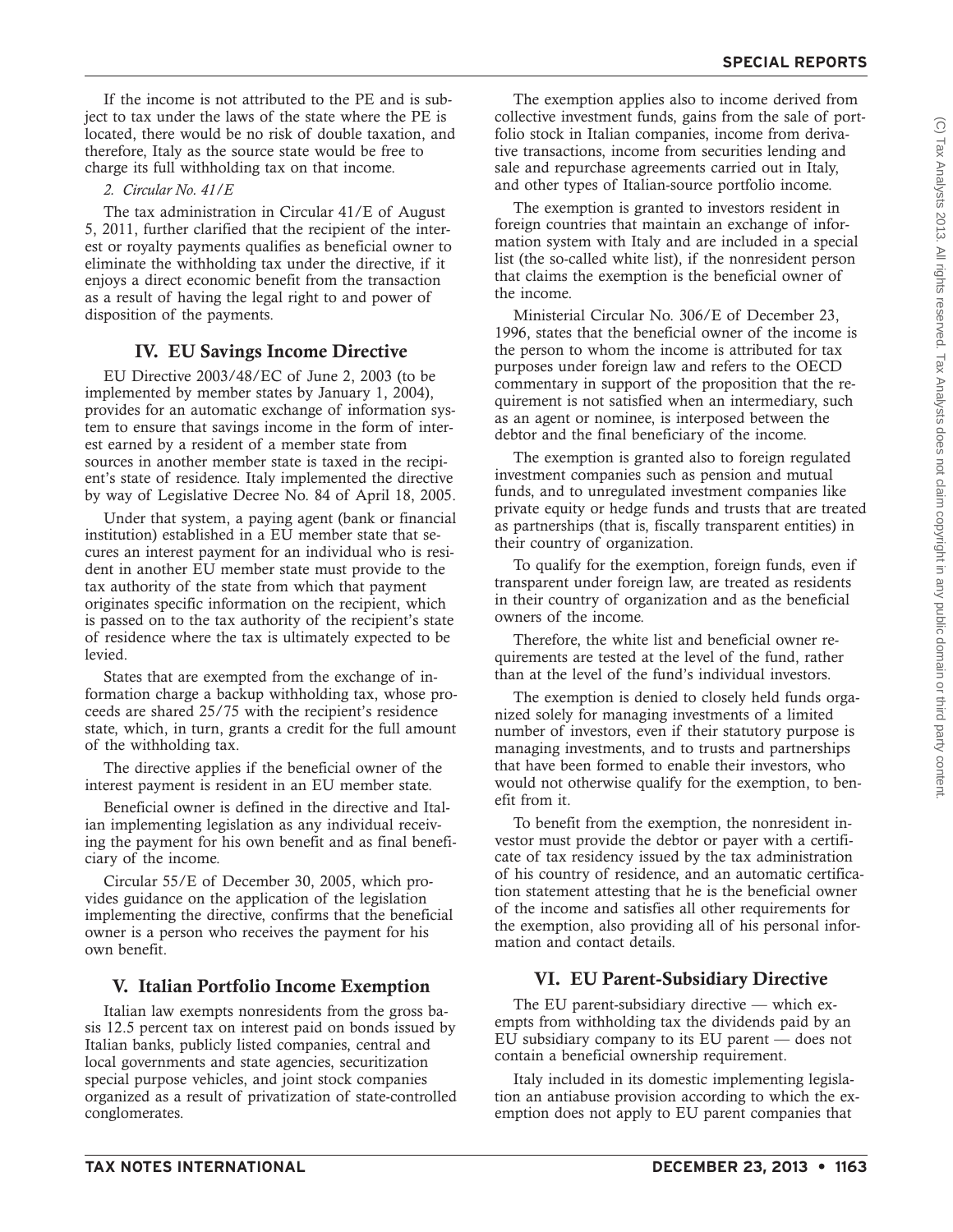# (C) Tax Analysts 2013. All rights reserved. Tax Analysts does not claim copyright in any public domain or third party content.(C) Tax Analysts 2013. All rights reserved. Tax Analysts does not claim copyright in any public domain or third party content

#### **SPECIAL REPORTS**

are directly or indirectly controlled by one or more non-EU residents, unless satisfactory evidence is provided by the taxpayer that the parent company has not been set up for the exclusive or principal purpose of benefiting from the exemption granted by the directive.

#### **VII. Italian Domestic Antiavoidance Rules**

#### **A. General Antiabuse Doctrine**

In *Halifax*,<sup>56</sup> the taxpayer (a U.K. financial entity) used some of its subsidiaries as intermediaries for carrying out a real estate development project, in order to be able to deduct input VAT charged by its suppliers on construction services, which it would not have been able to claim, had it carried out the transaction directly.

The ECJ ruled that the input VAT credit was not available to the taxpayer because the essential goal of the transaction was to obtain a tax advantage. It also stated that the right under EU law to deduct input VAT could not be extended to cover abusive practices or ''transactions carried out not in the context of normal commercial operations, but solely for the purpose of wrongfully obtaining advantages provided for by Community Law.'' The Italian Supreme Court interpreted this decision as a general antiabuse doctrine that can be used for interpreting and applying domestic tax laws intended to prevent tax avoidance. The court also relied on it as additional authority in support of two decisions in which it considered null and void under a general anti-fraud statute and denied tax effects to transactions entered into for the sole purpose of avoiding income taxes.

Both cases concerned dividend washing transactions.

In the first case (Ruling No. 20398 of October 21, 2005), an investment fund sold stock of an Italian company to another Italian company after a dividend had been declared but before the dividend was distributed, at a price equal to the value of the stock plus the amount of the dividend.

The purchaser collected the dividend and immediately thereafter (under a prearranged plan) sold the stock back to the fund, realizing a loss.

According to the law in effect at the time of the facts, the dividend, if paid to the fund, would have been subject to a gross basis withholding tax, while any gain realized by the fund through the sale of the stock at a price that included the amount of the dividend was not taxable to the fund.

The dividend collected by the purchasing company was taxable income for the purchaser, but the tax was eliminated by the imputation credit granted to the purchaser equal to the tax paid by the distributing company on the profits out of which the dividend had been distributed.

Therefore, the sole result of the transaction was avoiding the dividend withholding tax on the fund and providing the purchaser with a loss that could offset other income. The transaction did not provide the opportunity for any economic profit or loss for the parties.

Tax law in effect at the time of the facts did not contain any antiavoidance provisions that could challenge that type of transaction.<sup>57</sup>

The Supreme Court, reversing its prior decisions on this issue, ruled that the case must be tested on the face of the abuse of tax law doctrine developed at the EU level, as elaborated by the ECJ in its recent decision in *Halifax*, which constitutes an underlying tax doctrine also displaying effects at the national law level.

According to the Court, the abuse of law doctrine compelled the Court to find legal remedies within the domestic law to disregard transactions designed only to avoid taxes. The Court found those remedies in the general provisions of Italian Civil Code that establish that a contractual agreement is null and void if it lacks valid consideration — that is, it does not have economic substance — and is used to circumvent binding provisions of law.

Under those provisions, the Court held that the arrangement was abusive and should be disregarded, and it treated the purchaser as a mere agent of the fund in collecting the dividend payment. The dividend income and capital loss realized by the purchaser of the stock were ignored, and the dividend was subject to withholding tax as if it had been actually paid to the fund.

The second case (Ruling No. 22932 of November 14, 2005) presents facts similar to those of the previous one, except the owner of the stock was a foreign person. He granted a usufruct right on the stock to an Italian company in exchange for a payment equal to the amount of the dividend declared on the stock.

The Italian company collected the dividend and received a credit equal to the tax paid by the distributing company on the underlying profits that offset the tax on the dividend (under the old imputation system).

The foreign person was not subject to withholding tax on the dividend substitute payment received under the usufruct agreement, which was treated as the purchase price of the stock.

Under the abuse of law doctrine and domestic civil law provisions that disregard transactions lacking valid consideration and carried out in fraud of the law, the Court disregarded the transaction as abusive and held

<sup>56</sup>*Halifax PLC et al. v. Commissioners of Customs and Excise* (C-255/02), Feb. 21, 2006.

<sup>57</sup>Article 37-*bis* of Presidential Decree No. 600 of Sept. 29, 1973, which most likely would have struck down that transaction, was enacted later.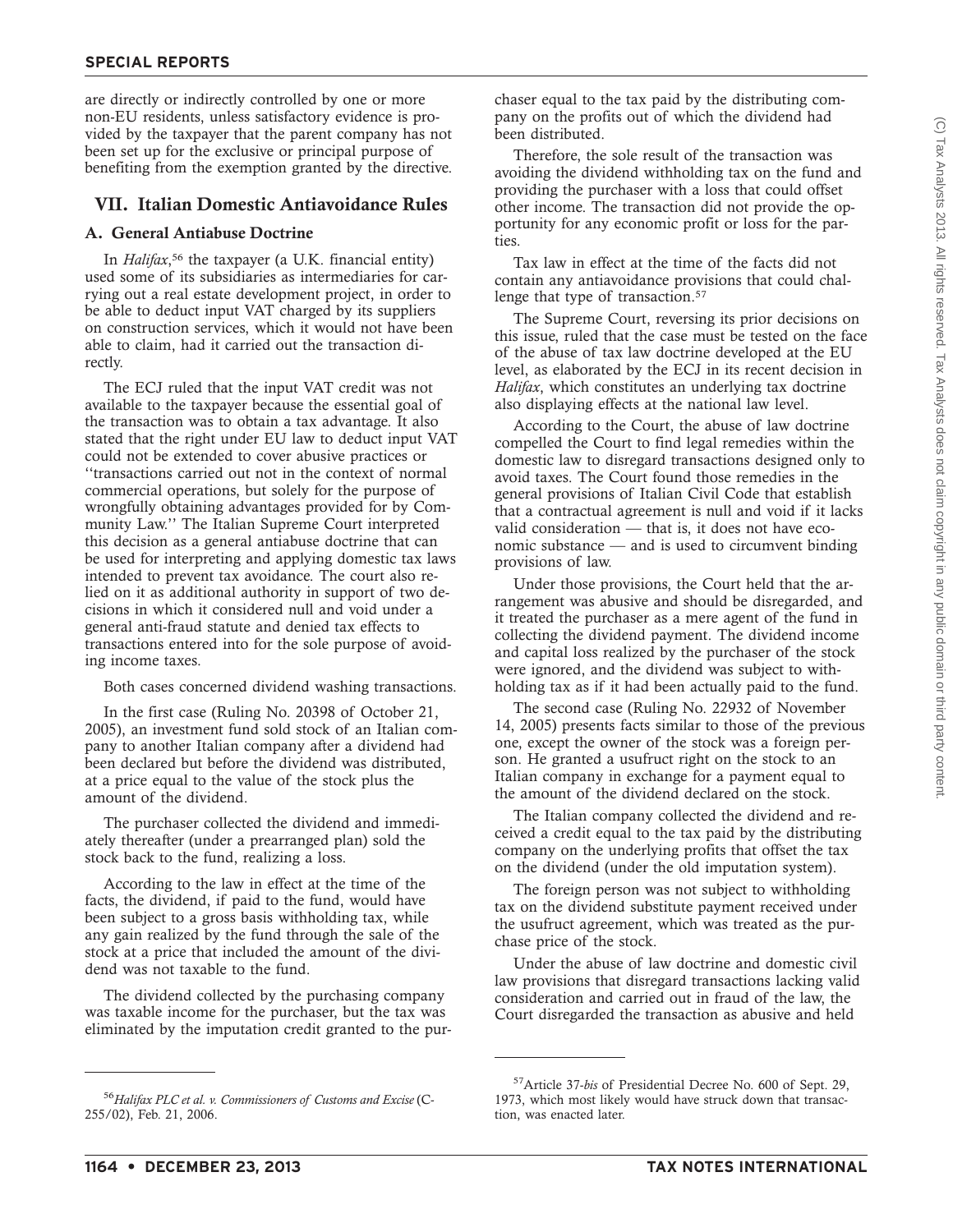that the dividend was subject to withholding tax as if it had been paid directly to the foreign person.

With Order No. 21371 of October 4, 2006, the Supreme Court asked the ECJ to clarify whether its antiabuse test in *Halifax* is a sole purpose test or a main purpose test<sup>58</sup> in a similar case involving an abuse of input VAT credit. In particular, the dispute in the main proceedings regarded the artificial division of several linked contracts designed to reduce the VAT burden to a lesser amount than that from an ordinary leasing contract, since tax is levied only on the granting of the use of the vehicle, the cost of which is almost equivalent to the purchase price of that vehicle. It was therefore necessary to determine whether the fact that a financing transaction — regarded in economic practice and in national case law as an essential component of a leasing contract — that is regulated by a separate contract concerning the granting of the use of the goods can constitute an abuse of rights or legal form according to the definition given by community case law. The referring court asked whether the Sixth Council Directive 77/388/EEC should be interpreted as meaning that there can be a finding of an abusive practice when the accrual of a tax advantage is the principal goal of the transaction or the transactions in question, or if such a finding can only be made if the accrual of that tax advantage constitutes the sole goal pursued, to the exclusion of other economic objectives.

The ECJ observed that in the dispute in the main proceedings, the exemptions from VAT were under scrutiny and that specifically, in connection with those exemptions, article 13 of the Sixth Directive requires member states to prevent any possible evasion, avoidance or abuse.59

The ECJ pointed out that in paragraphs 74 and 75 of *Halifax and Others*, the Court first held that in interpreting the Sixth Directive, an abusive practice can be held to exist when:

- the transactions concerned, notwithstanding formal application of the conditions laid down by the relevant provisions of the Sixth Directive and the national legislation transposing it, result in the accrual of a tax advantage, the grant of which would be contrary to the purpose of those provisions; and
- it is apparent from a number of objective factors that the essential goal of the transactions concerned is to obtain a tax advantage.

Further, the ECJ noted that, in paragraph 81 of *Halifax and Others*, the Court once again referred to transactions seeking to obtain a tax advantage, while providing the referring court with details for guidance in interpreting the transactions in the case in the main proceedings.

In light of the above, the ECJ concluded that:

Therefore, when it stated, in paragraph 82 of that judgment, that in any event, the transactions at issue had the sole purpose of obtaining a tax advantage, it was not establishing that circumstance as a condition for the existence of an abusive practice, but simply pointing out that, in the matter before the referring court in that case, the minimum threshold for classifying a practice as abusive had been passed. The reply to the first question therefore is that the Sixth Directive must be interpreted as meaning that there can be a finding of an abusive practice when the accrual of a tax advantage constitutes the principal aim of the transaction or transactions at issue.

In order to determine whether applying the VAT, the actions of the relevant parties, having regard to their reciprocal links, can constitute an abusive practice under the Sixth Directive. The ECJ pointed out that in some circumstances, several formally distinct services must be considered to be a single transaction when they are not independent. According to the Court, that is the case when two or more elements or acts supplied by the taxable person to the customer are so closely linked that they form a single, indivisible economic supply, which would be artificial to split.

Further, the ECJ provided the referring court with evidence of the existence of an abusive practice as follows:

- the two companies taking part in the leasing transaction are part of the same group;
- the service supplied by the leasing company (IFIM) is subject to a division — the financing element is entrusted to another company (Italservice), to be split into a credit service, an insurance service, and a brokerage service;
- the service of the leasing company is therefore reduced to renting a vehicle;
- the lease payments made by the customer are of an amount which is only slightly higher than the purchase cost of the vehicle;
- that service, considered in isolation, therefore seems to be economically unprofitable, so the viability of the business cannot be ensured solely by means of contracts concluded with the customers; and
- the leasing company receives the consideration for the leasing transaction only through the cumulative lease payments made by the customer and the amounts transferred from the other company of the same group.

<sup>58</sup>For a discussion of Italian Supreme Court Order No. 21371 and its implications under Italian tax law, see Marco Rossi, ''Italian Supreme Court Wants Clarity on *Halifax* Test,'' *Tax Notes Int'l*, Dec. 4, 2006, p. 735.

<sup>59</sup>Judgment of the Court (Second Chamber) of Feb. 21, 2008 (C-425/06), *Ministero dell'Economia e delle Finanze v. Part Service Srl*, [2008] ECR I-00897.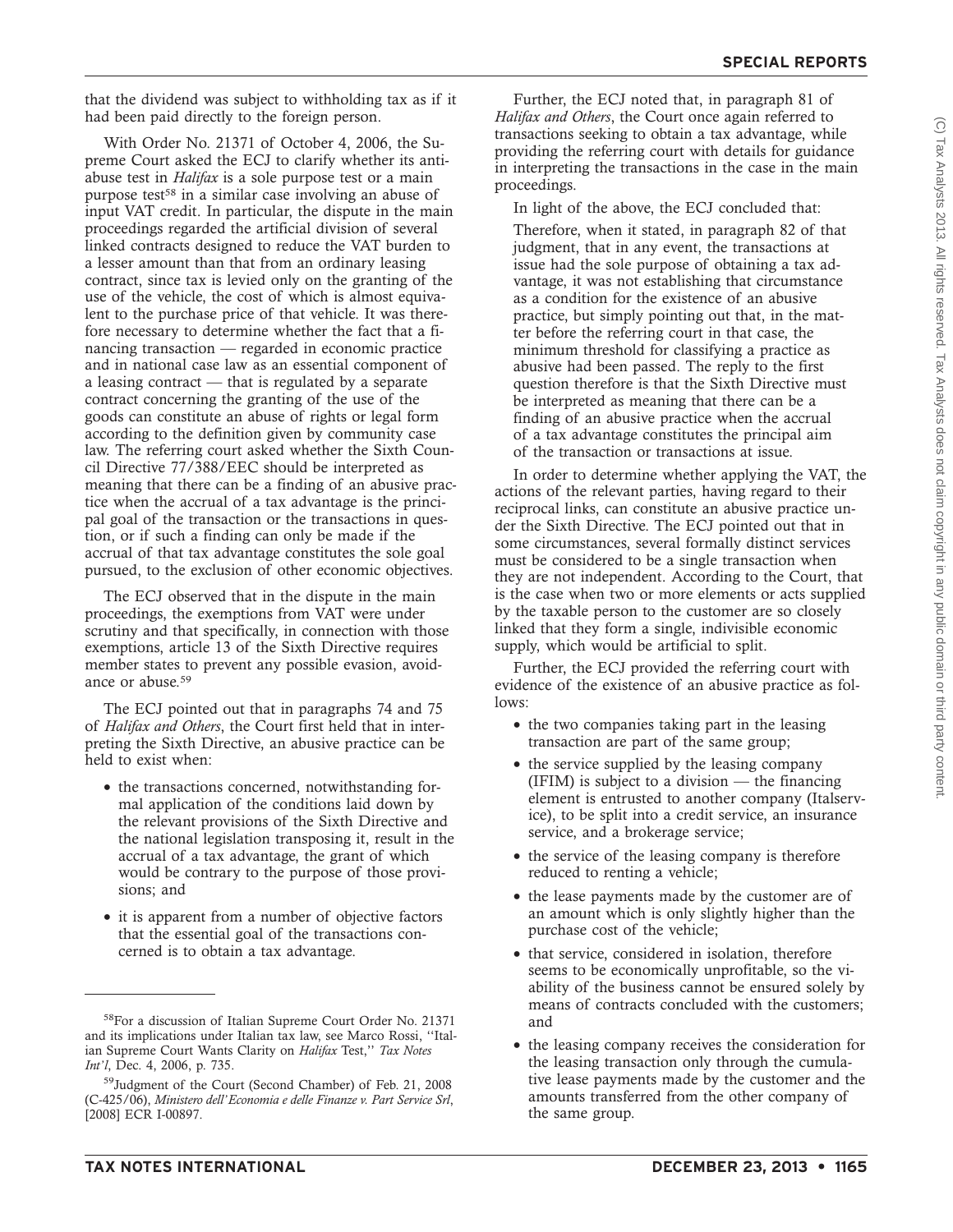The ECJ lastly ruled that in order to assess whether the transactions concerned can be held to constitute an abusive practice, the national court must first verify whether the result sought is a tax advantage, the granting of which would be contrary to one or more of the objectives of the Sixth Directive, and then whether that constituted the principal goal of the contractual approach adopted.

#### **B. Statutory Antiavoidance Provisions**

Article 37-*bis* of Presidential Decree No. 600 of September 29, 1973, contains the most important Italian statutory antiavoidance provisions.

They apply to specific transactions listed therein, which include corporate mergers, acquisitions, divisions (spinoffs, split-offs, and split-ups), liquidations, and equity distributions; contributions and transfers of businesses (going concerns); the assignment of tax credits and excess taxes; transfer and financial statement classification of stock or other assets that may be eligible for the participation exemption; the transfer of assets by affiliated companies filing a consolidated tax return; and interest and royalty payments between associated companies eligible for exemption under the EU interest and royalties directive.

The provisions apply to a transaction (or a series of transactions that are part of a scheme) that lacks economic substance, carried out to avoid tax obligations and obtain undue tax benefits. In this case, the tax administration can disregard the tax effects of the abusive transaction or transactions and apply the taxes that would have been due in the absence of tax avoidance.

Before challenging the tax avoidance transaction and assessing additional taxes, the tax authority must issue a notice to the taxpayer in which it sets forth the legal grounds for the challenge and asks for additional clarification on the nontax reasons of the transaction.

Taxpayers can apply for a ruling if they seek prior approval of a transaction under the tax avoidance provisions.

#### **C. Statutory Anti-Conduit Rules**

Article 37 of Presidential Decree No. 600/1973 provides that during audits or while assessing additional tax liability, tax authorities can treat a person as the real owner of income of which other persons appear to be the formal owners, if it is proved, by way of presumptions, that the first person is the real possessor and beneficiary of the income through those other persons.

The above provision must be read in combination with the substantive provision of article 1 of the Italian Tax Code, according to which the subject matter of income tax is the possession of income falling into one of the categories of income listed in article 1.

Possession of income means beneficial (economic) ownership of the income, as opposed to mere legal title to it.

The tax administration has tried to use the above provisions as broad anti-conduit or antiavoidance rules.

The Supreme Court has taken the position that the provisions apply only in narrower circumstances that is, only in case of fictitious interposition by way of simulation. The concept of contractual simulation is governed by the civil code and arises when the parties enter into an official contract and, at the same time, stipulate in a side letter or confidential agreement the real terms of their arrangement, and appoint other persons to carry out a transaction as undisclosed intermediaries or agents.<sup>60</sup>

#### **D. Substituted Income Rule**

Article 6(2) of the Tax Code provides that income earned in substitution of other income, and indemnities obtained as damages for loss of income, retain the same tax character as that of the income substituted or  $1$ ost.

Under the above provision, the tax administration can challenge transactions used to convert or change the character of income in order to obtain a more favorable tax treatment.

#### **E. Cross-Border Antiavoidance Provisions**

Tax avoidance provisions have been enacted recently for outbound investments.

Under new anti-inversion residency provisions, a foreign nonresident entity is treated as resident in Italy for tax purposes, and is subject to tax in Italy on its worldwide income, if it is controlled by Italian resident shareholders or managed by Italian resident directors.

Taxpayers can avoid the application of the rules if they demonstrate that the place of effective management and control of the entity is outside Italy.

Foreign investors in Italy through joint ventures in which Italian residents retain significant control, power, or stock ownership must be aware that they may be exposed to greater tax liability as a result of the above rules.

A look-through rule applies to determine whether foreign-source dividends are eligible for the participation exemption. Dividends are ineligible if they come from companies organized in a blacklisted jurisdiction. The term ''come from'' establishes the look-through rule, under which dividends distributed by qualifying foreign companies are subject to tax, if and to the extent that they are paid out of profits that the distributing company received from companies located in a blacklisted jurisdiction, which does not qualify for the exemption.

#### **F. Codification of a GAAR**

The uncertainty regarding these statutory antiavoidance provisions led to the approval, in October 2012,

<sup>60</sup>Corte di Cassazione, Judgment No. 8161 of Oct. 21, 1994.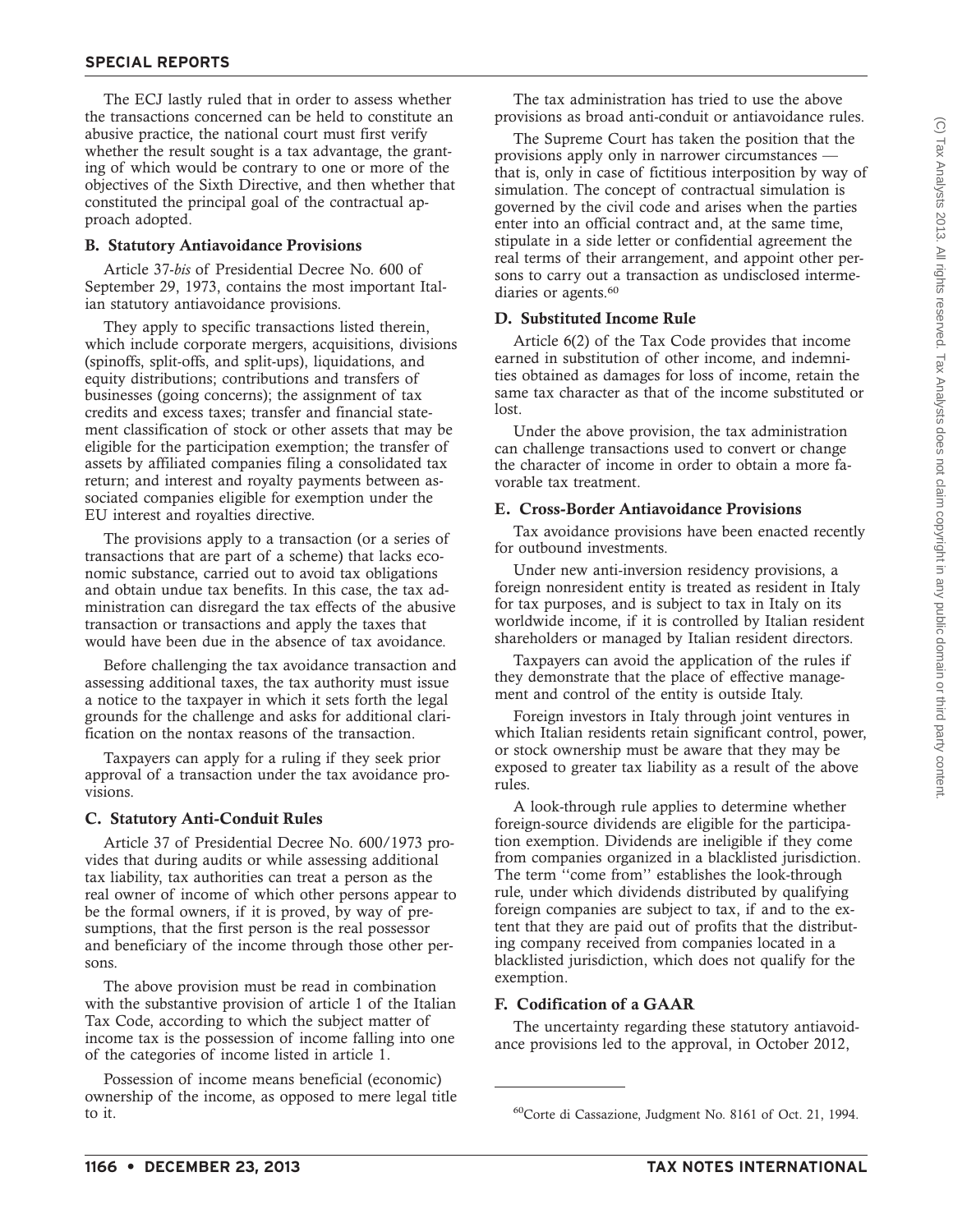of a project of law for the reform of the Italian tax system. Article 3(1) provides guidelines to be followed by the government in defining the concept of ''abusive practice.'' In particular, according to the guidelines, there can be a finding of an abusive practice when the accrual of a tax advantage constitutes the principal goal of the transaction or transactions concerned.

The codification of the meaning of abusive practice beyond the specific transactions listed in article 37-*bis* of Presidential Decree No. 600/73 is in line with the recent U.S. approach to the issue.

Following the codification of the economic substance doctrine as a general principle, the tax authorities will have greater ability to deny the anticipated tax benefits from a transaction not resulting in a meaningful change to the taxpayer's economic position other than reducing federal income taxes, even if the transaction otherwise satisfies all statutory and administrative requirements.

#### **G. Domestic Antiavoidance Provisions, Treaties**

The relationship between tax treaties and domestic antiavoidance rules and the applicability of these rules to the treaties are particularly complex matters. The 2010 commentary to article 1 of the OECD model discusses them at paragraphs 7-10.

From an Italian perspective, one can see that under Italian constitutional law, tax treaty provisions constitute international law and rank at the highest level in the Italian system of sources of law (second only to the Italian Constitution). As such, they prevail over national law.

Also, tax treaties contain special provisions that limit the taxing power of the two contracting states in the specific matters covered by the treaty. Because a specific law prevails over a general law, treaties should prevail over domestic law.

Finally, the circumstance that some treaties contain a general antiabuse provision (as in Italy's treaties with Estonia and Lithuania) or a special antiabuse provision (as in Italy's pending treaty with the U.S.) offers a strong argument that in the absence of those provisions in a given treaty, domestic antiavoidance rules should not apply.

This view is further supported by the fact that tax treaties are international agreements, and a common interpretative rule is that the parties to an agreement cannot be bound by terms that they have not negotiated or agreed upon and are not in the agreement itself.

At the same time, there are valid arguments that domestic antiabuse provisions should always apply, even for matters covered by treaties.

According to the Italian Supreme Court, treaty provisions are conflict of law rules that do not institute or regulate taxes in lieu of the domestic tax laws of the contracting states, but allocate the power to tax specific items of income between the contracting states. Even

when a treaty applies, taxes continue to be applied in accordance with the domestic law of the two contracting states.61 Under this approach, a treaty abuse ends up being an abuse of domestic tax law, and there is no reason why domestic antiabuse provisions should not apply.

Also, domestic rules on characterization of the transaction or determination of the taxpayer that is treated as deriving the income do not conflict with tax treaties, which takes into account the way in which the transaction is treated under the domestic tax law of the contracting states.

Therefore, to the extent that domestic antiavoidance rules result in recharacterization of income or redetermination of the person that is treated as the taxpayer regarding a particular transaction, treaties should not interfere and should take into account those changes.62

Even if they do not apply directly to tax treaty matters, domestic antiabuse provisions like the ones noted above can be used as means of interpretation of express or implied antiabuse provisions in tax treaties.

#### **VIII. Conclusion**

The concept of beneficial ownership applies in different contexts under Italian international tax law.

Two areas in which it serves a substantially similar function are tax treaties and the EU interest and royalties directive.

In both, the taxpayer must be the beneficial owner of the income to get relief (elimination or reduction) from the withholding tax on the income in the state of source.

In implementing the EU interest and royalties directive and interpreting the meaning of the term ''beneficial ownership'' therein, Italy has adopted the position that beneficial ownership requires the power of enjoyment and disposal of the income, which the taxpayer must receive for his own benefit, and taxation of the income in his residence state.

That interpretation is consistent with the definition of beneficial ownership in the Germany-Italy tax treaty (the only one of Italy's 77 tax treaties in force that contains a definition of that term).

It is also consistent with the interpretation of beneficial ownership offered by the 2010 commentary to the OECD model. According to the commentary, the term ''beneficial owner'' is not used in a narrow technical sense but must be understood in its context and in light of the object and purpose of the model treaty, which includes the avoidance of double taxation and prevention of tax evasion and treaty abuse.

61Supreme Court Judgment No. 1122 of Feb. 2, 2000. <sup>62</sup>*See* 2010 commentary to article 1 of the OECD model, para. 22.

 $\widehat{\odot}$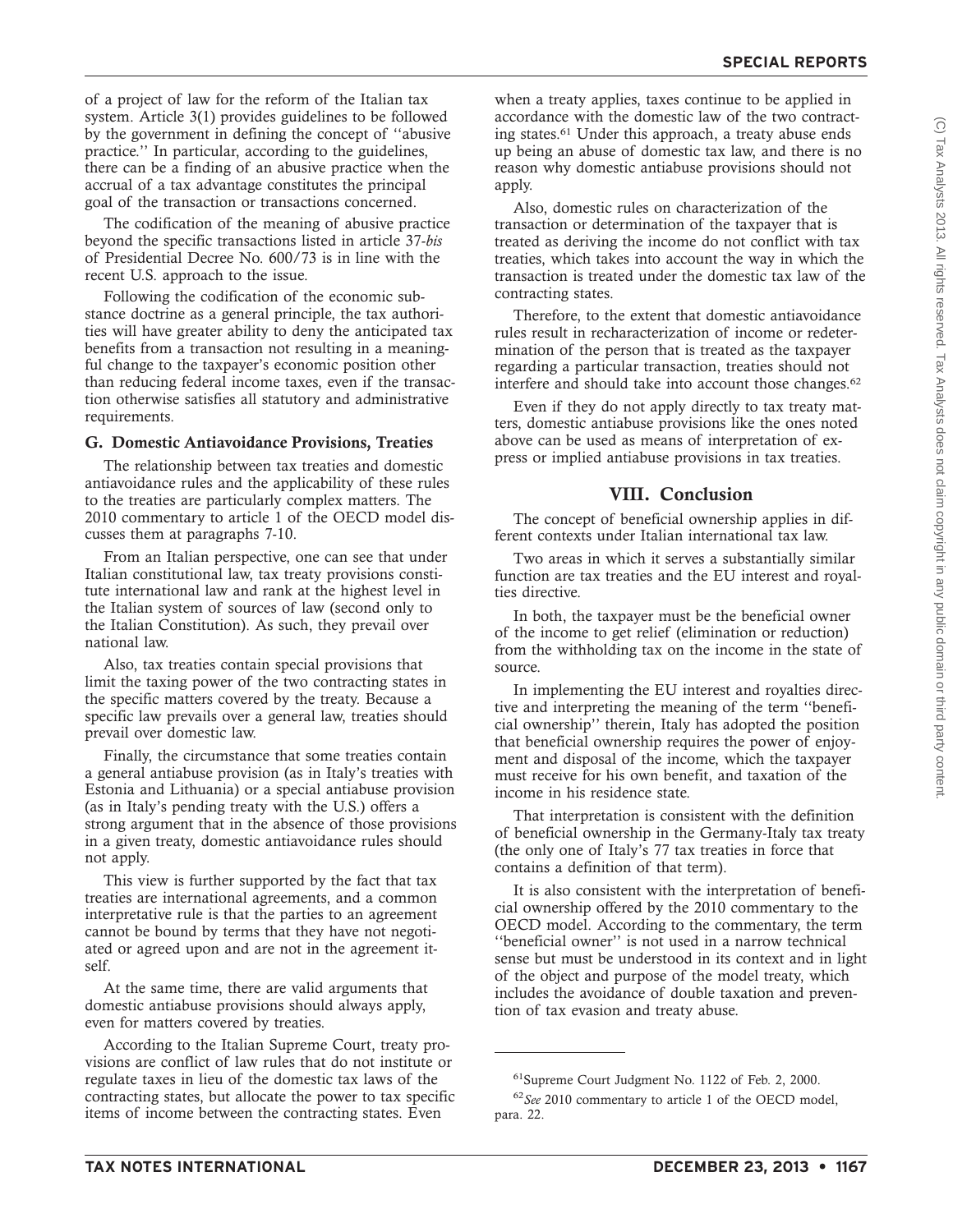If the immediate recipient of the income is not treated as the owner of the income and, therefore, is subject to tax on that income in his state of residence, or, despite being treated as such, he passes on the income to a non-treaty-partner jurisdiction in a back-toback transaction in which he has no power of disposition of the income and does not retain any economic benefit regarding the receipt of that income (acting more like an administrator or fiduciary on account of the final beneficiary of the income), the recipient cannot be treated as the beneficial owner of the income and the treaty benefits should not be available.

In light of the above, the beneficial ownership concept appears to be interpreted as an antiabuse provision designed to prevent treaty and EU law shopping.

Domestic antiavoidance provisions designed to prevent similar abuses, and the recent approach taken by the Italian tax administration and courts that substance should prevail over form in the analysis of transactions designed to achieve favorable tax treatment provide further support to the above interpretation.

Of course, the determination whether the taxpayer has a real power of disposition of the income and receives it for his own benefit is factual and depends on the circumstances of the case.

It can be argued that the recent decision of the U.K. Court of Appeal in *Indofood* has brought the concept of beneficial ownership too far.

Until that decision, the conventional wisdom was that as long as a financial subsidiary earned a spread in the transaction, treaty benefits were due, subject to any LOB provision included in the relevant treaty.

*Indofood* would seem to suggest otherwise. It applied the beneficial owner requirement according to its international fiscal meaning and held that no treaty benefits would be available when the financial subsidiary earned a profit and satisfied substance requirements under its home country's law. If picked up in other jurisdictions, that decision could provide to tax authorities a golden opportunity to challenge structured finance transactions or back-to-back license arrangements that so far have been considered safe.

However, the recent case law seems to challenge the interpretation of the beneficial owner requirement in the landmark *Indofood* case. The Canadian<sup>63</sup> and Danish<sup>64</sup> cases discussed above represent a different approach in the interpretation and application of the concept in that they disregard the substance-over-form principle. In interpreting the relevant tax treaties, these rulings rely on the domestic meaning of beneficial owner and, consequently, reject the tax authorities' attempt to turn the definition into an antiavoidance tool, beyond its original limited purpose. In accordance with a formalistic approach, Canadian and Danish courts seem to focus primarily on the legal form of the transactions concerned, making it clear that a holding company is regarded as the beneficial owner of its property and, as such, is entitled to the tax benefits provided by a bilateral treaty, even though the company may not have a physical office or employees.

The Italian tax decisions issued in 2012 seem to further support the taxpayer's position and stand for the principle that in the absence of strong evidence that the recipient of the income is not the actual beneficial owner of it  $-$  which falls upon the tax authorities to provide — treaty benefits should be granted.

Despite the lack of an international tax law meaning of beneficial ownership, it would seem that an autonomous international meaning is preferred among most international tax law commentators.65 The disadvantage when interpreting with reference to domestic law is that different conclusions are reached in the two states if each state applies its own understanding of domestic law, and domestic law frequently contains no definition.<sup>66</sup> There is a general consensus in international tax law literature that the notion of beneficial owner makes it possible to attach importance to the actual rather than formal ownership.<sup>67</sup> However, a search for a more precise definition of the notion is frequently in vain.

<sup>&</sup>lt;sup>63</sup>It has been observed that Canadian courts understood that treaties are contracts and held the government to its bargain, however undesirable the result. The rulings concerned basically said that treaty shopping was not abusive. *See* Lee A. Sheppard, ''Beneficial Ownership Too Onerous,'' *Tax Notes Int'l*, Sept. 22, 2008, p. 999.

<sup>64</sup>Also Danish tax law literature has held the view that a definition of ''beneficial owner'' in accordance with domestic law is applicable under article 3 of the model treaty. A number of authors have stated that the notion of beneficial owner has little

importance in Danish tax treaties, because it is possible to fulfill the requirement of beneficial ownership by observing the necessary legal formalities. *See* Aage Michelsen, *International skatteret* (2003), p. 427; Steen Askholdt, *Cahiers de droit fiscal international* (1987), p. 281; Henrik Calum Nielsen, *R&R* (1986), p. 304; Nikolaj Bjornholm and Anders Oreby Hansen, *Lempelse af dobbeltbeskatning* (2002), p. 449; and Jorn Quiste and John F. Avery Jones, *R&R* (1985), p. 241.

<sup>65</sup>*See*, however, Joanna Wheeler, *Cahiers de Droit Fiscal International*, Vol. 92b (2007), p. 27, in which the results of the comparative survey have been summarized so as to imply considerable variation in the way the notion is interpreted in the various reporting countries.

<sup>66</sup>However, an autonomous interpretation of a notion can also lead to different conclusions when a notion does not let itself be determined by use of international sources of law, or when the content of the notion remains unclear because international sources of law lead to no clear interpretation. *See* Jakob Bundgaard and Niels Winther-Sørensen, ''Beneficial Ownership in International Financing Structures,'' *Tax Notes Int'l*, May 19, 2008, p. 587.

<sup>67</sup>*See* Klaus Vogel, *Doppelbesteuerungsabkommen Kommentar*, 4th ed. (2003), Vor Art. 10-12, Margin No. 15; Charl P. du Toit, *Beneficial Ownership of Royalties in Bilateral Tax Treaties* (1999), p. 177; Jerry Libin, *Bulletin* (2000), p. 310; and Marjaana Helminen, **(Footnote continued in next column.) (Footnote continued on next page.)**